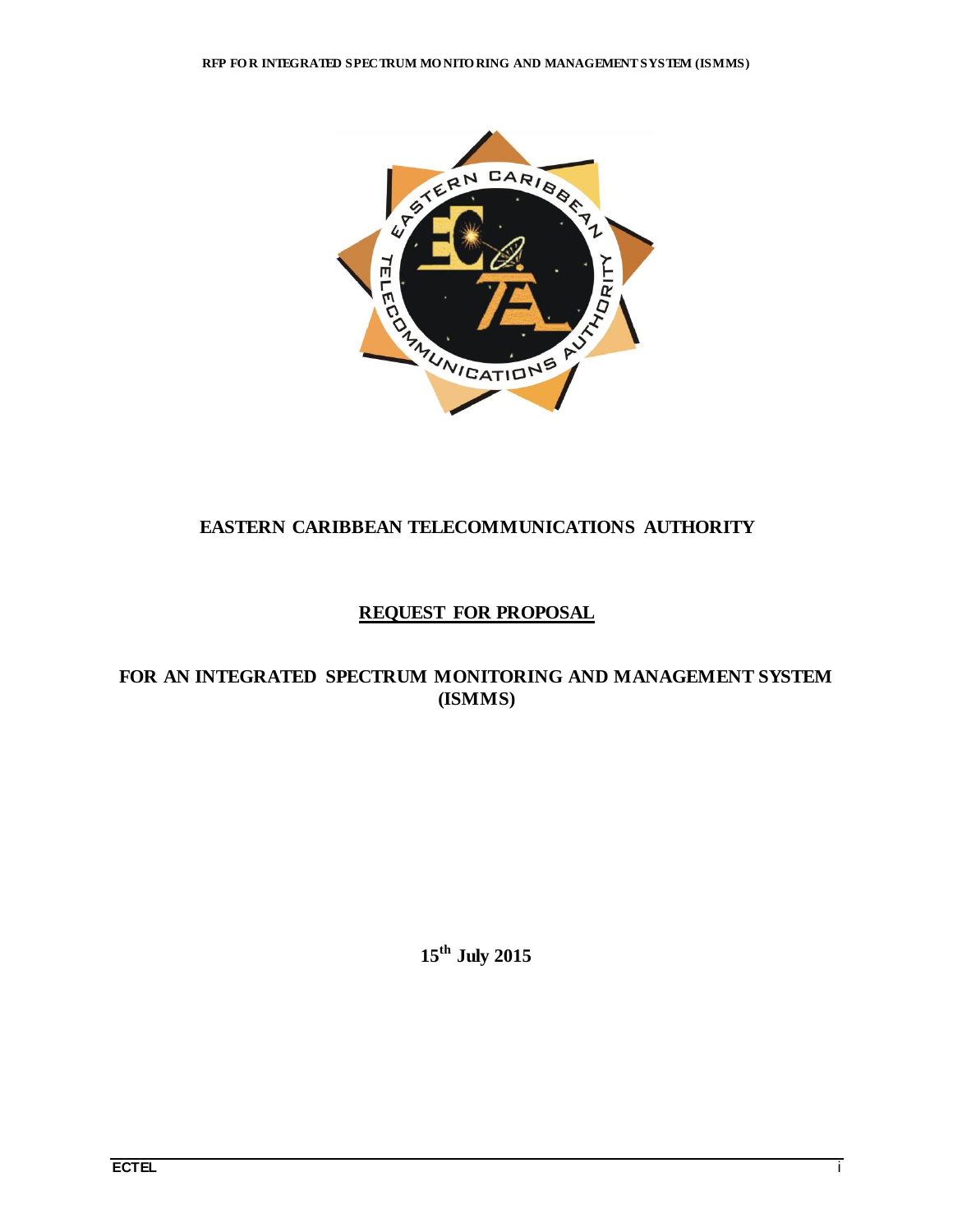# **TABLE OF CONTENTS**

|       | <u> 1980 - Andrea Barbara, amerikan basar dan berasal dalam berasal dalam basa dalam basa dalam berasal dalam ba</u> | rage |
|-------|----------------------------------------------------------------------------------------------------------------------|------|
| 1.    |                                                                                                                      |      |
| 1.1   |                                                                                                                      |      |
| 1.2   |                                                                                                                      |      |
| 1.3   |                                                                                                                      |      |
| 2.    |                                                                                                                      |      |
| 2.1   |                                                                                                                      |      |
| 2.2   |                                                                                                                      |      |
| 2.2.1 |                                                                                                                      |      |
| 2.2.2 |                                                                                                                      |      |
| 2.2.3 |                                                                                                                      |      |
| 2.2.4 |                                                                                                                      |      |
| 2.2.5 |                                                                                                                      |      |
| 2.2.6 |                                                                                                                      |      |
| 2.2.7 |                                                                                                                      |      |
| 2.3   |                                                                                                                      |      |
| 2.4   |                                                                                                                      |      |
| 2.5   |                                                                                                                      |      |
| 2.6   |                                                                                                                      |      |
| 2.7   |                                                                                                                      |      |
| 2.8   |                                                                                                                      |      |
| 2.9   | ADDITIONAL INSTRUCTIONS TO PROSPECTIVE BIDDERS  10                                                                   |      |
| 2.9.1 |                                                                                                                      |      |
| 2.9.2 |                                                                                                                      |      |
| 3.    |                                                                                                                      |      |
| 3.1   |                                                                                                                      |      |
| 3.2   | FUNCTIONAL AND TECHNICAL REQUIREMENTS OF THE SPECTRUM                                                                |      |
|       |                                                                                                                      |      |
| 3.2.1 |                                                                                                                      |      |
| 3.2.2 |                                                                                                                      |      |
| 3.2.3 |                                                                                                                      |      |
| 3.2.4 |                                                                                                                      |      |
| 3.2.5 |                                                                                                                      |      |
| 3.2.6 |                                                                                                                      |      |
| 3.2.7 |                                                                                                                      |      |

 $\mathbf{n}$ .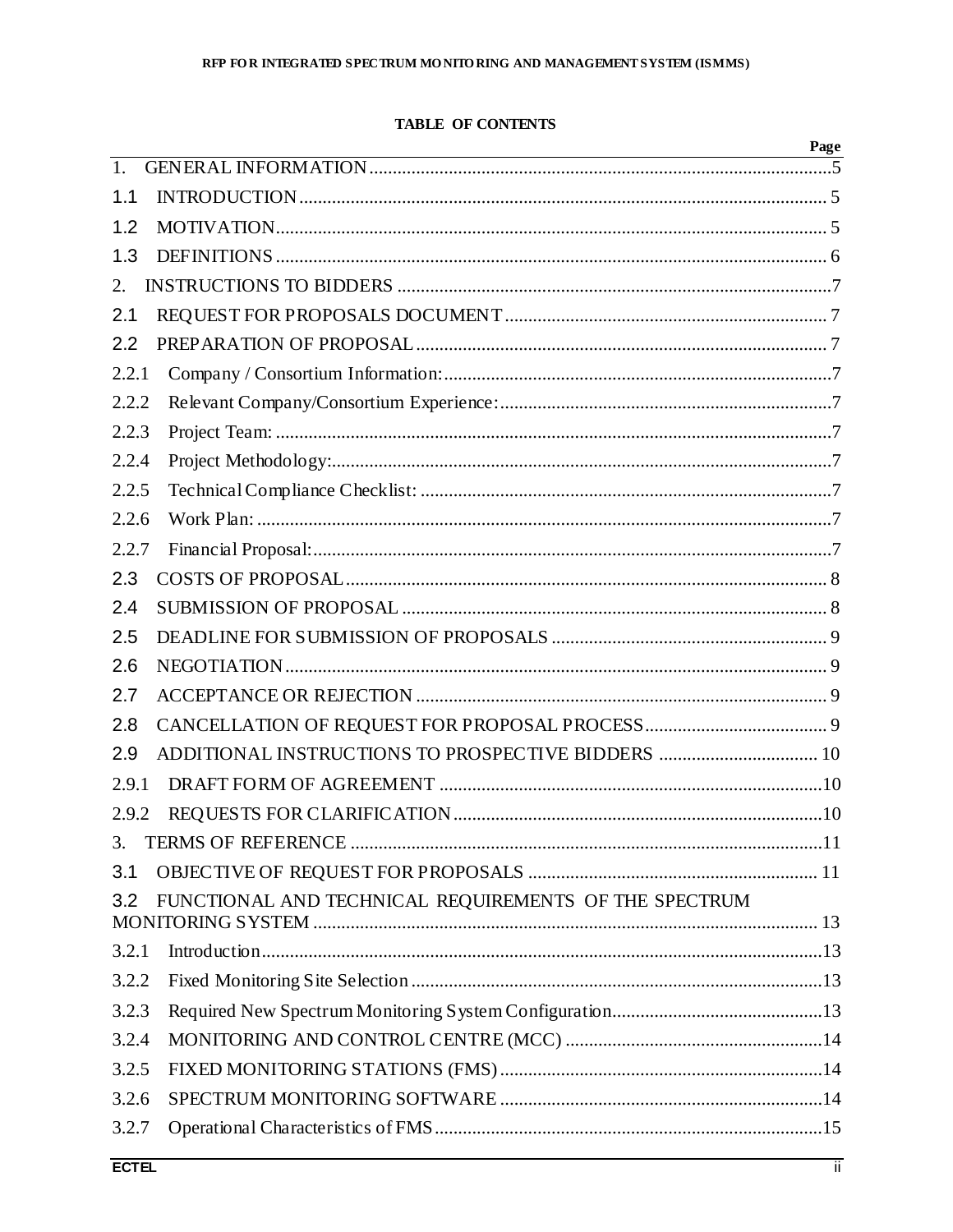| 3.2.8  |                                                       |  |
|--------|-------------------------------------------------------|--|
| 3.2.9  |                                                       |  |
| 3.2.10 |                                                       |  |
| 3.2.11 |                                                       |  |
| 3.2.12 |                                                       |  |
| 3.2.13 |                                                       |  |
| 3.2.14 |                                                       |  |
| 3.2.15 |                                                       |  |
| 3.2.16 |                                                       |  |
| 3.2.17 |                                                       |  |
| 3.2.18 |                                                       |  |
| 3.2.19 |                                                       |  |
| 3.2.20 |                                                       |  |
| 3.2.21 |                                                       |  |
| 3.2.22 |                                                       |  |
| 3.2.23 |                                                       |  |
| 3.2.24 |                                                       |  |
| 3.2.25 |                                                       |  |
| 3.2.26 |                                                       |  |
| 3.3    |                                                       |  |
| 3.3.1  |                                                       |  |
| 3.3.2  |                                                       |  |
| 3.4    | FUNCTIONAL AND TECHNICAL REQUIREMENTS OF THE SPECTRUM |  |
|        |                                                       |  |
|        |                                                       |  |
| 3.4.2  |                                                       |  |
| 3.4.3  |                                                       |  |
| 3.4.4  |                                                       |  |
| 3.4.5  |                                                       |  |
| 3.4.6  |                                                       |  |
| 3.4.7  |                                                       |  |
| 3.4.8  |                                                       |  |
|        |                                                       |  |
| 3.4.9  |                                                       |  |
| 3.4.10 |                                                       |  |
| 3.5    |                                                       |  |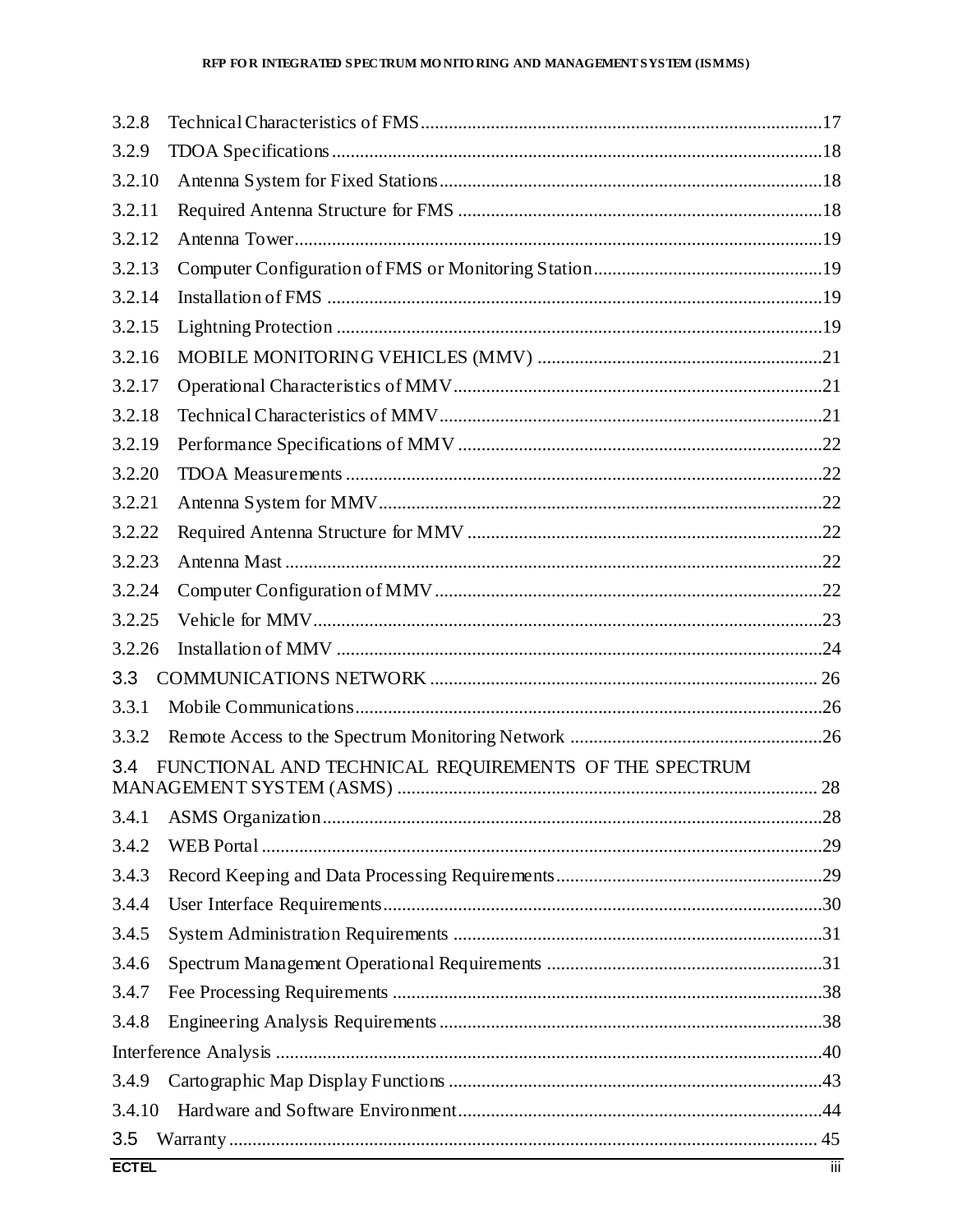# RFP FOR INTEGRATED SPECTRUM MONITORING AND MANAGEMENT SYSTEM (ISMMS)

| 3.6                  |  |  |  |
|----------------------|--|--|--|
| $\mathbf{4}_{\cdot}$ |  |  |  |
| 4.1                  |  |  |  |
| 4.2                  |  |  |  |
| 4.3                  |  |  |  |
| 4.4                  |  |  |  |
| 4.5                  |  |  |  |
| 4.6                  |  |  |  |
| 4.7                  |  |  |  |
| 4.8                  |  |  |  |
| 4.9                  |  |  |  |
| 4.10                 |  |  |  |
| 4.11                 |  |  |  |
| 4.12                 |  |  |  |
| 4.13                 |  |  |  |
| 4.14                 |  |  |  |
| 4.14.1               |  |  |  |
| 4.14.2               |  |  |  |
| 4.14.3               |  |  |  |
| 4.15                 |  |  |  |
| 4.15.1               |  |  |  |
| 4.15.2               |  |  |  |
|                      |  |  |  |
|                      |  |  |  |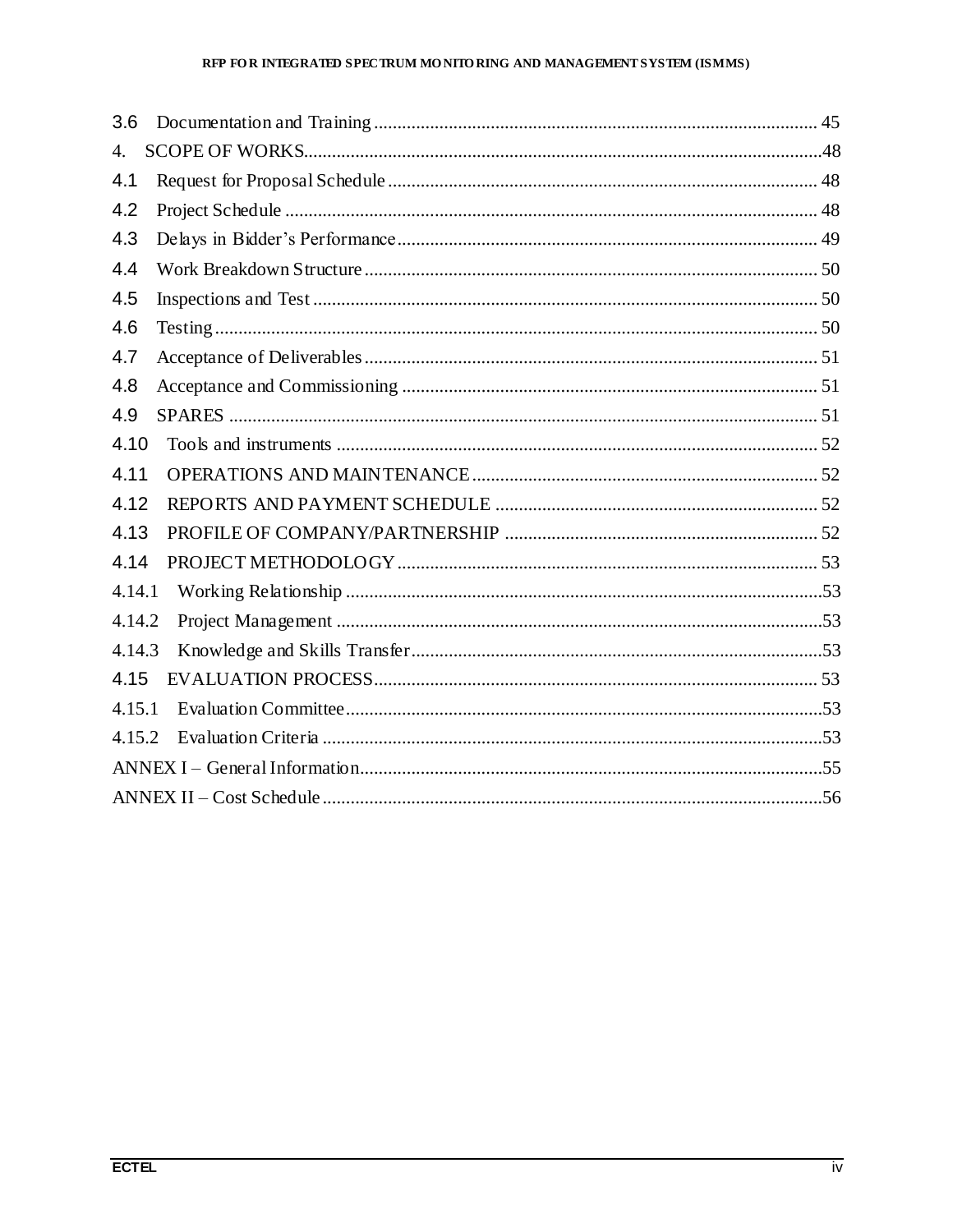# **1. GENERALINFORMATION**

# **1.1 INTRODUCTION**

ECTEL was established by Treaty signed by the Commonwealth of Dominica, Grenada, St. Kitts and Nevis, Saint Lucia and St. Vincent and the Grenadines on May 4, 2000 in St George's Grenada. ECTEL is a regional regulatory body with a legal mandate to provide recommendations and advice on Telecommunications matters to the National Telecommunications Regulatory Commissions (NTRCs) in the various Contracting States.

ECTEL was also charged with the responsibility to regulate the national spectrum resource. In order to effectively and efficiently perform its function as a Spectrum Manager, specialized tools and systems will be required. The system and tools required can be described as an Integrated Spectrum Monitoring and Management System (ISMMS).

The ISMMS will comprise two (2) main segments: an Advanced Spectrum Monitoring System and an Automated Spectrum Management System (ASMS).

The Automated Spectrum Management component is intended to be a multiuser, multi-function computer application that provides spectrum managers with automated support for management of their license records; frequency assignment and interference calculations; spectrum occupancy, planning and allocation; national and international frequency coordination; licensing and billing procedures; and report generation.

The Spectrum Monitoring component of this system will include the necessary equipment to monitor the frequency spectrum and to locate radio frequency emitters.

This document is a Request for Proposal (RFP) to provide the requisite services in order to fully establish the following sub-systems in ECTEL Member States:

- Automated Spectrum Management System, ASMS, and
- Fixed Monitoring and Direction Finding System, and
- Fully equipped Mobile Monitoring Vehicles, and
- Monitoring and Control Centre.

# **1.2 MOTIVATION**

The **Integrated Spectrum Monitoring and Management System (ISMMS)** will enable ECTEL to better manage its spectrum resource and upgrade its licensing, record keeping and billing capacity. This will allow ECTEL to enjoy the full economic benefit of efficient spectrum management. Service providers and all telecommunications users will benefit from the efficient management of spectrum by ECTEL, since:

 The proper administration of spectrum determines the ease with which users have access to spectrum. This determines the ability of a society to maximize its benefit from the spectrum resource, since increase in the number and variety of radio services can increase the quality of life and efficiency of the economic community.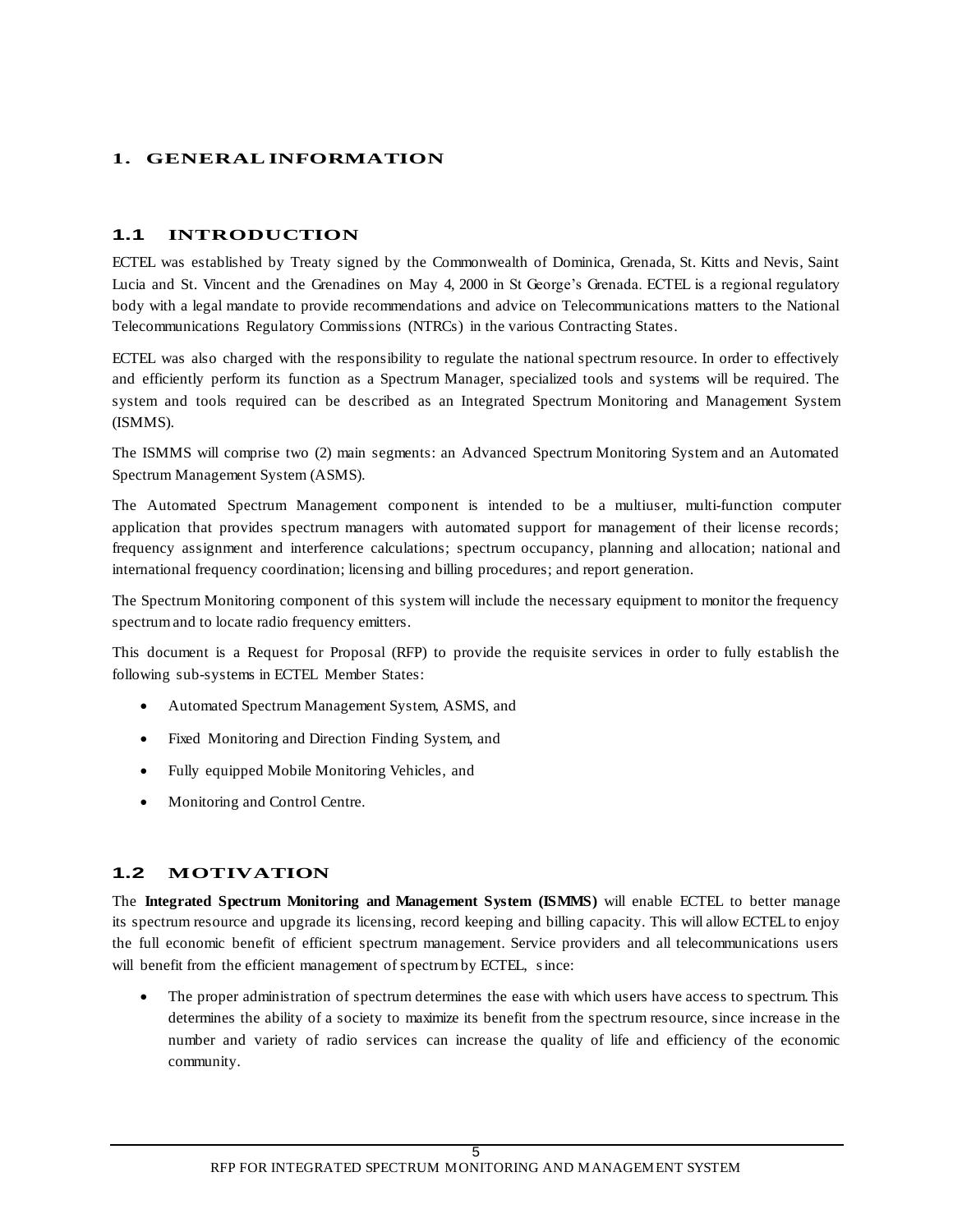- A proper administrative procedure allows requested frequencies to be coordinated and licensed within a reasonable amount of time. Access to spectrum would be granted fairly, promo ting innovation for service providers to provide the best service possible.
- Effective management of spectrum enables communications users and providers to invest time and finances, secure in the fact that their activities will proceed without unnecessary impediment.

# **1.3 DEFINITIONS**

In this request for proposals –

"Bidder" means an entity submitting a proposal to this Request for Proposals.

"Successful Bidder" means the bidder selected as achieving the highest score in the evaluation process by the evaluation committee.

"Local Contractor" means any company or consultant registered in the OECS and member states of the Caribbean Single Market and Economy (CSME)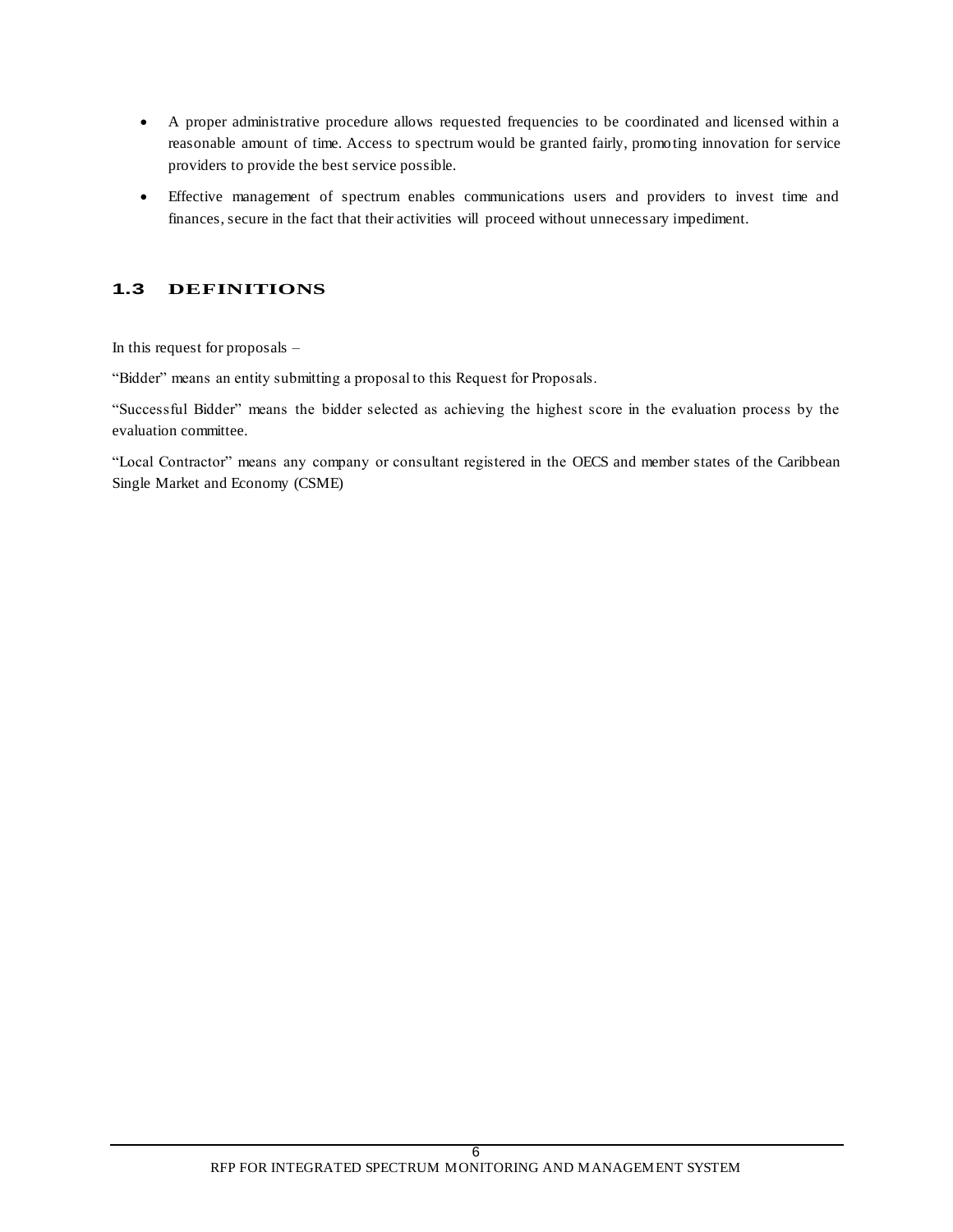# **2. INSTRUCTIONSTO BIDDERS**

*Bidders are advised to read all instructions carefully – Failure to comply may result in rejection of their offer*

# **2.1 REQUEST FOR PROPOSALS DOCUMENT**

- 1. The Request for Proposals document issued for the purpose of soliciting proposals inclu des:
	- Instructions to Bidder.
	- Terms of Reference.
	- Annexes
- 2. The Bidder is expected to examine carefully all instructions, conditions and forms. Failure to comply with the requirements of proposal submission will be at the Bidder's own risk.

# **2.2 PREPARATION OF PROPOSAL**

The Bidder shall include the following in their proposal:

# **2.2.1 Company / Consortium Information:**

A brief company background, as per ANNEX I, its functions and responsibilities, including evidence of the financial stability of the company/partnership. Audited Financial Statements for the past three (3) years should be included. If the bidder is a wholly owned subsidiary of a parent company, the financial statements of the parent company shall be submitted. In addition, if a consortium is used all partners of the consortium should be identified.

# **2.2.2 Relevant Company/Consortium Experience:**

Specifically in relation to developing spectrum monitoring and spectrum management systems, including a list of similar projects undertaken by the bidder, including relevant project details and contact information of the client(s).

# **2.2.3 Project Team:**

A project team (clearly identifying the Project Manager/Team Leader), providing the qualifications, experience and responsibilities of the personnel to be assigned.

# **2.2.4 Project Methodology:**

A detailed proposal on the approach to project, including project management based on Section 4.

# **2.2.5 Technical Compliance Checklist:**

Compliance table of the features and functionality of the proposed ISMMS should be submitted. All supporting technical descriptions and technical brochures on the proposed system should also be submitted as part of the proposal.

# **2.2.6 Work Plan:**

A Work Plan, including Project Schedule Gantt Chart, based on the Scope of Works identified in Section 4 and any other deliverables proposed by the Bidder.

# **2.2.7 Financial Proposal:**

The fee to be charged for the Project, in accordance with the Functional and Technical Requirements, Scope of Works, expected deliverables and proposed project schedule, in the format detailed in ANNEX II.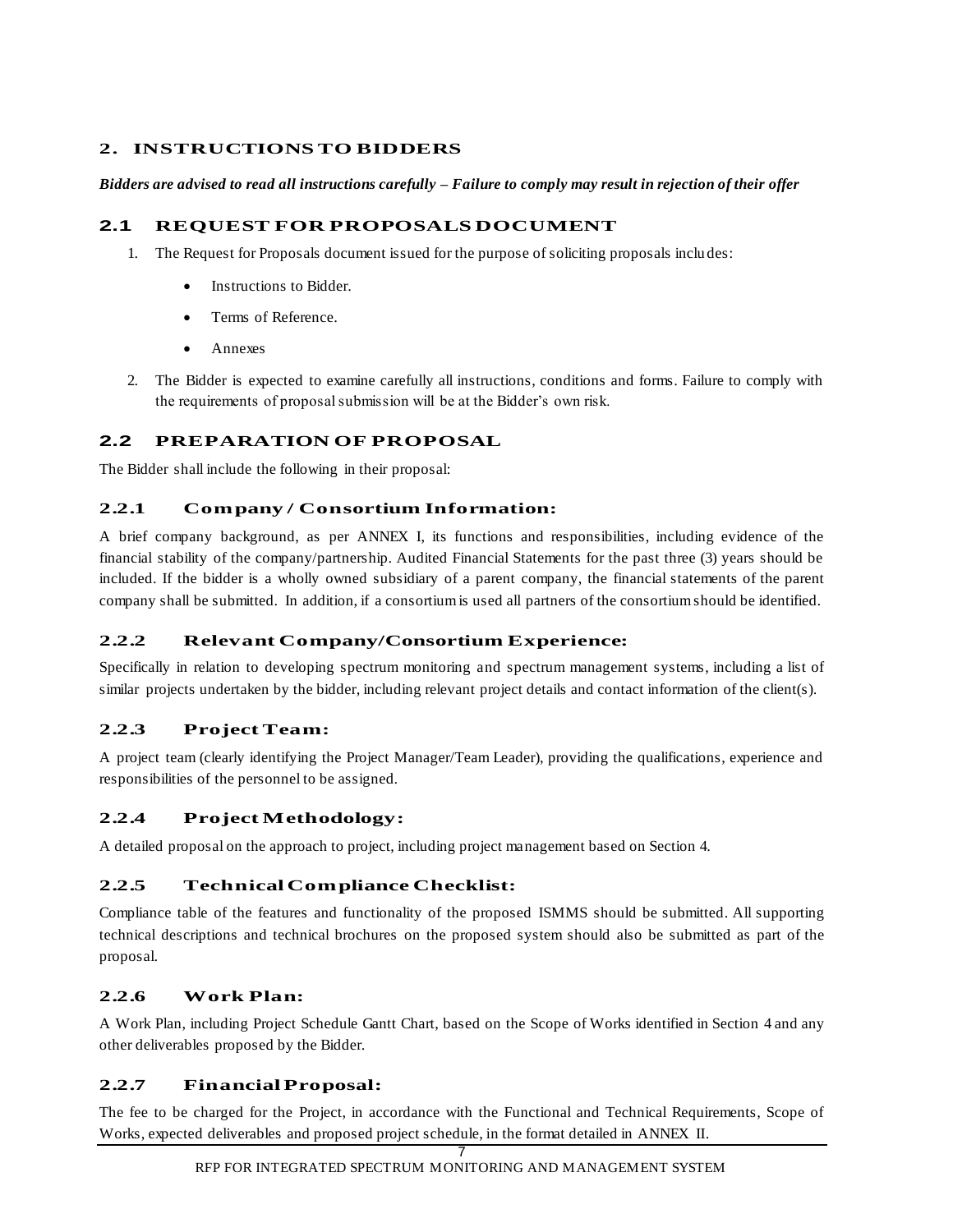Bidders should present the proposals in detail, with clarity and in the format identified above so as to facilitate appraisal.

# **2.3 COSTS OF PROPOSAL**

The Bidder shall bear all costs associated with the preparation and submission of his proposal and ECTEL will in no case be responsible or liable for these costs regardless of the conduct or outcome of the process.

### **2.4 SUBMISSION OF PROPOSAL**

- 1. Bidders shall note the following when packaging their proposal:
	- (a) The full name, office and business address of the Company on the cover page of the Proposal;
	- (b) A cover letter containing the signature(s) of the duly authorized officer(s) or employee(s) of the company or partnership making the offer;
	- (c) The initials of the person making any offer, must be inserted next to any alterations or erasures made or in the case of a firm or partnership; by duly authorized officer or employee of such company or partnership; and
	- (d) In case of any discrepancy between the copies of proposals, the original will govern. An authorized representative of the Company must sign the original and each copy of the proposal.
- 2. Bidders must provide in their proposal an assurance that prices will remain valid for an initial minimum period of ninety (90) days from the closing date of the letter of invitation or as stated otherwise, during which time Bidders will undertake to maintain, without change, the proposed staffing (including named personnel).

In exceptional circumstances, prior to expiry of the original offer validity period, ECTEL may ask the Bidder for a specified extension in the period of validity. The request and responses thereto shall be made in writing.

- 3. Bidders must submit one (1) original and five (5) copies each of the Technical Proposals in English and one (1) original and one (1) copy of the Financial Proposal. Originals shall be clearly identified.
- 4. Proposals should be submitted as per the following:
	- A first envelope shall contain the Technical Proposal for the procurement of the ISMMS, exclusive of costs; and
	- A second envelope shall contain the Financial Proposal for the procurement of the ISMMS.
	- Both envelopes must then be placed together in a single sealed envelope.
- 5. The Technical Proposal and Financial Proposal must be completed as separate documents and sealed separately in different envelopes clearly marked as follows:
	- **ENVELOPE 1 – Technical Proposal for an Integrated Spectrum Monitoring and Management System**
	- **ENVELOPE 2 – Financial Proposal for an Integrated Spectrum Monitoring and Management System**

The completed package must then be sealed and should be clearly marked in bold lettering: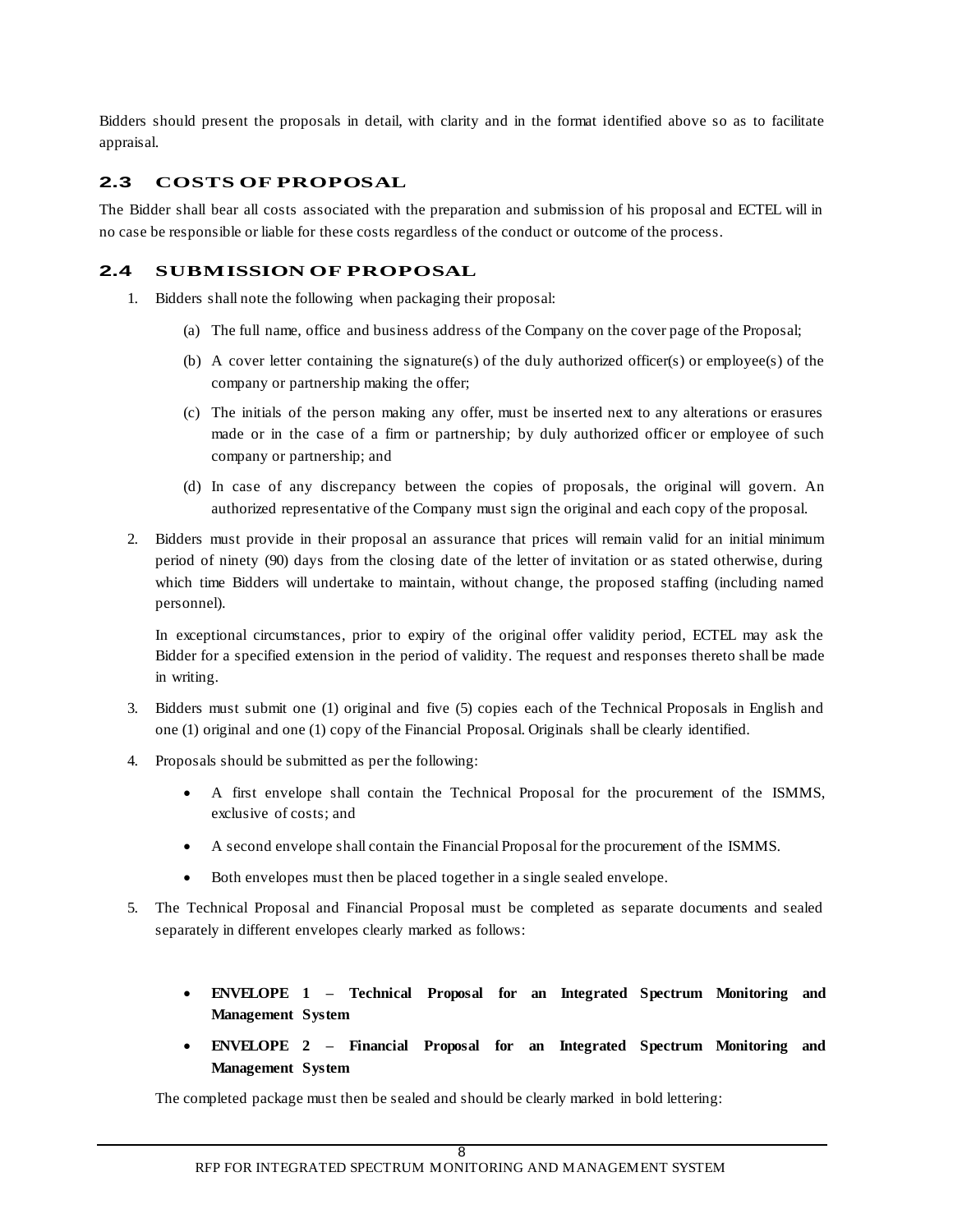### **PROPOSALS FOR AN INTEGRATED SPECTRUM MONITORING AND MANAGEMENT SYSTEM FOR THE**

#### **EASTERN CARIBBEAN TELECOMMUNICATIONS AUTHORITY (ECTEL)**

6. The proposals must be deposited at the office of the EASTERN CARIBBEAN TELECOMMUNICATIONS AUTHORITY and addressed to the **Managing Director** at the following address:

> **Eastern Caribbean Telecommunications Authority (ECTEL) P.O. Box 1886 Vide-Boutielle Castries St. Lucia W.I. PH: 758-458-1701 Fax: 758-458-1698**

# **2.5 DEADLINE FOR SUBMISSION OF PROPOSALS**

Proposals must be submitted to the office of the EASTERN CARIBBEAN TELECOMMUNICATIONS AUTHORITY **no later than 4:00 pm on September 15th, 2015**. Proposals shall be opened at 9.00am on the following day, September  $16<sup>th</sup>$ , 2015. Bidders can be present at this opening.

# **2.6 NEGOTIATION**

Based on the results of the evaluation, the company with the best overall technical and financial proposals for the services required will be invited to enter into contract negotiations with ECTEL.

The inability to agree on the detailed costs or compensation for the services or a judgment on the part of ECTEL that such costs or compensation are inappropriate or excessive shall be sufficient cause for notifying the rejection of the proposal and for initiation of negotiation with the firm which follows in order of merit. Once a bidder has been rejected, it will not be recalled for further negotiations on the contract.

# **2.7 ACCEPTANCE OR REJECTION**

ECTEL reserves the right to accept or reject any or all proposals, without limiting the generality of the foregoing.

ECTEL reserves the right to accept or reject any proposal, and to annul this process and reject any proposal at any time prior to award of contract, without thereby incurring any liability to the affected Bidder(s) on the grounds for action.

ECTEL does not bind itself to accept any offer or to reimburs e Bidders for any expenses incurred in this Request for Proposals process.

# **2.8 CANCELLATION OF REQUEST FOR PROPOSAL PROCESS**

ECTEL reserves the right to cancel the request for proposals process in its entirety or even partially without defraying any costs incurred by any firm.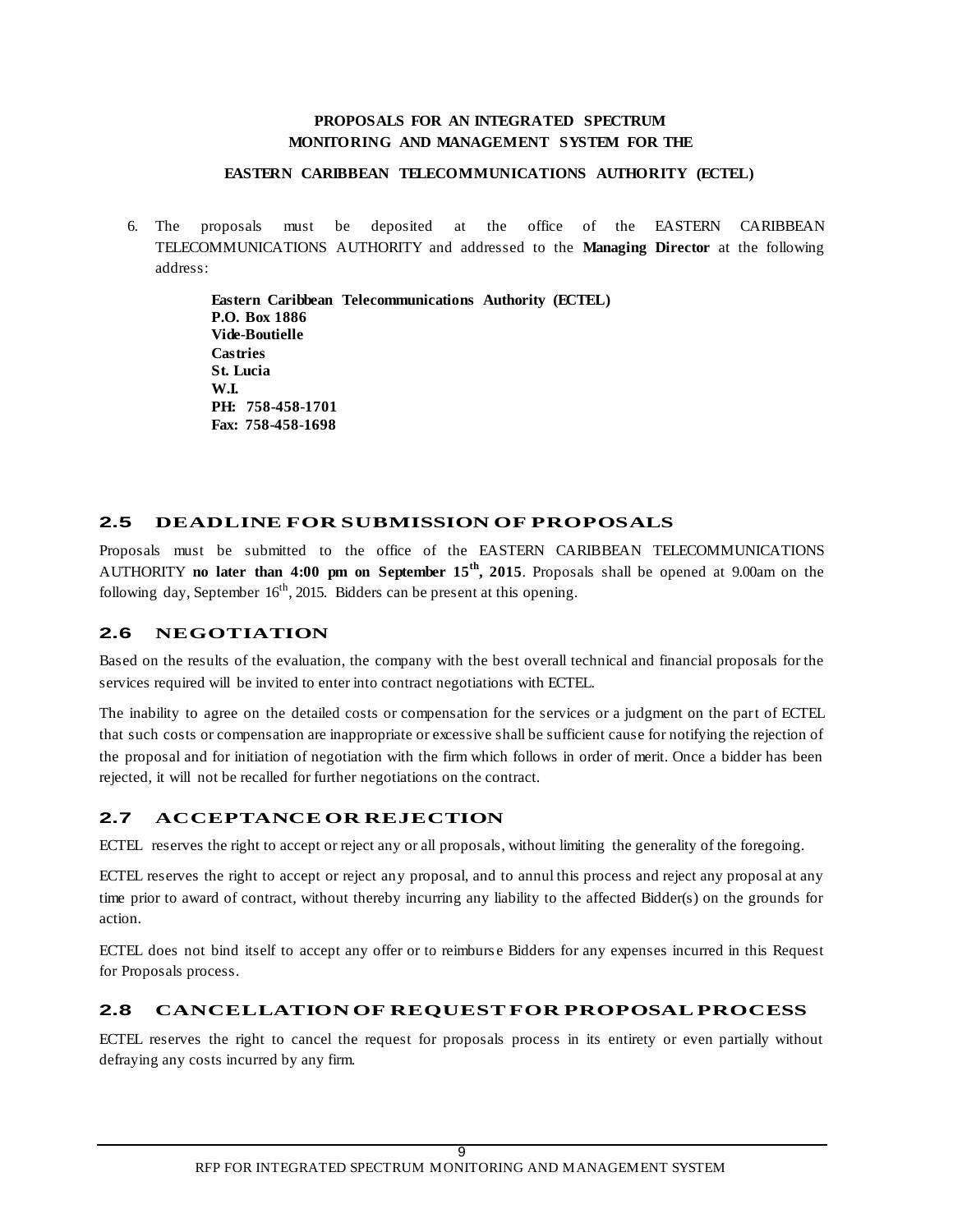# **2.9 ADDITIONAL INSTRUCTIONS TO PROSPECTIVE BIDDERS**

The Successful Bidder shall adopt and adhere to the ITU-R SM Series of Recommendations and other international best practices in the design and engineering of the ISMMS, whether or not listed in the scope of works presented in this request for proposals.

Any factor, item, or supporting article not explicitly stated in this request for proposals that will be required for the successful completion of this scope of works shall be brought to the attention of ECTEL by the Bidder prior to the commencement of this scope of works.

# **2.9.1 DRAFT FORM OF AGREEMENT**

The draft form of agreement will incorporate the Scope of Works, Expected Deliverables and Payment Schedule described in this proposal. This draft form of agreement will serve as the basis of negotiation with the Successful Bidder for an agreement to a final contract to be prepared and provided by ECTEL to the successful bidder prior to the negotiation process.

# **2.9.2 REQUESTS FOR CLARIFICATION**

Any requests for clarification of this request for proposals should be addressed (via email, fax or regular mail) to:

Director of Technical Services Eastern Caribbean Telecommunications Authority (ECTEL) P.O. Box 1886 Vide-Boutielle Castries St. Lucia W<sub>I</sub> PH: 758-458-1701 Fax: 758-458-1698 E-mail: [ectel@ectel.int](mailto:ectel@ectel.int)

*NOTE: All requests for clarification must be received no later than 4:00 pm on July 31st , 2015. Requests received by the ECTEL after this date may not be entertained. Responses to these requests for clarifications shall be issued on or before August 10 th, 2015.*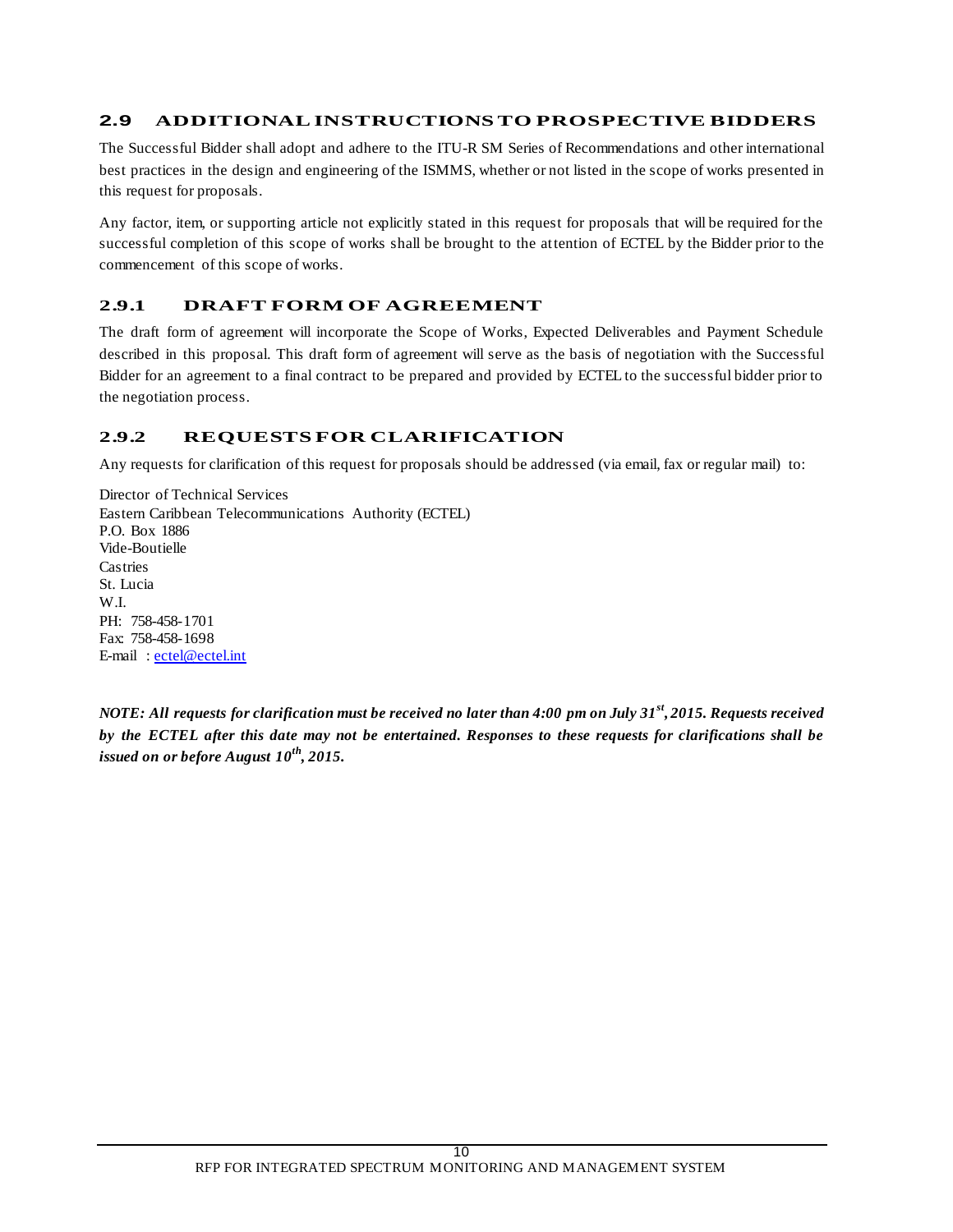# **3. TERMS OF REFERENCE**

### **3.1 OBJECTIVE OF REQUEST FOR PROPOSALS**

This request for proposals invites companies who have submitted responses to the Request for Information (RFI) issued by ECTEL on the 1<sup>st</sup> November 2014, to bid for the contract to furnish a turn-key system for an Integrated Spectrum Monitoring and Management System (ISMMS), including the following elements and services: (i) design of the system, (ii) supply of hardware and software (iii) civil works if required, (iv) installation, integration, startup, acceptance tests and commissioning, (v) supply of tools and test equipment if required, spares, operation and maintenance manuals and as-built documentation, (vi)personnel training, and (vii) support for maintenance, repairs and operational supervision during the initial one-year warranty period. The Bidder will also be responsible to input, with the assistance of ECTEL, all existing spectrum management and monitoring data - frequency and licence data, etc.

This system will facilitate the efficient utilization of radio frequency spectrum by equipping ECTEL with the capacity for:

- Spectrum Monitoring and Direction Finding;
- Record keeping and Data processing;
- Spectrum Planning;
- Spectrum Management;
- License Management and Billing;
- Engineering Analysis; and
- Cartographic Display Functions.

The Integrated Spectrum Monitoring and Management System (ISMMS) comprises two (2) main segments:

- An INTEGRATED SPECTRUM Management System (ASMS);
- A Spectrum Monitoring System consisting of Fixed and Mobile monitoring systems.

The ASMS must therefore provide an orderly method for collecting occupancy data, licensee data, allocating frequency bands, authorizing and recording frequency use by licensees, establishing rules and procedures to govern spectrum use, resolving spectrum conflicts (e.g. harmful interference issues), issuing and cancelling licences, coordinating with regional authorities, collecting fees, performing Electromagnetic Compatibility (EMC) Analysis to prevent harmful interference issues and displaying cartographic information. A central monitoring to be located at ECTEL's Headquarters in Saint Lucia is also part of this project.

The Spectrum Monitoring System must therefore provide the ability to scan and record technical parameters of frequency emitters/transmitters and to locate the source of frequency emissions/transmissions. Provision of spectrum monitoring vehicles for all ECTEL Member States inclusive with this project will facilitate the monitoring of spectrum at remote locations within each island.

The operation of the ISMMS will be guided by specifications and requirements outlined in this section. The requirements of the ASMS have been specified in accordance with the ITU-R recommendation on the design guidelines for an ASMS (ITU-R SM.1370-1). The requirements of the Spectrum Monitoring and Direction Finding System have been specified in accordance with the relevant ITU-R SM recommendations.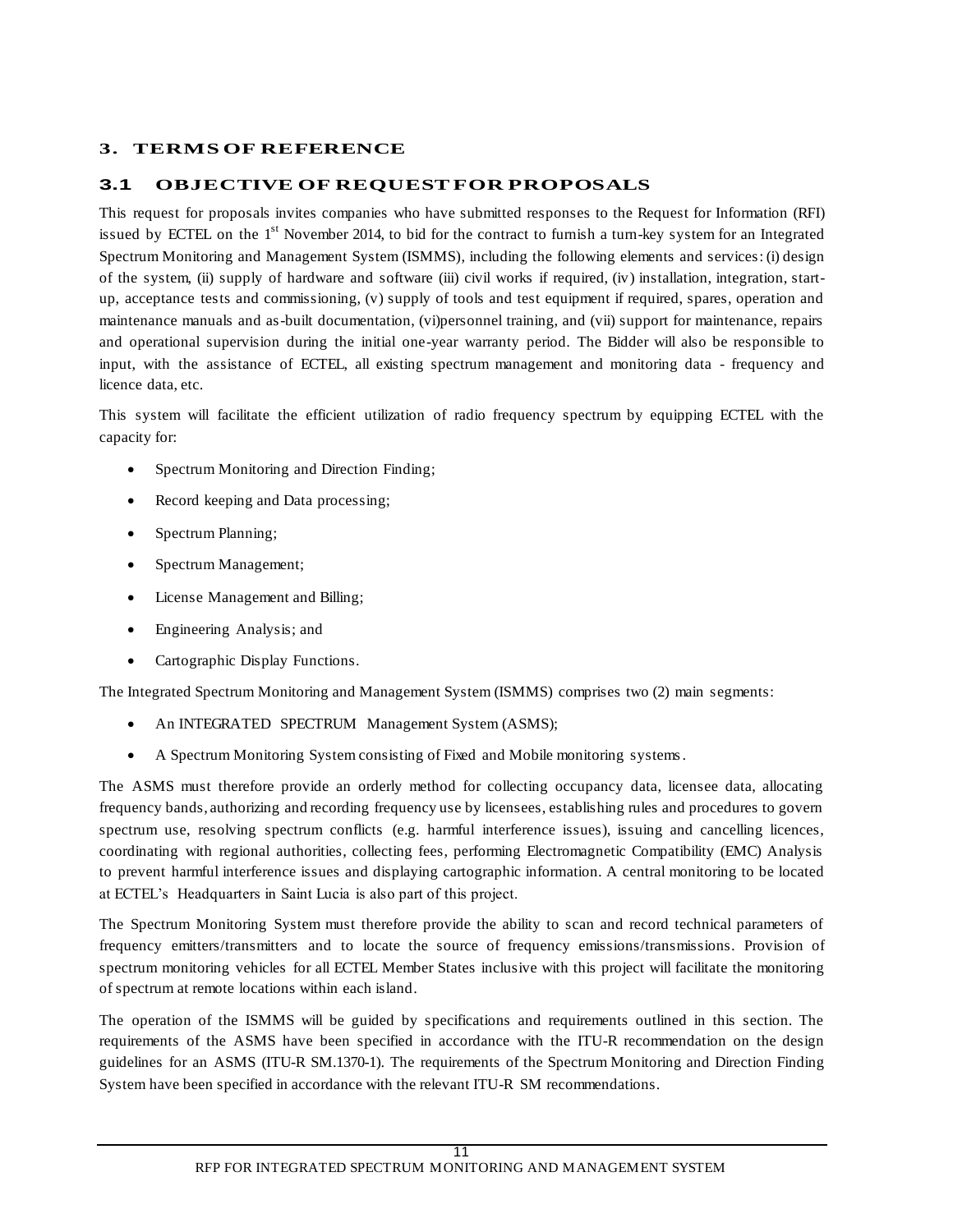# **TECHNICAL SPECIFICATIONS**

# **RADIO MONITORING AND DIRECTION FINDING SYSTEM**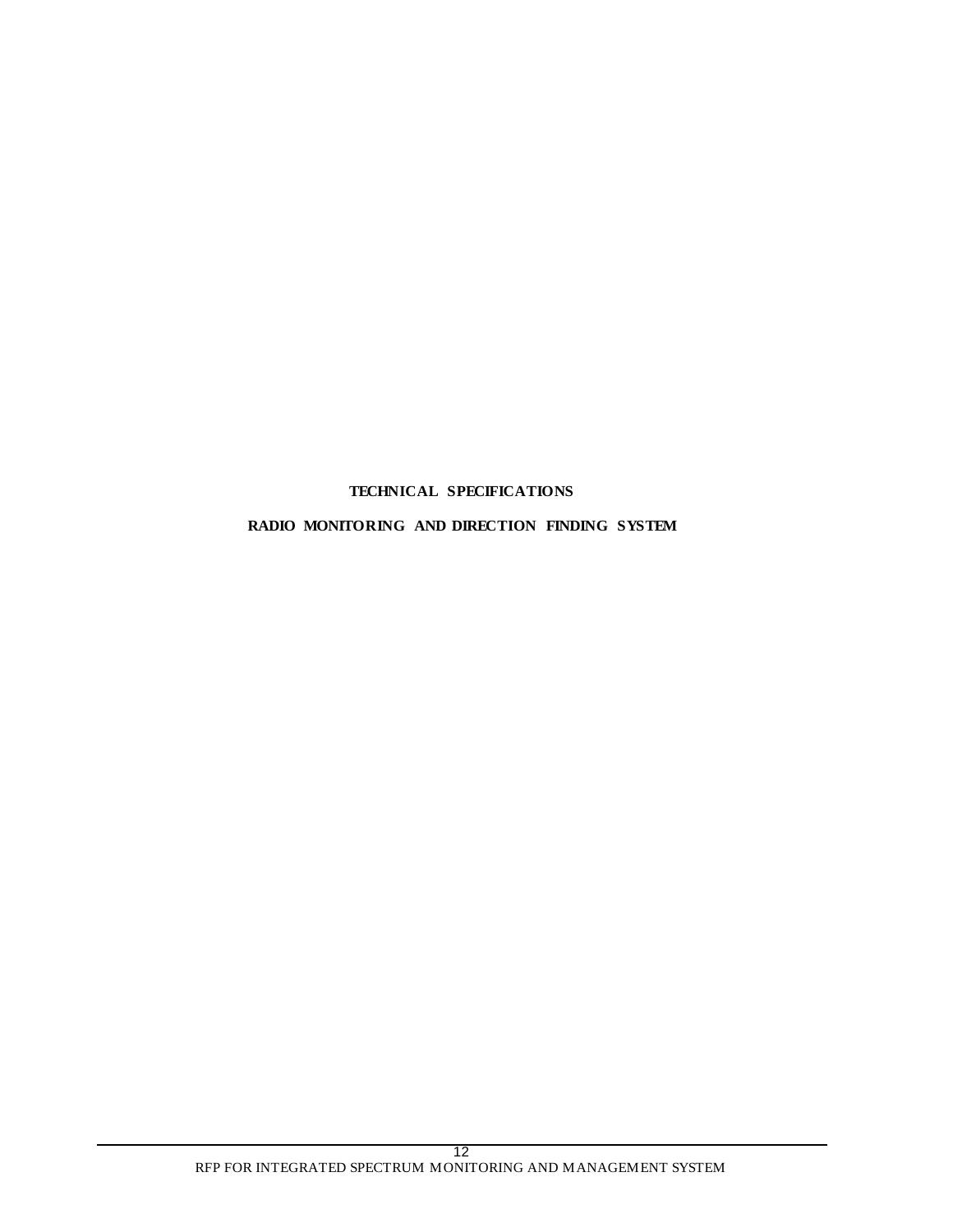### **3.2 FUNCTIONAL AND TECHNICAL REQUIREMENTS OF THE SPECTRUM MONITORING SYSTEM**

# **3.2.1 Introduction**

To fully support the spectrum management process the Purchaser is seeking a Turn Key Solution to:

- o Survey, install, configure, train and support a Radio Monitoring/Direction Finding System
- o Integrate its existing Anritsu MS2724B Spectrum Master analyzers into the monitoring & control centre (MCC) & Automated Spectrum Management System (ASMS).

The following pages describe the Radio Monitoring Equipment that the Purchaser is interested in acquiring.

# **3.2.2 Fixed Monitoring Site Selection**

Following site surveys and RF predications, the number of fixed sites is to be recommended by the Bidder to fulfill geographic coverage required by the purchaser in each Member State. The purchaser will make the final determination as to sequence of implementation based on priority.

It is the Bidder's responsibility to conduct site surveys at all sites that are being considered to provide best Direction Finding net geometry for signal triangulation and later, in contract execution stage, perform all necessary studies and measurements on suitability of these sites.

Final fixed site selection and confirmation of site suitability shall be the responsibility of the Bidder. A technical and RF Environment Assessment is required and shall be conducted by the Bidder, as a part of the Contract, to validate the suitability of the above or any other potential monitoring sites. Wherever possible, existing structures, towers and facilities shall be utilized and solutions for tower sharing explored. The Purchaser reserves the right to approve the final site selection based on the information submitted by the successful bidder.

Prior to start of installation at each site, the Bidder and Purchaser shall perform an inspection of the site to confirm that the site preparations are completed and the site is ready for installation to begin. Any site preparation work not completed shall be identified and a site readiness date determined. The Contractor shall prepare a report to be signed by both Bidder and Purchaser.

# **3.2.3 Required New Spectrum Monitoring System Configuration**

The new Spectrum Monitoring System must consist of the following elements:

- At minimum two (2) workstations within the NTRC per Member State for monitoring/DF technical measurements and to manage the fixed and mobile monitoring/DF facilities. The software should provide access to all Monitoring Stations and the MMV from any operator workstation on the network within each Member State.
- At minimum two (2) workstations within the NTRC per Member State or software access to existing workstations to access spectrum management software functions including licencing processing.
- Monitoring and Control Centre (MCC) to be located in Saint Lucia. The functionality will mimic capabilities of the workstations within Member States both Management and Monitoring capabilities. The software should also provide access to the system over public Internet service, with appropriate access protection using a VPN channel, to support remote operations.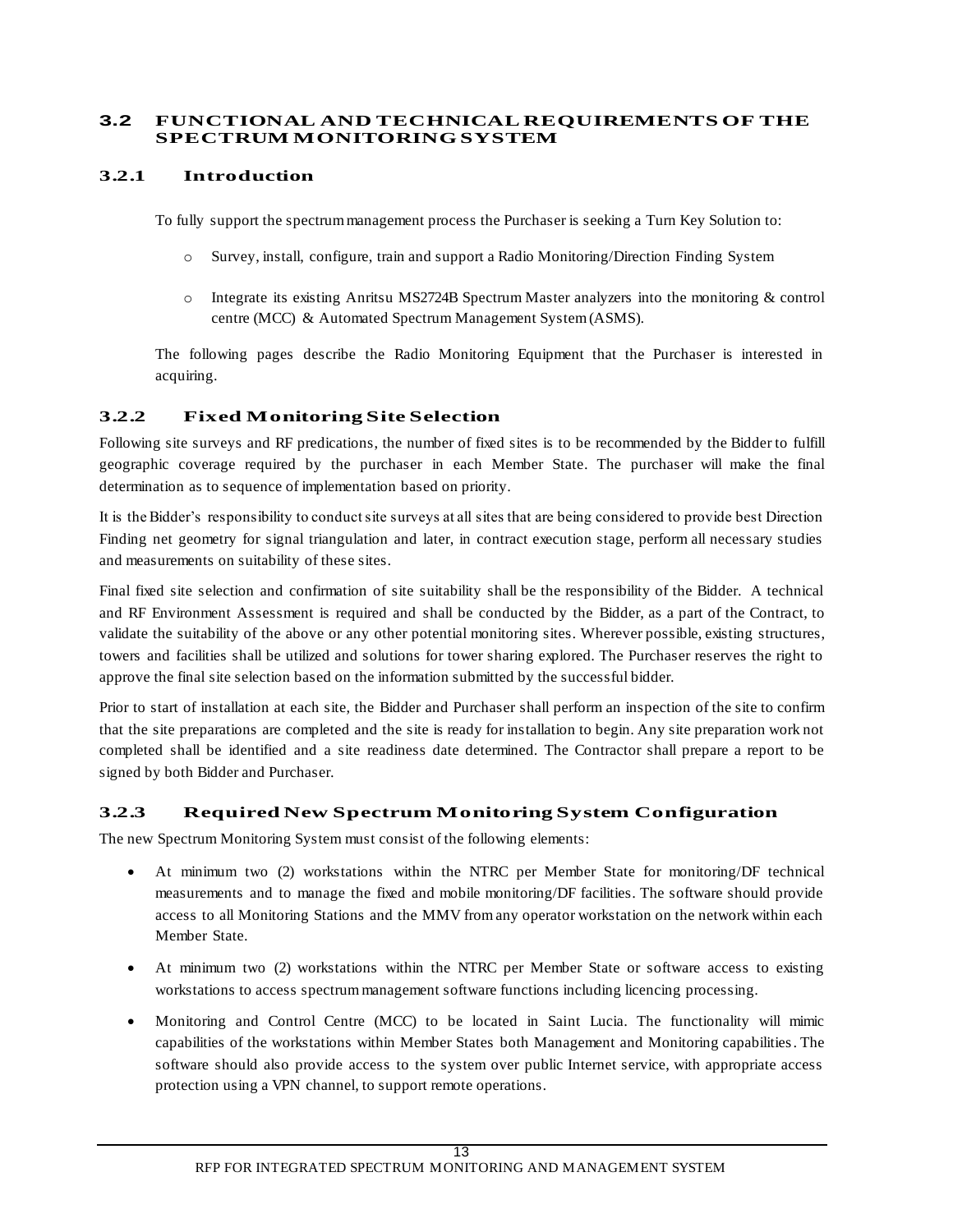- At minimum, one (1) Fixed Monitoring Stations (FMS) per ECTEL Member State. Each station shall support radio spectrum monitoring and measurements, Angle-of-Arrival (AOA) measurements (i.e. Direction Finding, DF) and Time-Difference-Of-Arrival (TDOA) radiolocation processing.
- One (1) new Mobile Monitoring Vehicle (MMV) per Member State. Each vehicle shall support radio spectrum monitoring and measurements, Angle-of-Arrival (AOA) measurements (i.e. Direction Finding, DF) and Time-Difference-Of-Arrival (TDOA) radiolocation processing. The hardware and software including a heavy duty laptop within the MMV should provide access to all Monitoring Stations via 3G/4G or any other modern connectivity method that is viable.

# **3.2.4 MONITORING AND CONTROL CENTRE (MCC)**

The MCC shall have remote access capabilities through the communications system to remotely control the Fixed Monitoring Station (FMS), and Mobile Monitoring Vehicles (MMV) facilities when operated in an unmanned situation. Therefore the MCC shall have full spectrum management capabilities and hence have its own database, computer and software. There is a requirement for spectrum monitoring software at ECTEL's MCC.

# **3.2.5 FIXED MONITORING STATIONS (FMS)**

The scope of this order consists of at minimum, five (5) new FMS required to perform radio monitoring, signal measurement, Direction Finding and TDOA covering the radio-frequency spectrum as follows:

- From 20 MHz up to minimum 6 GHz for monitoring, signal measurement and Direction Finding (DF)
- From 20 MHz up to minimum 6 GHz for TDOA.

The scope of this project includes the supply of equipment, antenna, antenna towers, cables, computers, software and installation.

# **3.2.6 SPECTRUM MONITORING SOFTWARE**

- The spectrum monitoring software needs to be provided with the following technical characteristics:
- The integrated spectrum monitoring software shall include the function of Automatic Violation Detection. Automatically scan the spectrum and compare the frequency and bandwidth of active signals against the database of licensed transmitters.
- The software shall be organized in client/server architecture.
- Support TCP/IP based communication
- The vendor should offer minimum 12 Client Software Licenses to access both Management and Monitoring functions. All clients should be able simultaneously to access the DF / TDOA servers and to perform different measurements.
- The system should at specific programmable time intervals check the connection with all monitoring stations and sensors that are its integrated part.
- The system should display graphically (on map) and in tabular form the status of connection to each sensor. Sensors that have no communication must be displayed with different color.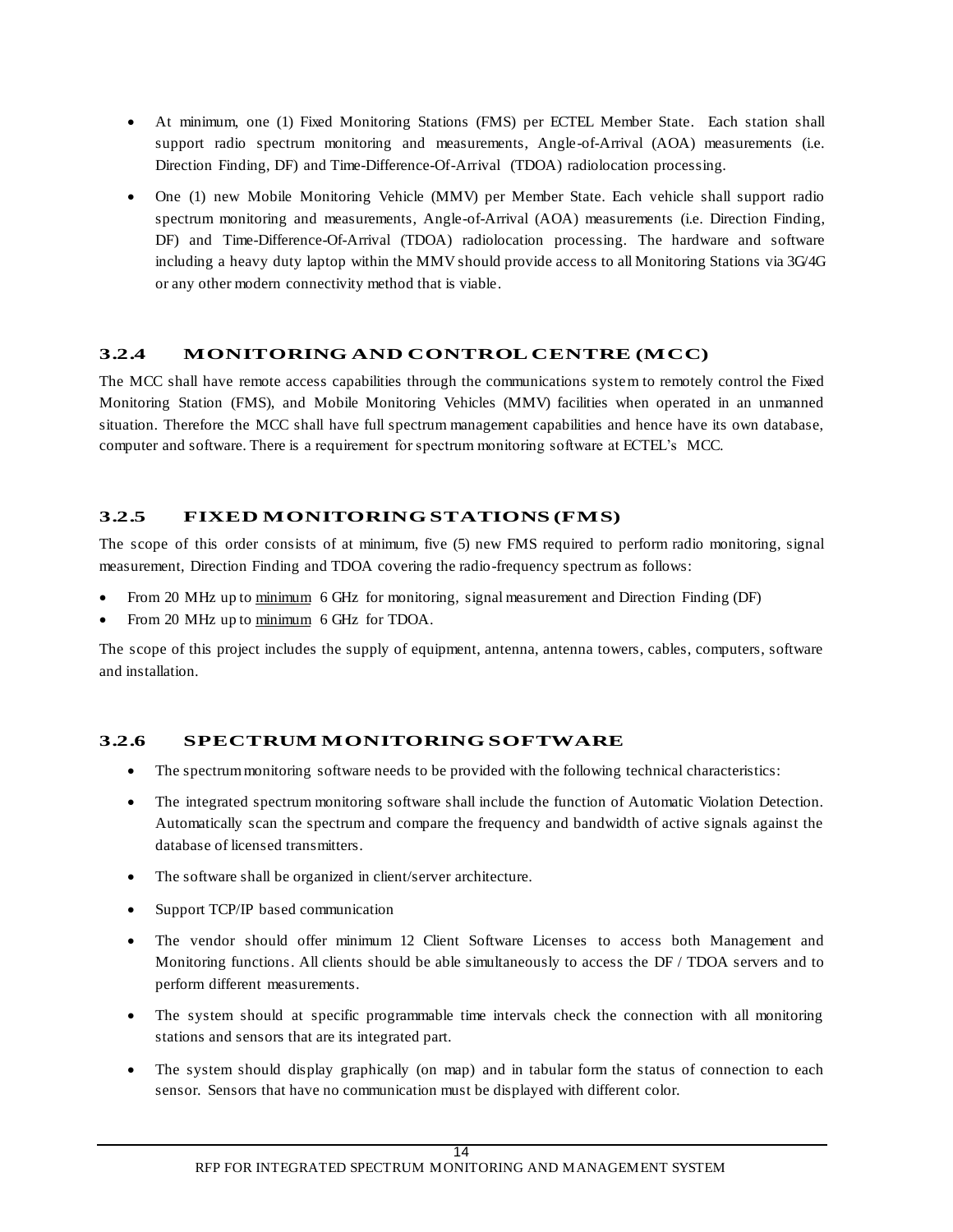- If the software does not establish connection with the requested measurement device then the integrated monitoring system should continue to be operative except the mentioned functionality.
- The system should be able to display the locations of potential emitters on digital geographic maps (GIS).
- The system must support work with different systems for Internet mapping, such as for example Microsoft Bing® maps or StreetMap®.
- For signal analysis with complex modulations, the system should provide vector signal analysis and constellation diagram view.
- The system should provide expansion possibility for emitters' radiolocation according to TDOA method, AOA method, as well as Hybrid AOA/TDOA.
- When performing multi-site triangulation or radiolocation, the clients should be able to monitor on their display the spectrum from all corresponding processors used in radiolocation.
- The system should provide the remote, real time, audio monitoring of AM/FM demodulated signals minimum up to 200 KHz modulation bandwidth, even over relatively slow connections.
- The complete user documentation must be included in the software delivery. This documentation should include 2 hard copies and 1 soft copy.
- The software delivery must include the system documentation in which the following areas will be explained: installation, setting/commissioning, maintenance and technical description of the system.
- The vendor has the task to make the installation and complete configuration of the system. All needed settings (hardware/software) for system proper functionality should be defined and documented with which the further maintenance of the system will be assured.
- The software installation should be done on all monitoring stations and as well as on all workstations (desktops and laptops) of the system users.
- The vendor is obligated to provide all needed licenses for the correct operation of software (OS, system software, client software, office application software, etc.), including licenses for software from third parties. All licenses should be valid in perpetuity, i.e. not limited to a definite time interval.

# **3.2.7 Operational Characteristics of FMS**

# **SIGNAL MEAS UREMENT**

- The FMS must be capable of performing the following signal measurements in frequency range from 20 MHz up to minimum 6 GHz:
- Measurements of frequency and frequency offset in accordance with ITU-R SM 377 or better characteristics.
- The measurements of the electrical field-strength in accordance to the ITU-R SM 378 or better characteristic
- Measurements of occupied bandwidth in given emission in accordance to the recommendation ITU-R SM 443
- Measurement of modulation in accordance to ITU-R SM.328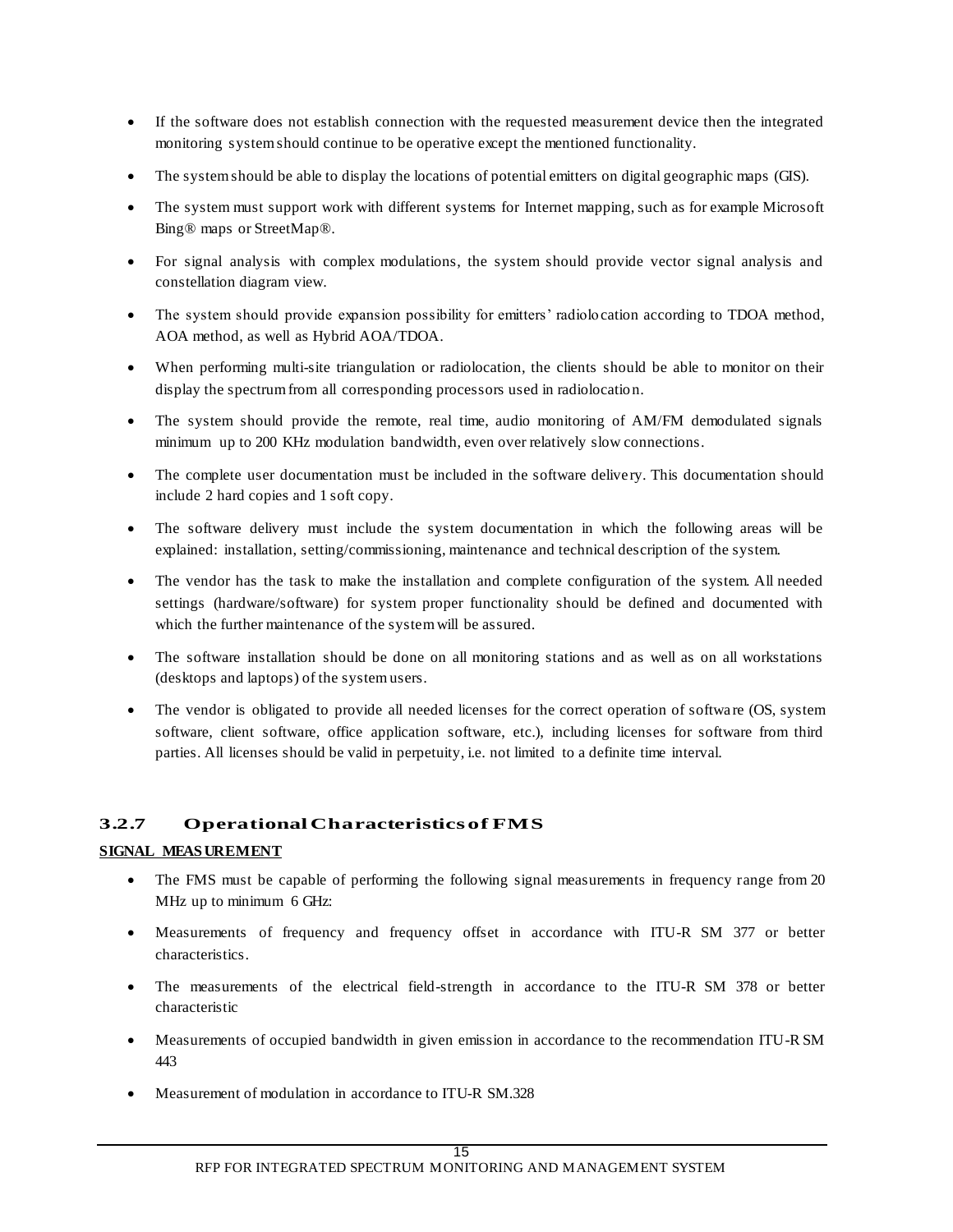Measurement of channel occupancy in given channel size in accordance to ITU-R SM.1880 or better characteristics

The system shall be capable of RF monitoring covering the frequency range 20 MHz to minimum 6 GHz. The receiver shall have a tuning resolution of 10 Hz or better for measuring/recording of the signal characteristics and the storage of date/time stamping. Requirements of parameters to be measured are:

- Frequency modulation to 120 kHz deviation
- Amplitude modulation to 90% or better
- Phase Modulation to 8 radian (max)
- Occupied bandwidth for FM, AM, SSB,CW,PM
- Frequency of the monitored signal to accuracy of 1 PPM
- Monitored traffic recorded in digital form
- Field strength in V/M below 1GHz
- Accuracy: 20 MHz to 1 GHz  $+/-3dB$  or better

Signal demodulation shall permit the demodulation of specified RF signals

- to decode their content and characteristics as well as for recording or
- surveying by the operator.

Signal Measurement shall permit the measurement of relative amplitude and frequency parameters of the monitored signals.

- Signal Recording shall permit the recording of demodulated signals, time codes and system audio logs. Listening and audio-recording set-up capabilities should be provided at both the MMV and FMS. The following criteria should apply;
	- o A modern digital recording system with high capacity storage on hard disk.
	- o Fast retrieval of the recorded event based on date and time tags or content descrip tion.
	- o Simultaneous recording and playback functions.
- Signal Playback shall permit the reproduction of previously recorded demodulated signals, time codes and audio logs. This function shall be integrated with the record function.
- Post processing of the collected data shall be done to reduce file size and retain only that part of the data that is required for spectrum occupancy, technical measurements and RF identification records.
- Report Generation shall produce reports of system activities and collected data.
- Operational Tasks and Field Report Generation, Import, Edit and Automatic Execution function shall provide a convenient means for the monitoring operator to create, import from MCC and modify.
- Sequences of commands, which detail a spectrum surveillance procedure and parameters for both automatic and manual execution, shall be provided.
- As an option to be included within the proposal;
	- o Recording and Monitoring of TV broadcasting programs capability should be included on both the FMS and MMV. The system shall be able to oversee the sound and image contents of TV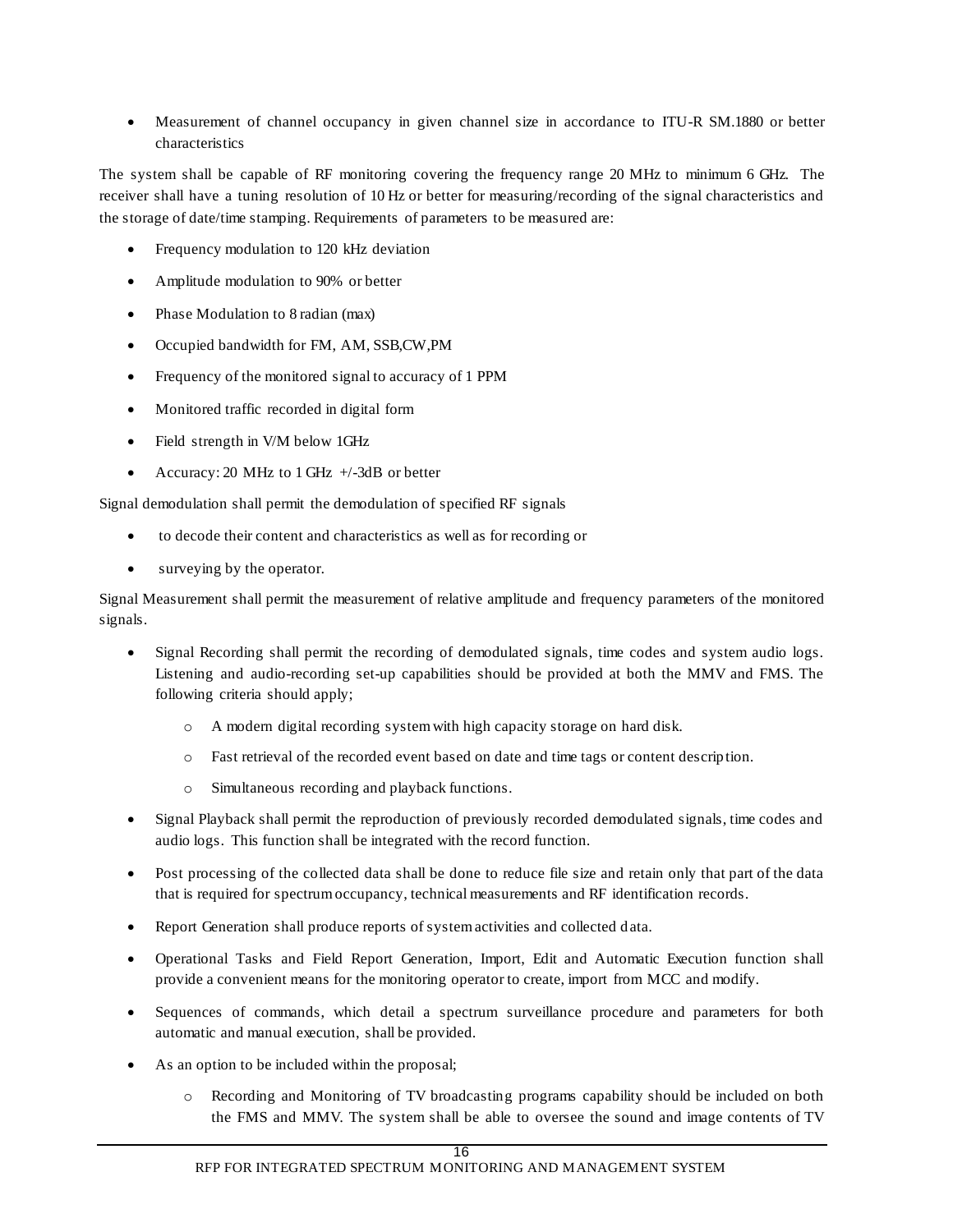programming and shall include at minimum six simultaneous, recording channels for image content and six for sound content. The related equipment will be installed at each of the NTRCs and will include a TV-receive antenna, 24" TV monitor, and a six-channel video recorder for recording in each location. The set-up shall provide the capability of retrieving any recording event given the corresponding TV channel, time and date entered by the operator. The system will be fully operated from the workstation terminals at the NTRC. Storage media may be optical or other form of high capacity storage media.

#### **DIRECTION FINDING**

The FMS must be capable of performing Direction Finding measurements in accordance to ITU-R SM854 (AOA) in the frequency range 20 MHz up to minimum 6 GHz or better charactheristics.

#### **TDOA**

The FMS must be capable of performing TDOA measurements in the frequen cy range 20 MHz up to minimum 6 GHz or better characteristics.

# **3.2.8 Technical Characteristics of FMS**

Besides the above-mentioned measurements the fixed stations should adhere to any of the relevant specifications as recommended by the ITU;

| <b>ITU-R</b> Recommendations | <b>Title</b>                                                                                                                         |  |  |
|------------------------------|--------------------------------------------------------------------------------------------------------------------------------------|--|--|
| Rec. ITU-R SM.328            | Spectra and bandwidth of emissions                                                                                                   |  |  |
| Rec. ITU-R SM.377            | Accuracy of frequency measurements at stations for international monitoring                                                          |  |  |
| Rec. ITU-R SM.378            | Field-strength measurements at monitoring stations                                                                                   |  |  |
| Rec. ITU-R SM.443            | Bandwidth measurement at monitoring stations                                                                                         |  |  |
| Rec. ITU-R SM.575            | Protection of fixed monitoring stations against interference                                                                         |  |  |
| Rec. ITU-R SM.854            | Direction finding and location determination at monitoring stations                                                                  |  |  |
| Rec. ITU-R SM.1050           | Tasks of a monitoring service                                                                                                        |  |  |
| Rec. ITU-R SM.1051           | Priority of identifying and eliminating radio interference in the band 406 -<br>406.1 MHz                                            |  |  |
| Rec. ITU-R SM.1054           | Monitoring of radio emissions from spacecraft at monitoring stations                                                                 |  |  |
| Rec. ITU-R SM.1135           | SINPO and SINPFEMO codes                                                                                                             |  |  |
| Rec. ITU-R SM.1139           | International monitoring system                                                                                                      |  |  |
| Rec. ITU-R SM.1268           | Method of measuring the maximum frequency deviation of FM broadcast                                                                  |  |  |
|                              | emissions at monitoring stations                                                                                                     |  |  |
| Rec. ITU-R SM.1270           | Additional information for monitoring purposes related to classification and<br>designation of emission                              |  |  |
| Rec. ITU-R SM.1392           | Essential requirements for a spectrum monitoring station for developing                                                              |  |  |
|                              | countries                                                                                                                            |  |  |
| Rec. ITU-R SM.1393           | Common formats for the exchange of information between monitoring stations                                                           |  |  |
| Rec. ITU-R SM.1394           | Common format for memorandum of understanding between the agreeing<br>countries regarding cooperation in spectrum monitoring matters |  |  |
| Rec. ITU-R SM. 1447          | Monitoring of the radio coverage of land mobile networks to verify compliance                                                        |  |  |
|                              | with a given license                                                                                                                 |  |  |
| Rec. ITU-R SM.1537           | Automation and integration of spectrum monitoring systems with automated                                                             |  |  |
|                              | spectrum management                                                                                                                  |  |  |

#### RFP FOR INTEGRATED SPECTRUM MONITORING AND MANAGEMENT SYSTEM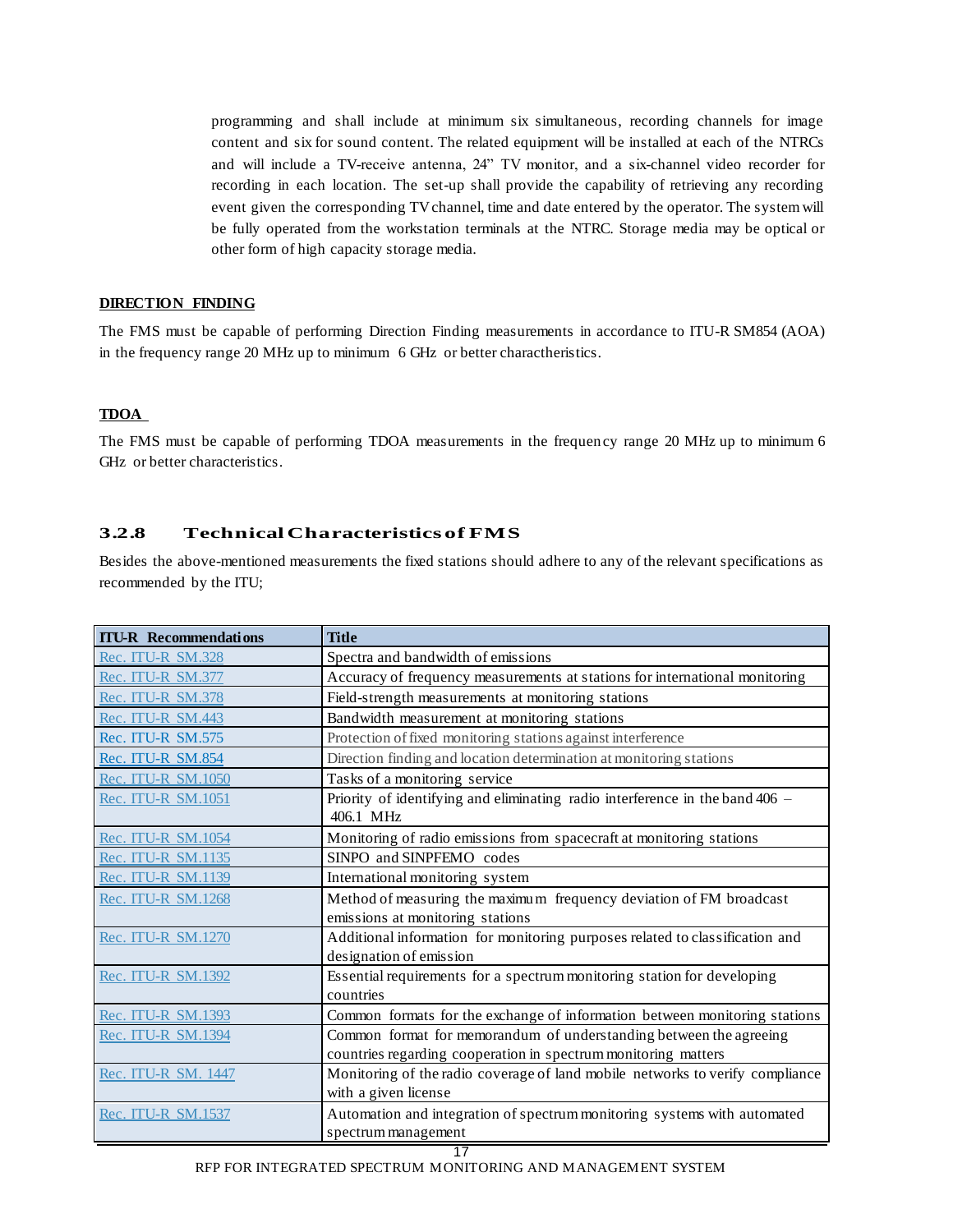| Rec. ITU-R SM.1598          | Methods of radio direction finding and location on time division multiple        |  |  |
|-----------------------------|----------------------------------------------------------------------------------|--|--|
|                             | access and code division multiple access signals                                 |  |  |
| Rec. ITU-R SM.1600          | Technical identification of digital signals                                      |  |  |
| Rec. ITU-R SM.1681          | Measuring of low-level emissions from space stations at monitoring earth         |  |  |
|                             | stations using noise reduction techniques                                        |  |  |
| Rec. ITU-R SM.1682          | Methods for measurements on digital broadcasting signals                         |  |  |
| Rec. ITU-R SM.1708          | Field-strength measurements along a route with geographical coordinate           |  |  |
|                             | registrations                                                                    |  |  |
| Rec. ITU-R SM.1723          | Mobile spectrum monitoring unit                                                  |  |  |
| Rec. ITU-R SM.1753          | Method for measurements of radio noise                                           |  |  |
| Rec. ITU-R SM.1792          | Measuring sideband emissions of T-DAB and DVB-T transmitters for                 |  |  |
|                             | monitoring purposes                                                              |  |  |
| Rec. ITU-R SM.1794          | Wideband instantaneous bandwidth spectrummonitoring systems                      |  |  |
| Rec. ITU-R SM.1809          | Standard data exchange format for frequency band registrations and               |  |  |
|                             | measurements at monitoring stations                                              |  |  |
| Rec. ITU-R SM.1836          | Test procedure for measuring the properties of the IF filter of radio monitoring |  |  |
|                             | receivers                                                                        |  |  |
| Rec. ITU-R SM.1837          | Test procedure for measuring the 3rd order intercept point (IP3) level of radio  |  |  |
|                             | monitoring receivers                                                             |  |  |
| Rec. ITU-R SM.1838          | Test procedure for measuring the noise figure of radio monitoring receivers      |  |  |
| <b>ReC. ITU-R SM.1839</b>   | Test procedure for measuring the scanning speed of radio monitoring receivers    |  |  |
| Rec. ITU-R SM.1840          | Test procedure for measuring the sensitivity of radio monitoring receivers       |  |  |
|                             | using analogue-modulated signals                                                 |  |  |
| Rec. ITU-R SM.1880          | Spectrum occupancy measurement                                                   |  |  |
| Rec. ITU-R SM.2211-1 (2014) | Comparison of Time-Difference-of-Arrival and Angle-of-Arrival Methods of         |  |  |
|                             | signal geolocation                                                               |  |  |

# **3.2.9 TDOA Specifications**

The Fixed monitoring stations must be capable of performing TDOA measurements in frequency range from 20 MHz up to minimum 6 GHz. This includes processing of received signal in time and frequency domain and streaming the signal to the central location, for both direct demodulation and TDOA measurements. The maximum timing uncertainty through the entire processing chain shall not exceed 500 nanoseconds.

# **3.2.10 Antenna System for Fixed Stations**

The frequent range of the antenna system must be in accordance to the frequency range of the measurement equipment. The antenna system should cover the full frequency range from 20 MHz up to minimum 6 GHz for DF, monitoring and signal measurement.

# **3.2.11 Required Antenna Structure for FMS**

The monitoring antenna and the direction finding antenna shall be fully integrated into one common antenna structure covered by a protective dome.

Each antenna element (omnidirectional or directional) must be available to be used for either signal monitoring, signal measurement, Direction Finding or TDOA. The operator should have the possibility to select the desired antenna element for signal monitoring, from his workstation via s oftware control.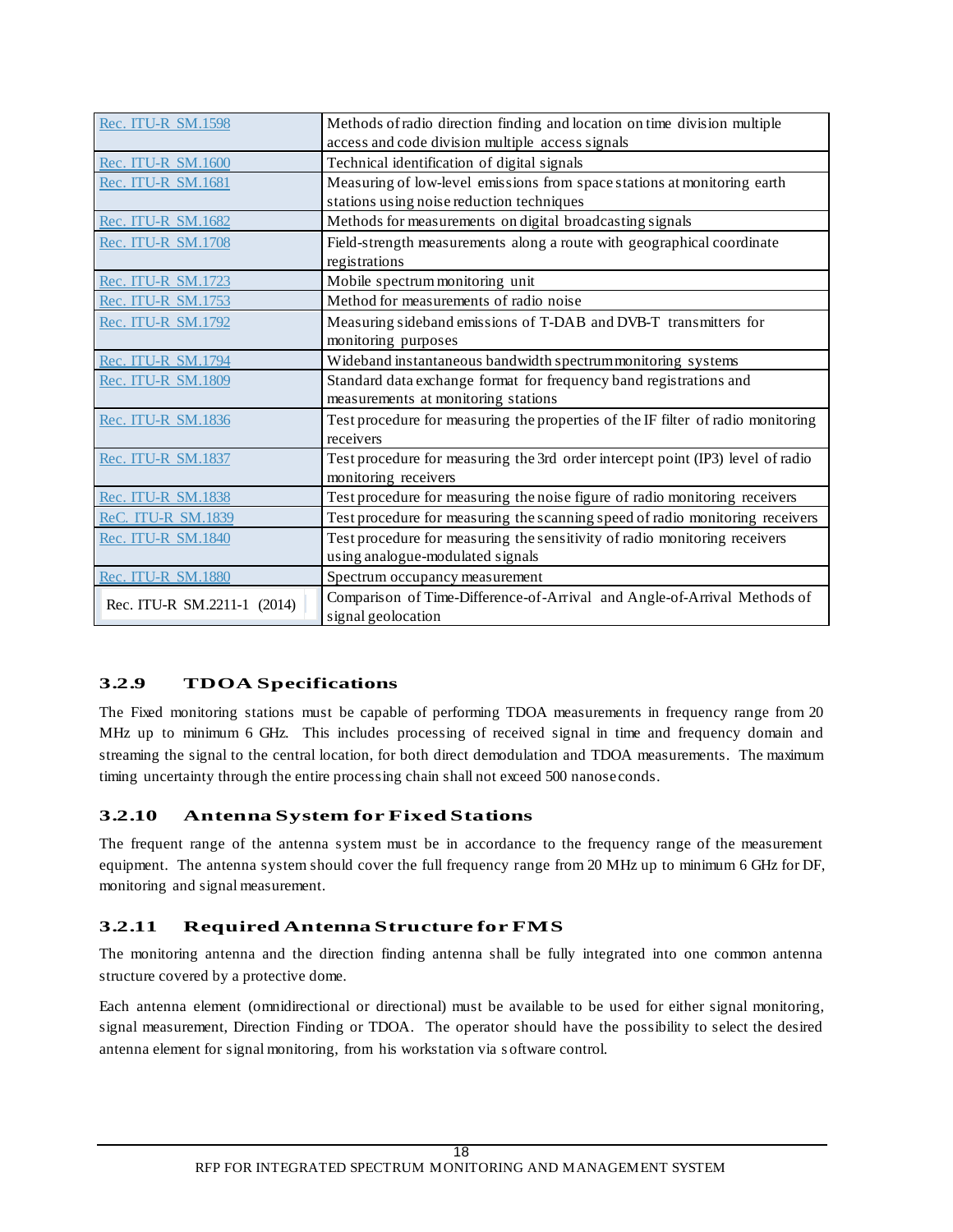# **3.2.12 Antenna Tower**

Each FMS needs to include an antenna support structure that is to be supplied and installed by the successful bidder. The antenna structure shall be mounted to achieve maximum/required coverage for Monitoring, DF and TDOA. The entire structure must be designed to withstand hurricane-sustained winds and other harsh weather conditions in the Caribbean. Conformance to this condition must be detailed in the proposal.

# **3.2.13 Computer Configuration of FMS or Monitoring Station**

A desktop computer will be provided for the operator workstation at each Fixed Monitoring, DF and TDOA Station or at the remote monitoring location. Computer must be of the latest generation, with required performance for managing the full equipment and software in the station. The computer must be provided with a compatible operating system, office and automation software, spectrum monitoring application software, keyboard, mouse, and 27-inch monitor.

# **3.2.14 Installation of FMS**

The antenna system shall be supplied with a complete set of cables (coaxial and control cables) to be installed between the antenna and the equipment building.

A cable entry panel shall be supplied and installed by the Bidder. The panel shall be equipped with appropriate feed-through connector for each antenna cable, as well as surge arresters for each antenna cable, to protect the inside of the equipment building from atmospheric discharges captured by the antenna.

The equipment for spectrum monitoring shall be supplied in a standard equipment rack, with easy access to the front and rear of the equipment. Weatherproof outdoor electronics enclosures with climate-control accessories should be provided if the equipment is to be mounted outdoors.

# **3.2.15 Lightning Protection**

The antenna shall be supplied with adequate lightning protection. This includes lightning rod with electrostatic charge dissipater, grounding connection and surge arresters on all cables connected to equipment.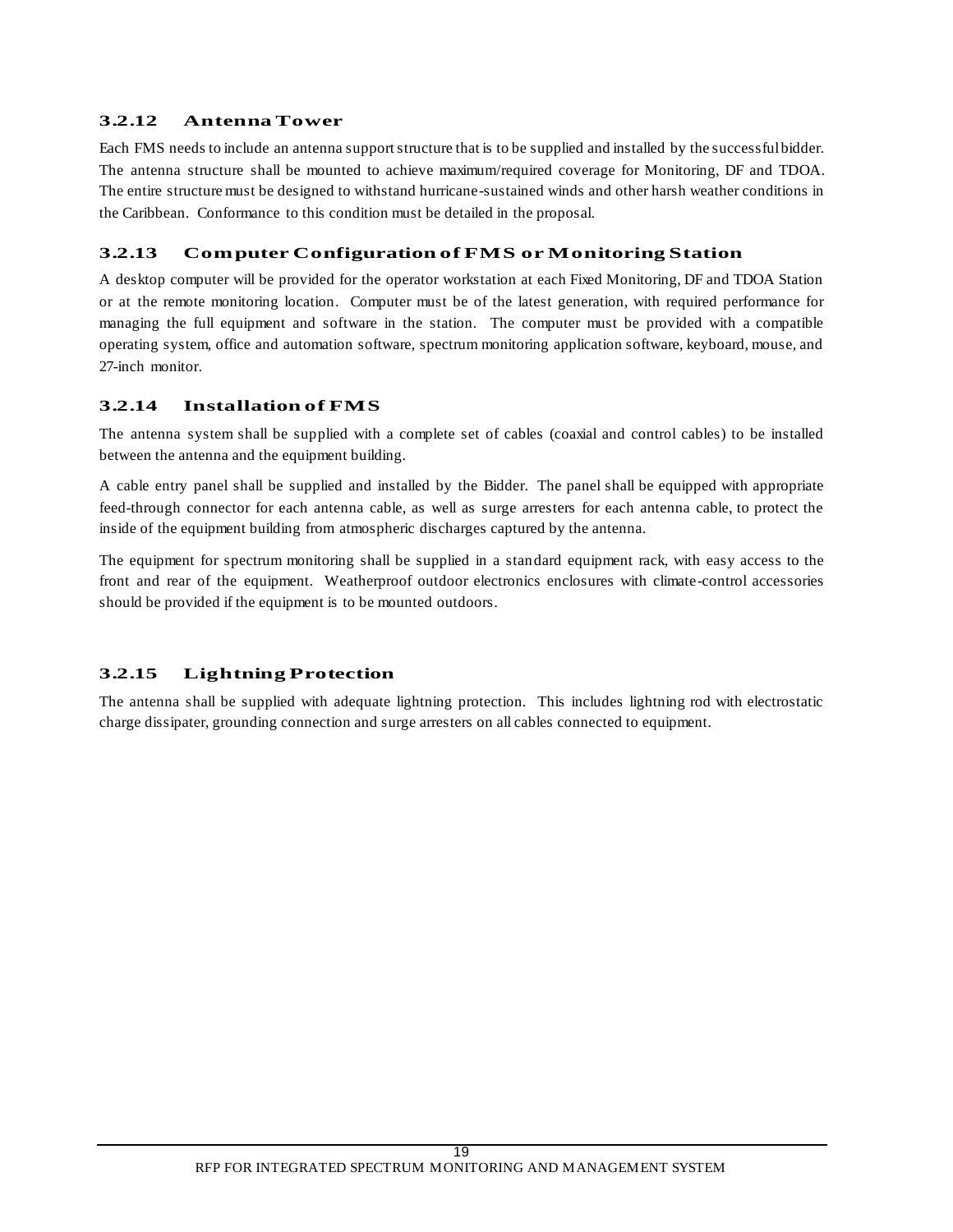# **TECHNICAL SPECIFICATIONS**

**MOBILE MONITORING VEHICLES (MMV)**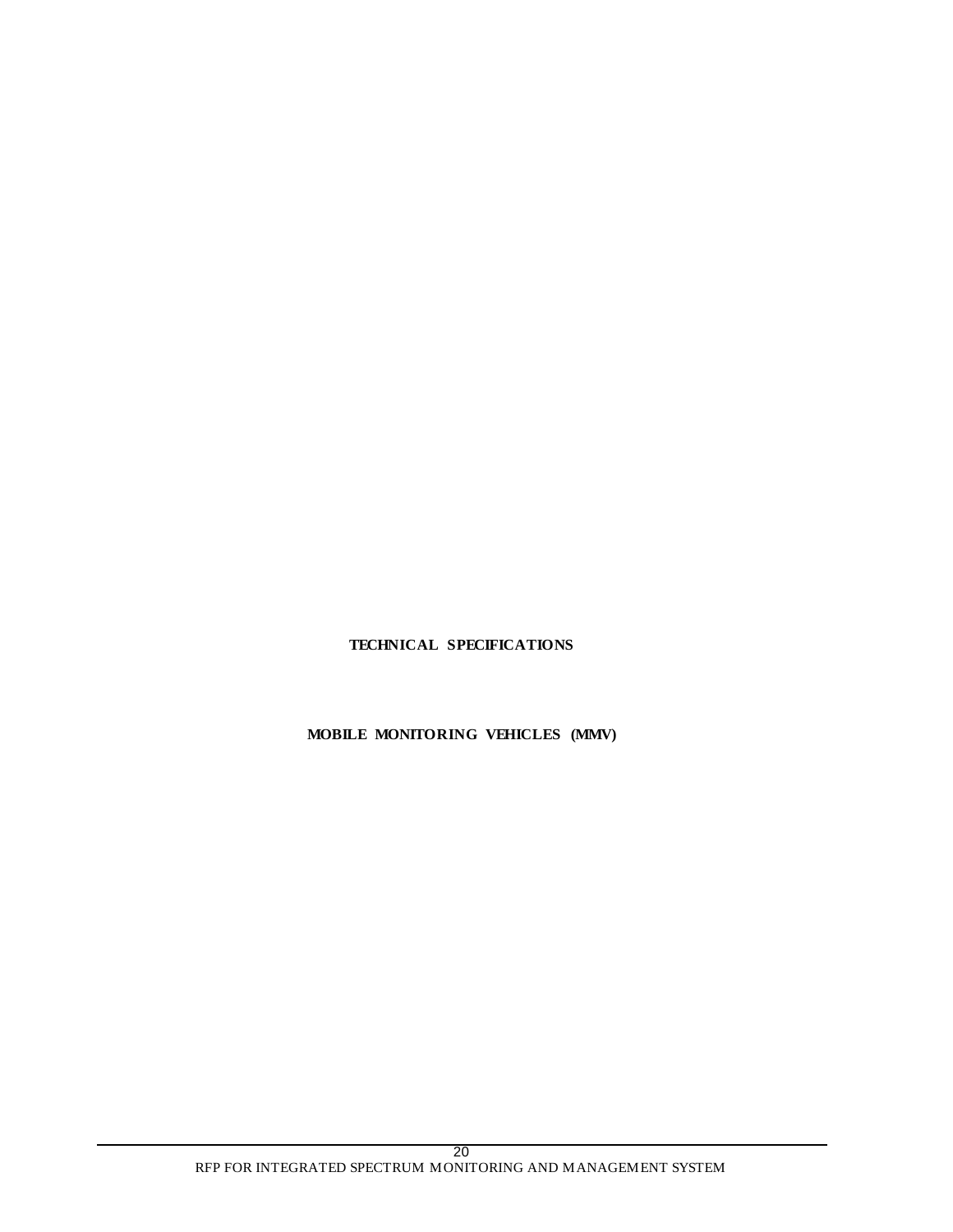# **3.2.16 MOBILE MONITORING VEHICLES (MMV)**

The scope of this order consists of five (5) new MMVs required to perform radio monitoring, signal measurement, Direction Finding and TDOA covering the radio-frequency spectrum as follows:

- From 20 MHz up to minimum 6 GHz for monitoring, signal measurement and Direction Finding (DF)
- From 20 MHz up to minimum 6 GHz for TDOA.

The scope of this project includes the supply of vehicle, equipment, antenna, cables, computers, software and installation. Specifications should comply with relevant ITU-R recommendations including SM.1723-2.

# **3.2.17 Operational Characteristics of MMV**

### **SIGNAL MEAS UREMENT**

The MMV must be capable of performing the following signal measurements in frequency range from 20 MHz up to minimum 6 GHz:

- Measurements of frequency and frequency offset in accordance with ITU-R SM 377 or better charactheristics.
- The measurements of the electrical field-strength in accordance to the ITU-R SM 378 or better charactheristis
- Measurements of occupied bandwidth in given emission in accordance to the recommendation ITU-R SM 443
- Measurement of modulation in accordance to ITU-R SM.328
- Measurement of channel occupancy in given channel size in accordance to ITU-R SM.1880 or better charactheristics
- Measurements of the magnetic field strengths in accrodance to ITU-R BS 1698 or better.

#### **DIRECTION FINDING (DF)**

The MMV must be capable of performing Direction Finding measurements in accordance to ITU-R SM854 (AOA) in the frequency range 20 MHz up to minimum 6 GHz or better charactheristics. DF determinations shall be capable of being performed while on movement on the road whilst in constant communications with the FMS via 3G/4G or any other modern connectivity method that is viable. The vehicle shall include a heavy-duty laptop.

#### **TDOA**

The FMS must be capable of performing TDOA measurements in the frequency range 20 MHz up to minimum 6 GHz or better charactheristics.

# **3.2.18 Technical Characteristics of MMV**

Besides the above-mentioned measurements the mobile vehicles should have the following characteristics:

- The real time, instantaneous bandwidth must be operator selectable for the rapid intercept of short duration, spread spectrum signals, or for the detection of weak signals in a crowded spectrum
- Direction Finding technique must be multi-channel, correlative interferometry in accordance with ITU Recommendation (minimum two channels required).
- Display the spectrum of the monitored signal.
- Recording and playback of I/Q data, with vector analysis of signals.
- Every processor should be provided with the possibility for remote self-test, as well as a built-in Watchdog timer.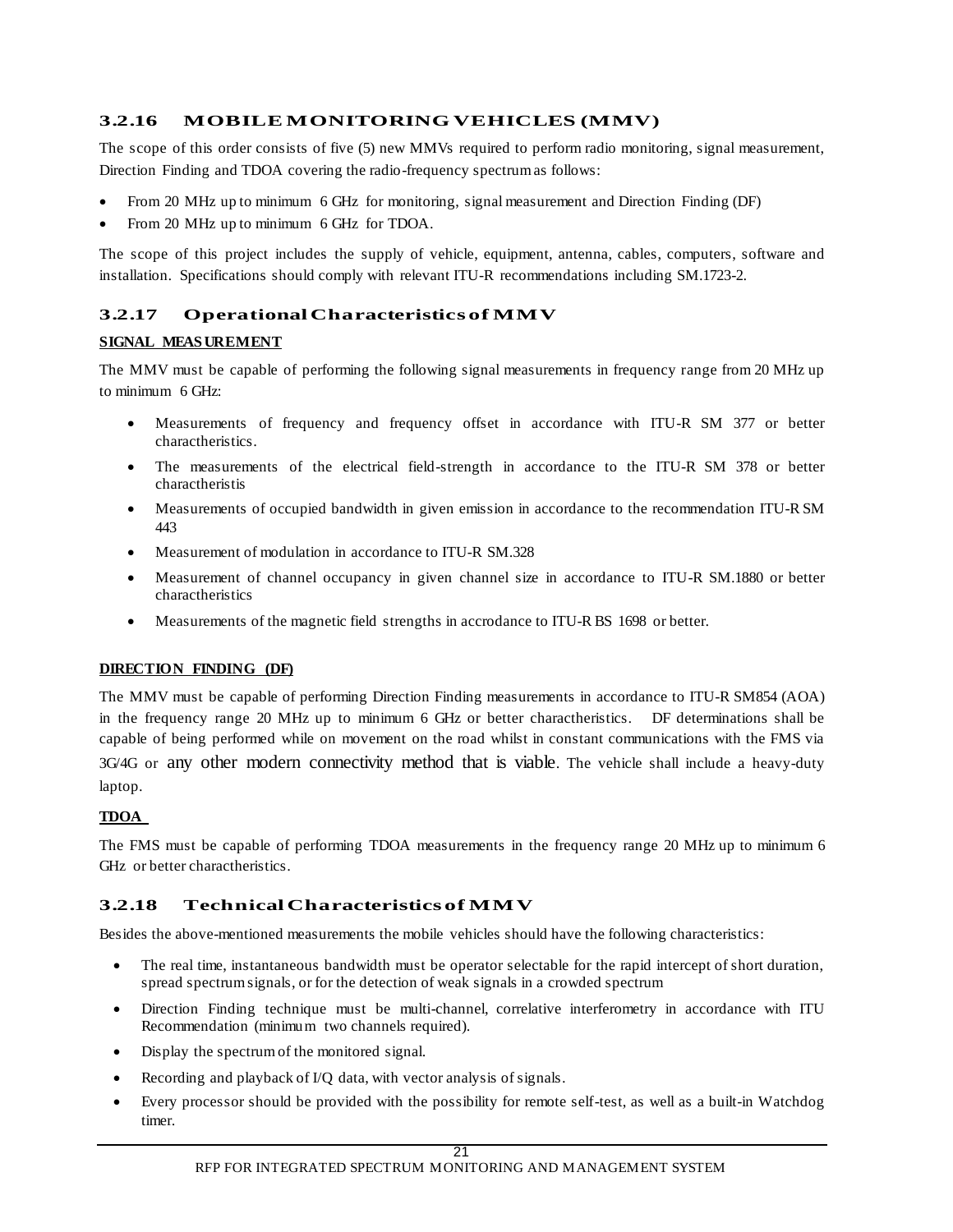# **3.2.19 Performance Specifications of MMV**

The equipment in the Mobile Vehicle must meet the following performance specifications:

|   | System Sensitivity:     | 12 dB or better                          |
|---|-------------------------|------------------------------------------|
|   | Tuning Resolution:      | 1 Hz                                     |
|   | Tuning error:           | $\langle 1$ part per billion (0.001 ppm) |
|   | Tuning speed:           | $<$ 5 milliseconds                       |
|   | Frequency stability:    | $< 1 \times 10^{-9}$                     |
|   | Inband Dynamic Range:   | 85 dB                                    |
|   | AGC Range:              | $>120$ dB                                |
| ٠ | Second Order Intercept: | $+50$ dBm                                |
|   | Third Order Intercept:  | $+10$ dBm                                |
|   | DF System Accuracy:     | 2 deg. RMS                               |
|   | Timing Uncertainty:     | $< 500$ nanoseconds                      |

# **3.2.20 TDOA Measurements**

The MMS must be capable of performing TDOA measurements in frequency range from 20 MHz up to minimum 6 GHz. This includes processing of received signal in time and frequency domain and streaming the signal to the central location, for both direct demodulation and TDOA measurements. The maximum timing uncertainty through the entire processing chain shall not exceed 500 nanoseconds.

# **3.2.21 Antenna System for MMV**

The frequent range of the antenna system must be in accordance to the frequency range of the measurement equipment. The antenna system should cover the full frequency range from 20 MHz up to minimum 6 GHz for DF, monitoring and signal measurement.

### **3.2.22 Required Antenna Structure for MMV**

The monitoring antenna and the direction finding antenna shall be fully integrated into one common antenna structure covered by a protective dome.

Each antenna element (omnidirectional or directional) must be available to be used for either signal monitoring, signal measurement, Direction Finding or TDOA. The operator should have the possibility to select the desired antenna element for signal monitoring, from his workstation via software control.

# **3.2.23 Antenna Mast**

The integrated Monitoring/DF/TDOA antenna structure shall be mounted on a pneumatic telescopic mast, and be able to operate in the lowered position while the vehicle is in motion or stationary, and also be able when the vehicle is stationary to operate with the mast in extended position to achieve maximum coverage for Monitoring, DF and TDOA.

#### **3.2.24 Computer Configuration of MMV**

A laptop computer will be provided for the operator workstation in the MMS. Computer must be of the latest generation, with required performance for managing the full equipment and software in the station. The computer must be provided with a compatible operating system, office and automation software, and spectrum monitoring application software.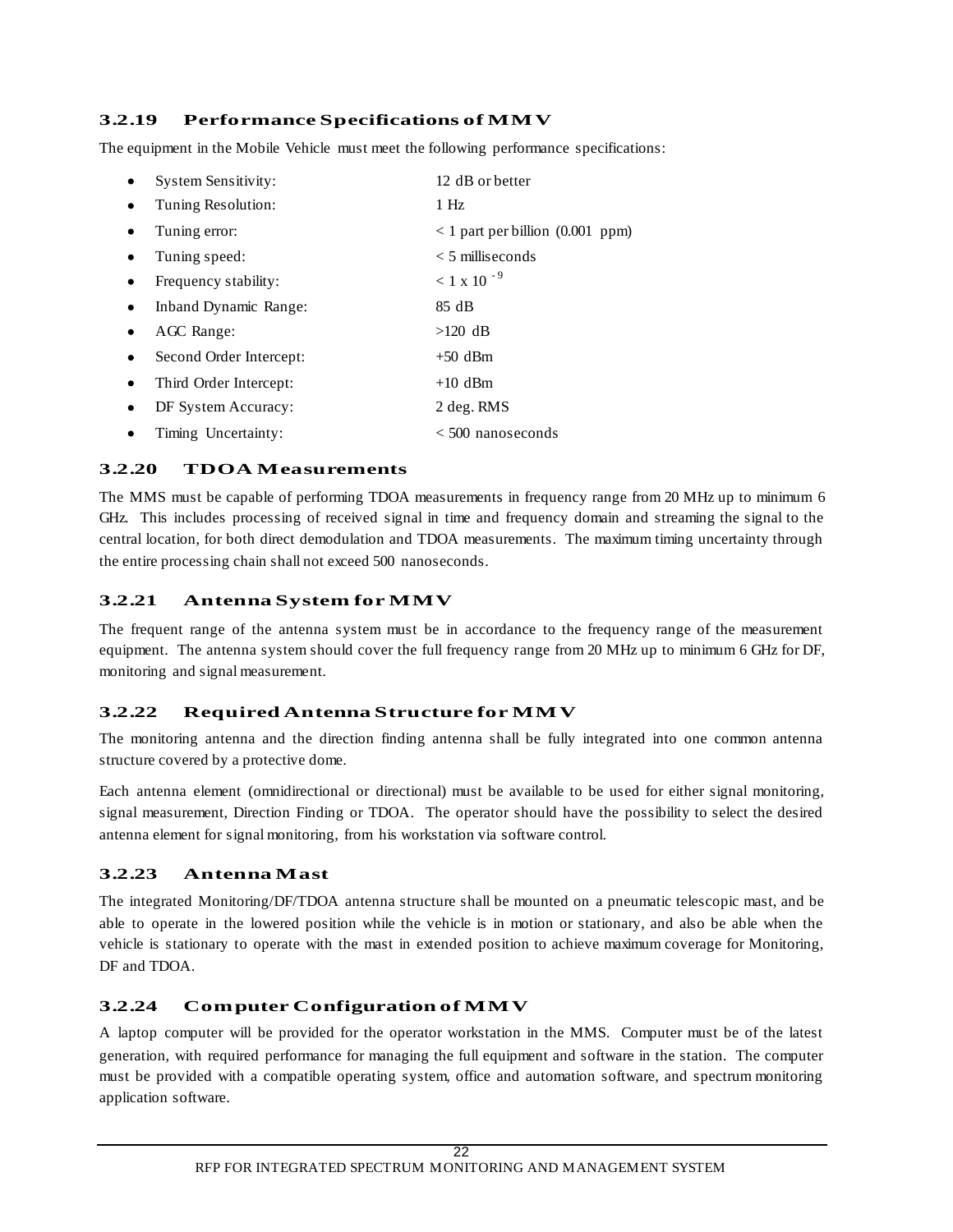### **3.2.25 Vehicle for MMV**

The Bidder will deliver one MMV per ECTEL Member State. The MMV's, which shall be capable of operating from all terrain and off-road, shall be 4x4, reinforced standard-roof van-type, heavy-duty suspension, airconditioned, right hand drive vehicle, with its roof-mounted or protruding elements, shall not exceed 10 feet.

The vehicles for MMS shall have the following features and characteristics:

# **VEHICLE DESCRIPTION**

| Make and Model                          | Toyota Prado or Land Cruiser or equivalent.                                                |
|-----------------------------------------|--------------------------------------------------------------------------------------------|
| Production date:                        | Current production year.                                                                   |
| Bodywork form                           | Full Size, Sport Utility Vehicle                                                           |
| Steering Wheel Position                 | On Right Hand Side of vehicle                                                              |
| Number of seats                         | Driver $+1$ Operator in Front;<br>1 Operator in Back                                       |
| Number of doors                         | Four on the sides, one in back                                                             |
| <b>ENGINE AND TRANSMISSION</b>          |                                                                                            |
| Engine Type                             | Diesel (Turbo)                                                                             |
| Drivetrain                              | $4 \times 4$                                                                               |
| Transmission                            | Manual                                                                                     |
| COMPULSORY EQUIPMENT FOR THE<br>VEHICLE |                                                                                            |
| Braking system:                         | ABS                                                                                        |
| Power steering                          | <b>YES</b>                                                                                 |
| Door Locks:                             | Remote/central locking                                                                     |
| Airbags                                 | <b>YES</b>                                                                                 |
| $A/C$ system                            | Operated by engine, heavy duty, separate front and<br>rear                                 |
| <b>Intrusion Alarm</b>                  | <b>YES</b>                                                                                 |
| Halogen fog lights                      | <b>YES</b>                                                                                 |
| Tinted windows                          | <b>YES</b>                                                                                 |
| Radio CD with front speakers            | <b>YES</b>                                                                                 |
| Spare wheel                             | Easily accessible                                                                          |
| Applicable standards:                   | Vehicle should comply with all standards applicable<br>in OECS for its full functionality; |
| Flashing light (orange)                 | To be fitted on roof                                                                       |
| Lightning protection                    | The external structures and electronic equipment                                           |

23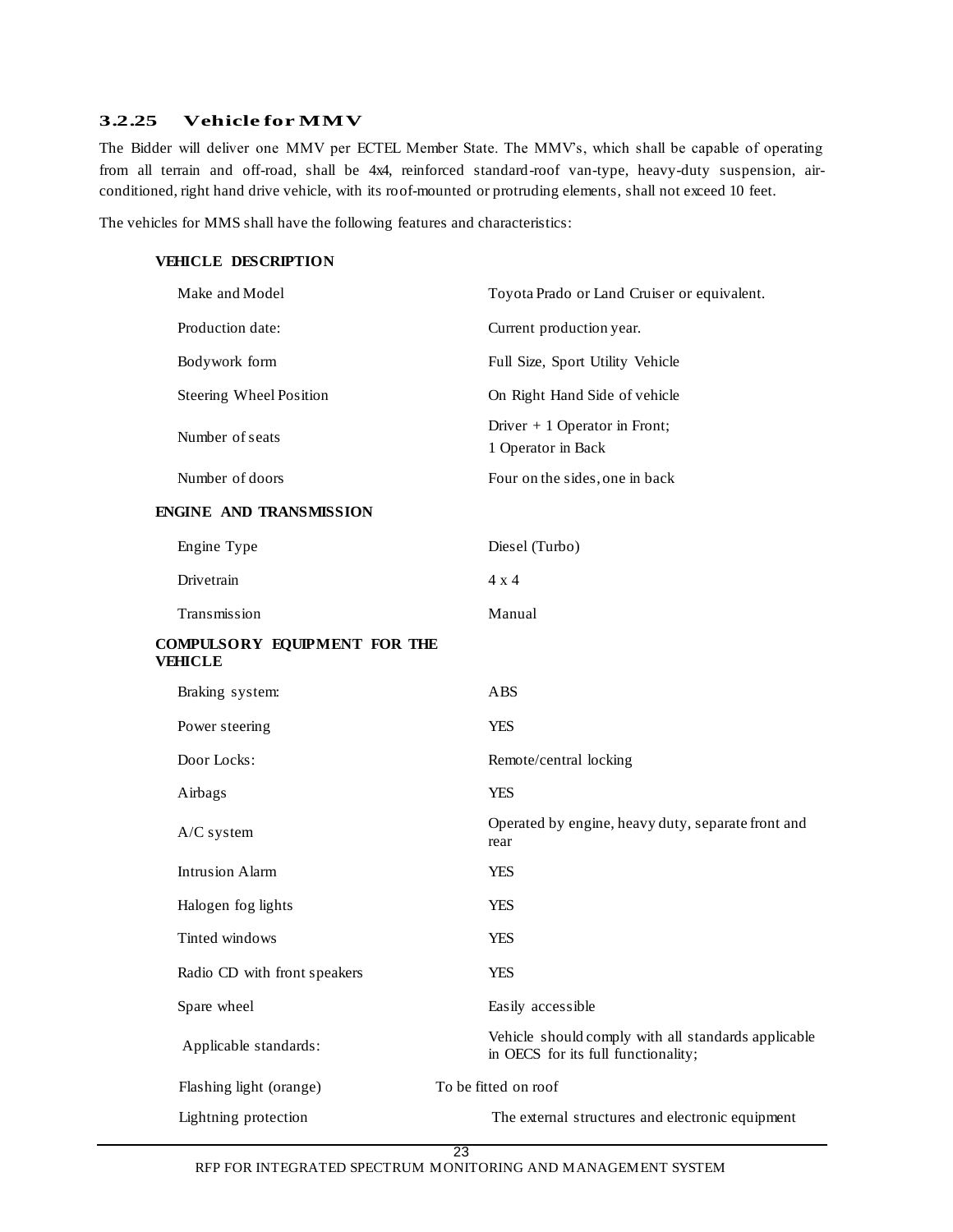shall be protected against lightning by means of passive circuits.

#### Fire extinguisher YES

The vehicle should be adjusted for its special purpose and be fully and independently functional. The vehicle drivetrain alternator should provide uninterrupted operation of the spectrum measuring equipment at full capacity.

The system shall be capable of operating from internal vehicle supplied power or external (240 VAC) shore power. The vehicle power system shall allow hot switching between shore power and vehicle power (and vice versa) with no interruptions in equipment operation. The system shall operate without limit (time or load) while the vehicle engine is running, without need for an auxiliary generator. The vehicle should be equipped with additional batteries in order to provide power for at least 2 hours of uninterrupted operation of the overall equipment.

The antenna shall be deployed from the MMV on a self-powered mast which can be raised to at least 7.5 meters high without requiring the operator to exit the vehicle to set-up or deploy an mast/antenna hardware or cabling. The operator shall not be required to manually set up or crank up the mask, nor to manually attached or connect the antenna. It shall be possible to raise and lower the antenna mast without running the vehicle engine or any auxiliary motor generator.

All system functions shall be usable while the vehicle is stationary or moving. While moving with the mask down, the antenna system must be functional and provide both DF and monitoring service, but may operate with degraded performance compared to stationary operation with the mask up.

### **3.2.26 Installation of MMV**

The antenna system shall be supplied with a complete set of coaxial and control cables, to allow for the complete extension of the telescopic mast. The cables must be installed in a special flexible conduit, in such a way that will prevent their interweaving and tearing during the raising and lowering down of the mast.

A cable entry panel shall be supplied and installed by the vendor. The panel shall be equipped with appropriate feed-through connectors for each antenna cable, as well as surge arresters for each antenna cable, to protect the inside of the vehicle from atmospheric discharges captured by the antenna.

The equipment for spectrum monitoring shall be supplied in a standard equipment rack, with easy access to the front and rear of the equipment. The rack must be provided with shock-absorbing mounts for installation in the vehicle.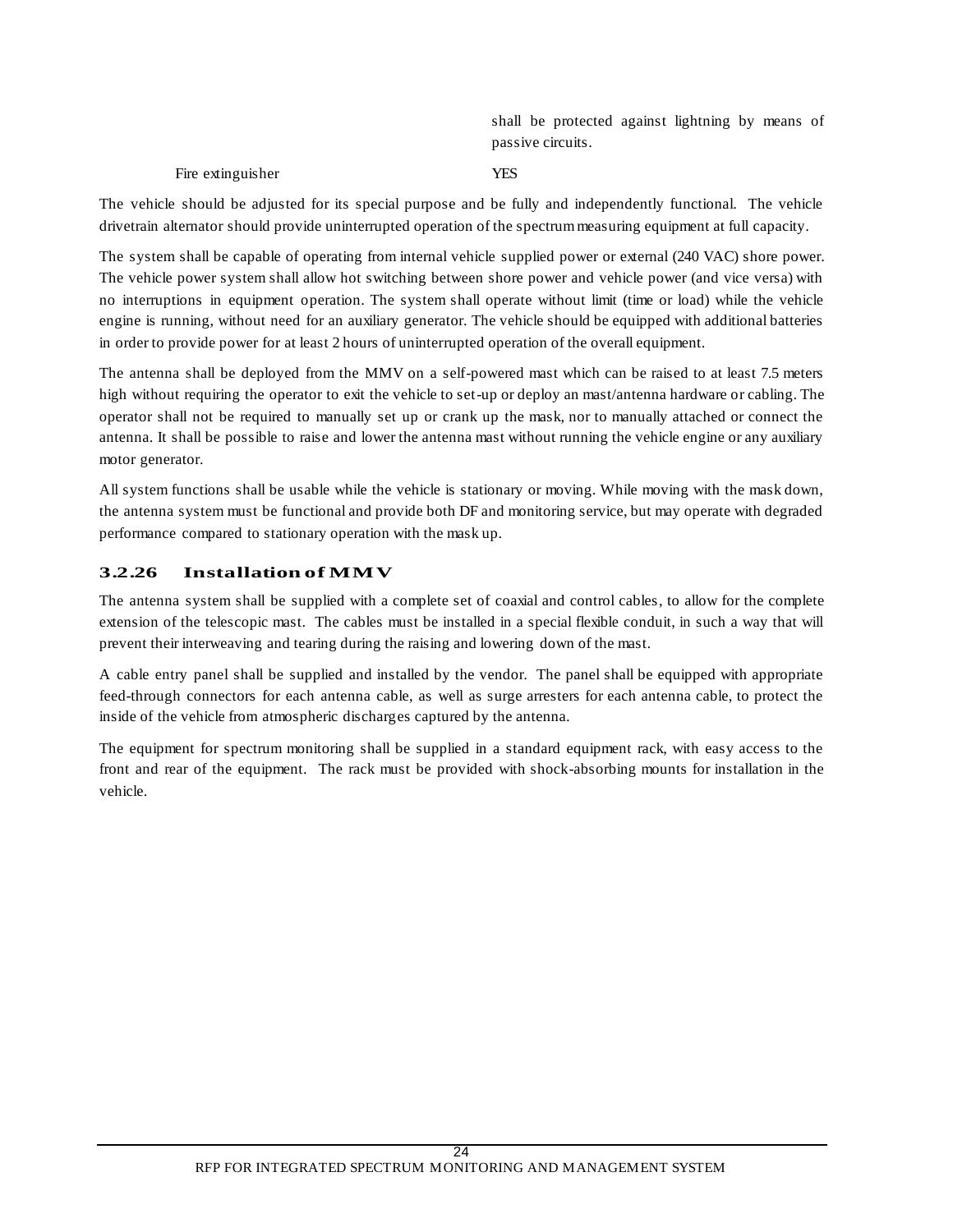# **TECHNICAL SPECIFICATIONS**

# **COMMUNICATIONS NETWORKS**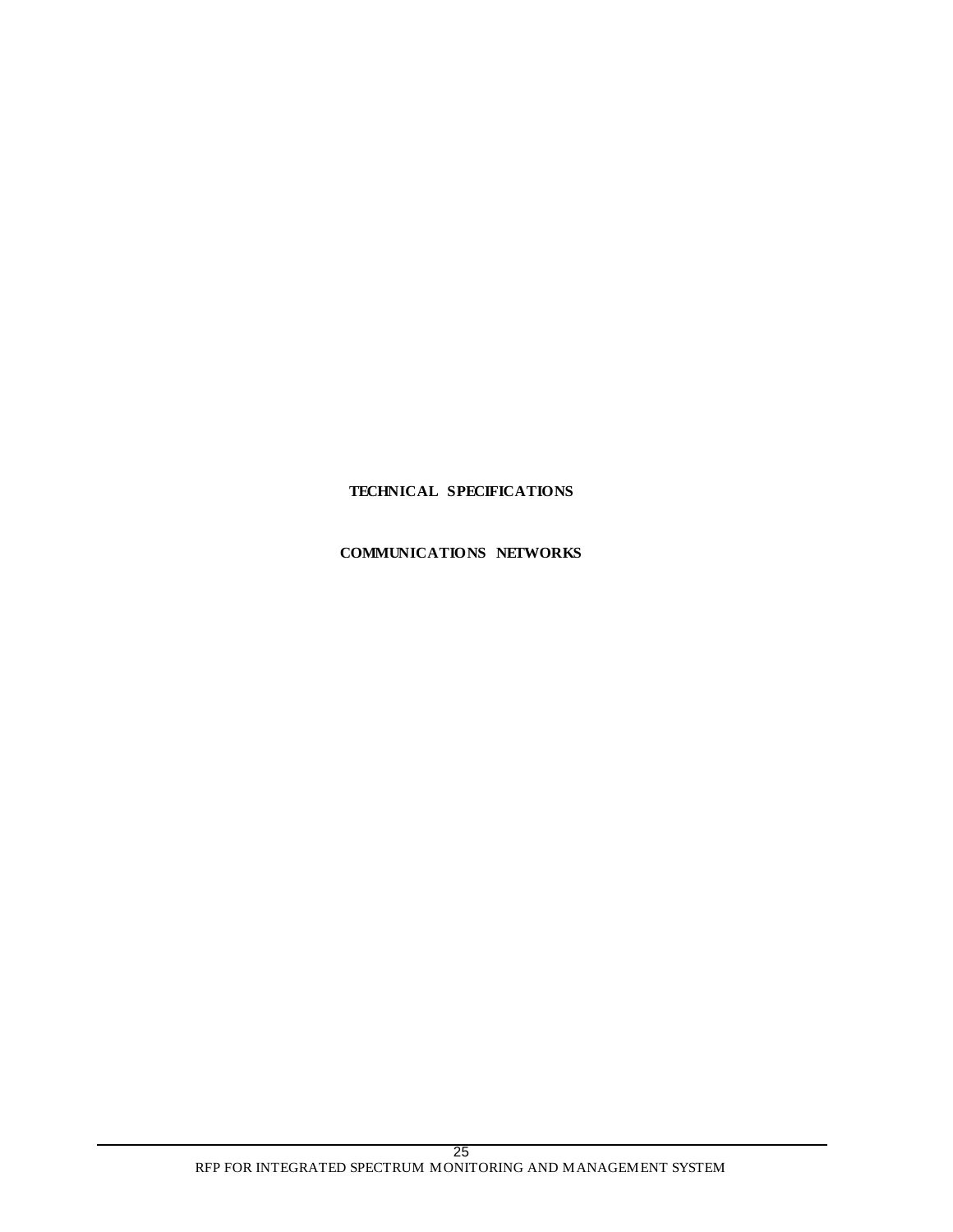# **3.3 COMMUNICATIONS NETWORK**

ECTEL will be responsible for supplying data communications links on advice from the Bidder between the FMS and Control Center within each ECTEL Member State. The links will support data rates required to support hybrid radiolocation processing using AOA and TDOA measurements. The data links shall support data rates of at least 512 kbps or higher. Wire and wireless options should be provided.

ECTEL will also be responsible on advice of the Bidder for communications links between islands to facilitate the operation of the Central Control Centre located at ECTEL Headquarters in St. Lucia.

The Bidder should be cognizant of cost implications of requested communications links and therefore recommend systems that exhibit good use of bandwidth.

# **3.3.1 Mobile Communications**

Data communications between the MMV and the corresponding FMS will be implemented over wireless 3G or 4G broadband mobile communications network. The wireless communication equipment must be supplied and installed by the Bidder. Because of the need for data protection, the connection over public Internet service must be done via VPN channel. The VPN channel should be provided by the embedded controller in the equipment or by an additional router without the need of fix IP address except at the central location.

ECTEL is responsible for providing the SIM cards and wireless service for the mobile communication equipment.

### **3.3.2 Remote Access to the Spectrum Monitoring Network**

Authorized ECTEL / NTRC personnel with appropriate password access must be able to connect to the ECTEL Spectrum Monitoring network and operate the equipment remotely over the public internet service, using a VPN channel as described in the previous paragraph.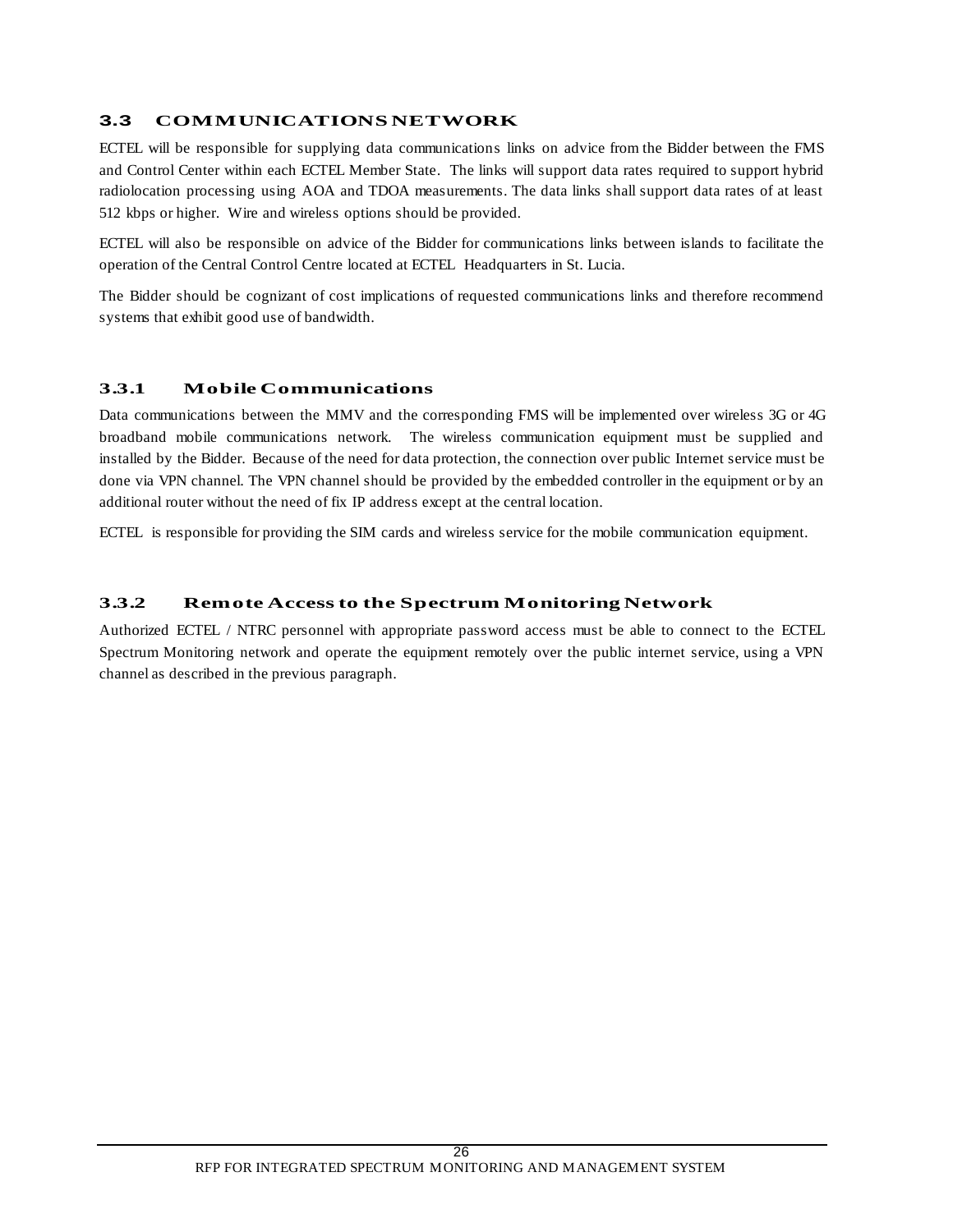# **TECHNICAL SPECIFICATIONS**

### **AUTOMATED SPECTRUM MANAGEMENT SYSTEM (ASMS)**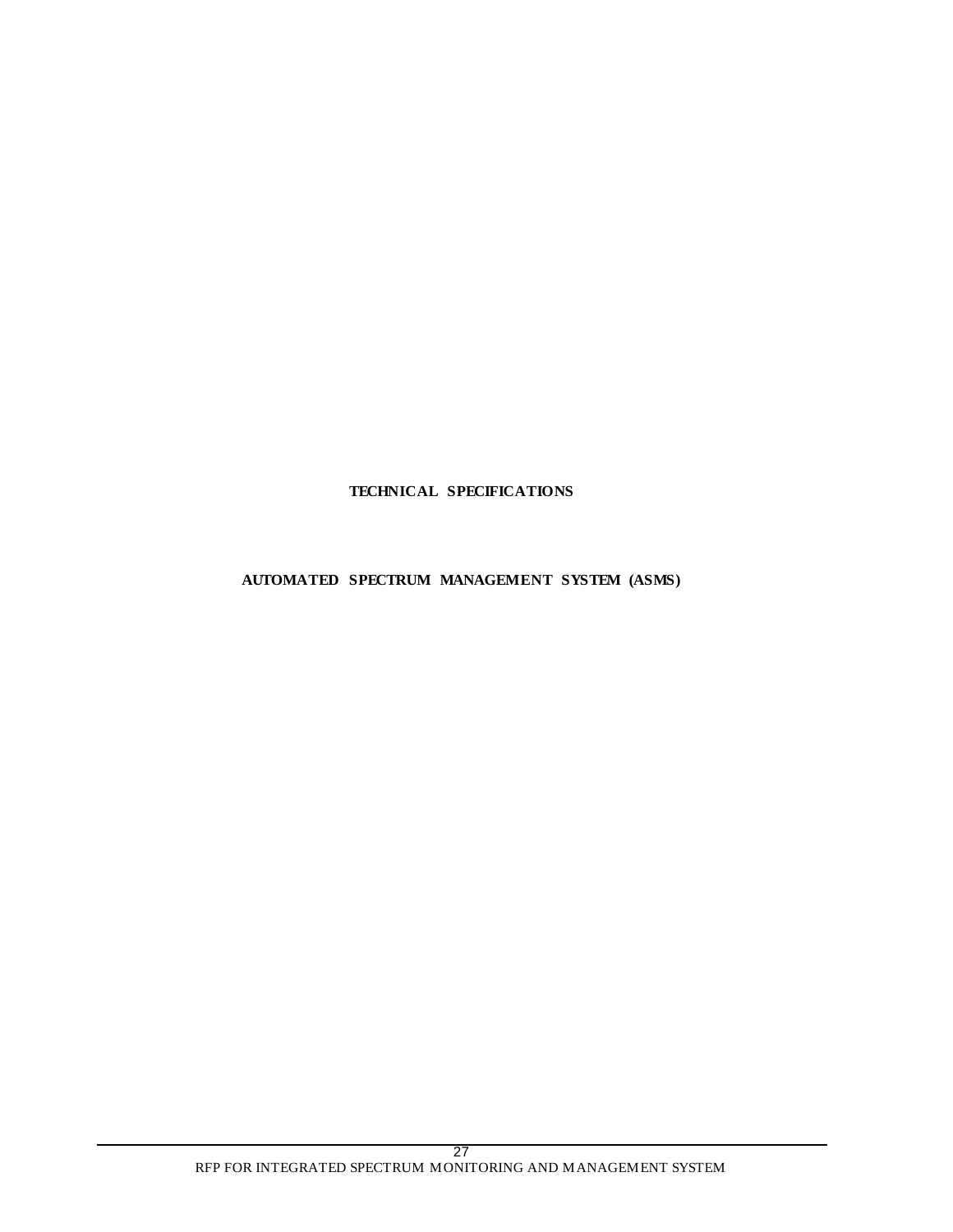### **3.4 FUNCTIONAL AND TECHNICAL REQUIREMENTS OF THE SPECTRUM MANAGEMENT SYSTEM (ASMS)**

# **3.4.1 ASMS Organization**

This management system is designed for use by ECTEL and five national regulatory administrations, called National Telecommunications Regulatory Commissions (NTRCs):

- 1. NTRC St. Lucia,
- 2. NTRC St. Vincent and the Grenadines,
- 3. NTRC Grenada,
- 4. NTRC Dominica
- 5. NTRC St. Kitts and Nevis,

The ASMS must be able to provide all required services described below for all five administrations and ECTEL, using one centralized database located at ECTEL Headquarters in St. Lucia and or cloud solution database. It is imperative that high security measures are designed within the network to ensure the safety of the data and access to it.

The software must permit the automated routing of applications from NTRC to ECTEL and back to NTRC for processing. The software must also permit some applications to remain within the NTRC, but traverse between NTRC officers for processing and authorization. This workflow mapping may change with changes in business processes and as such the software must permit with ease the remapping of workflow processes. Tracking of applications online by authorized personnel together with duration of each application must be permitted. Typical processing of an Individual licence is shown below;



A high-speed Internet network interconnects all five administrations and ECTEL. This network will provide easy access for operator workstations from all five administrations and to connect to the centralized ASMS database at ECTEL.

Qualified personnel with proper credentials from each administration shall be able to perform the following tasks in ASMS:

- o Enter applications for stations located within its area of administration
- o Approve or reject applications within its area of administration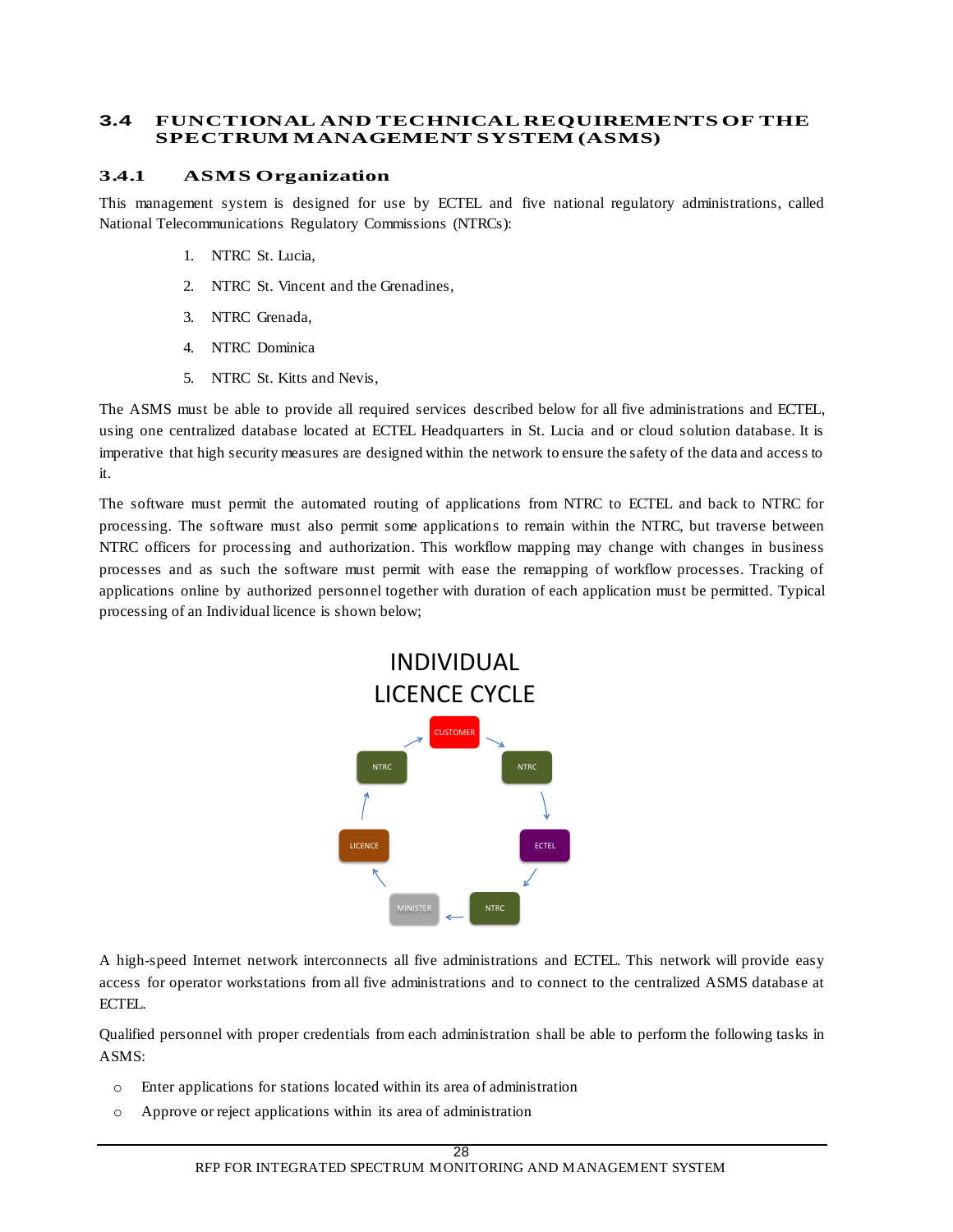- o Assign frequencies to stations within its area of administration following consultation with ECTEL
- o Modify licenses within its area of administration
- o Calculate certain invoices within its area of administration
- o Issue and print licenses within its area of administration
- o Enter payments from within its area of administration
- o Issue and print notices and ITU notifications within its area of administration

However, personnel from any administration should not be allowed access to perform any of these tasks outside their area of administration.

Qualified personnel with proper credentials from any administration shall be able to review applications and license records from any other administrative area, without the possibility of making changes or deletions. They also shall have access to Engineering Analysis tools and GIS, to perform propagation studies independently of administrative area.

In addition, ASMS must provide the following customized features to each administrative area:

- o Logo and format of Licenses and reports specific to each administrative area
- o Classes of Service specific to each administrative area
- o Call Signs specific to each administrative area
- o Fee calculation algorithms specific to each administrative area
- o License approval requirements specific to each administrative area

In summary, ASMS must be able to provide all required features and services described above for all five administrations and for ECTEL. Workflow processes will be provided by ECTEL and the system must be flexible to easily permit changes in processes.

# **3.4.2 WEB Portal**

For the convenience of radio spectrum users (Clients), the ASMS system must be provided with a Web portal that allows qualified Clients to enter a license application on-line, make modifications as desired and when satisfied, submit the application to the corresponding administration for processing. The system should also allow payments via credit cards.

# **3.4.3 Record Keeping and Data Processing Requirements**

The ASMS should use an appropriate database management language, chosen for its suitability to spectrum management requirements. It should include a high-performance, Database Management System (DBMS). ECTEL prefers a centralized DBMS configuration. The appropriate database should accommodate a minimum of 100,000 Licenses. It should use friendly graphical user interface screens and forms to enter information and generate queries and reports for each process (core and additional) defined in this scope. The DBMS should also address and therefore enable ECTEL's authorization, spectrum management, administrative and engineering procedures.

ECTEL is currently in the process of updating its licensing records in electronic format. However, the appropriate database should implement the data content recommended by the ITU and based on the latest revision of Annex 1 of the ITU-R Handbook on computer-aided techniques for spectrum management. The following summarizes these:

- National Frequency Allocation data
- Frequency assignment and notification data
- Block Assignments for licences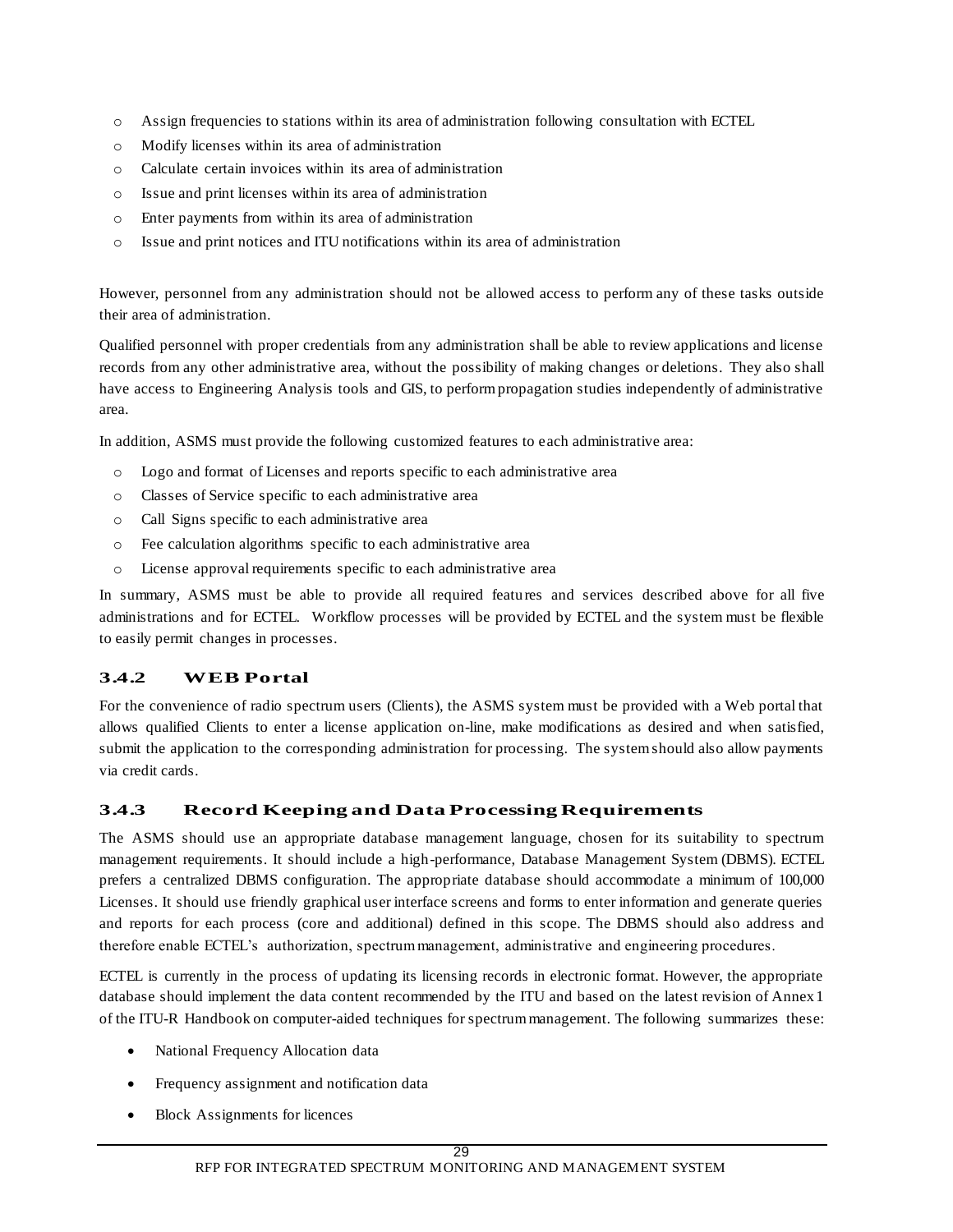- Licence holder data
- Equipment characteristics data (includes appropriate descriptions for transmitter, receiver and antenna characteristics)
- Frequency Monitoring data
- Data elements for monitoring
- Automated monitoring of licensed frequencies data
- Fee and Application data
- Spectrum Occupancy Statistics
- Complaints and Violations
- Cancelled licenses
- Site geographical data

The DBMS software should provide the following features as a minimum:

- Security The successful bidder should, and enable ECTEL's database administrator to, define the operations (read, write, modify) that each user can perform on each database object. When a user attempts to perform an operation that he is not allowed, the database should reject that attempt, and a suitable log should be created.
- Scalability The DBMS should be scalable in order to handle future growth.
- Customizability the system must to customizable. "As-is" solutions are to be avoided. Each NTRC's requirements are different and so specific workflows and forms are required. The NTRC should have the possibility to adjust the technical processes, as well as the templates for the generation of customized reports.
- Reliability/ Integrity there should be the guarantee that every transaction that is executed successfully will not be lost despite a system failure;
- Transaction based operations guarantees that operations will be done in a discrete fashion. This capability guarantees semantic integrity in the database. Database definition languages also include the ability to impose constraints in order to assure referential integrity in the data;
- Multi-User The DBMS engine should allow a minimum of twenty (20) users to be connected to the database and handle concurrent access to the information;
- Contention Management The database should handle the contentions of users trying to access the same piece of data and appropriately lock data that is being updated.

# **3.4.4 User Interface Requirements**

The User Interfaces should operate in the English language and should be graphical with extensive use of help features, menus, etc.

For the ease of use of users, the following features would be desirable:

- Database and System implementation must follow a simple structure that mirrors the bu siness processes;
- The system should use graphical user interface forms that are easy to learn and intuitive to use;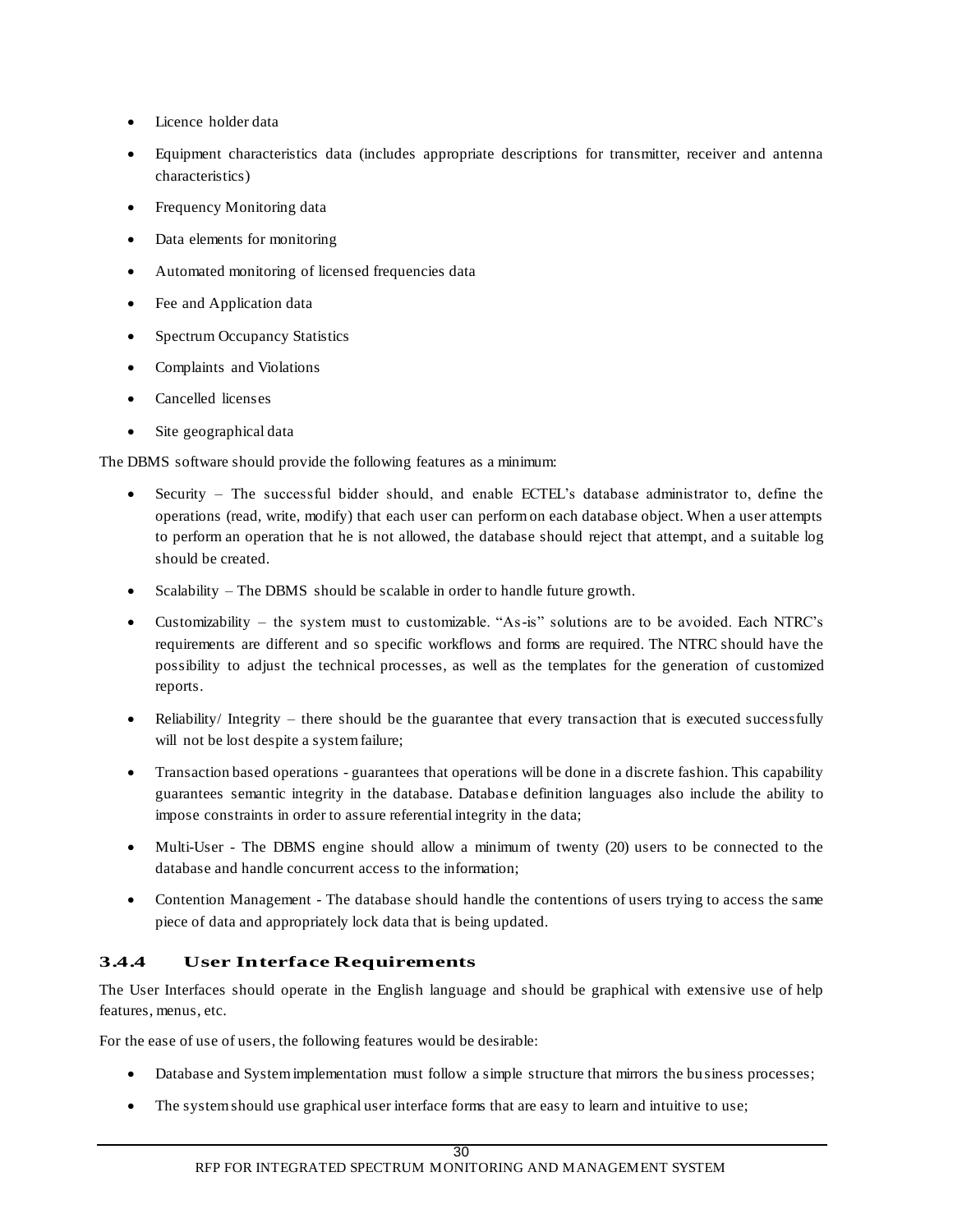- Data entry fields should be defined by titles to prevent confusion of the user over what quantity to enter;
- The display cursor should point automatically to the field where the next data needs to be entered so users do not miss an entry;
- Data entries should be checked for type of data and range of values;
- Invalid data should be rejected by the system. Operators should be given a warning message giving a description of the mistake and the correct range of values;
- System should utilize client-server computing system architecture;
- System should support multiple office operation in the event that it may be required by ECTEL in the future;
- Record level data access security control;
- Audit trail upon data record status change and provide such information as identification of records being changed, identification of user causing the change, time and date, from status, to status;
- Self-explanatory instructions for the user available in the form of "help windows" on screen;
- All data entered by users should be validated upon entry to ensure that the data being entered is valid and within desired range;
- The system should provide ad hoc query capabilities to meet a variety of operational requirements;
- To ease data input, the user should be allowed to choose the element from predetermined tables by using pop-up menus;
- Should be capable of using defaults for most inputs;
- For ITU notifications, where possible the definitions of the fields should be in accordance with the preface to the BR International Frequency Information Circular (BR IFIC) and the radio communication data dictionary (Recommendation ITU-R SM.1413).

# **3.4.5 System Administration Requirements**

The INTEGRATED SPECTRUM Management System (ASMS) should:

- Have utilities to perform all necessary user administration;
- Maintain user access control through predefined user roles;
- Provide capabilities for reference table maintenance;
- Have extensive automatic housekeeping functions, e.g. record purging;
- Provide automated procedures for routine backup, database integrity validation, and recovery;
- Have query functions for on-line on screen viewing of system administration data;
- Have extensive management report capabilities.

# **3.4.6 Spectrum Management Operational Requirements**

The operation of the ASMS should be designed around the business process for the administration of licences. The following tools should be provided: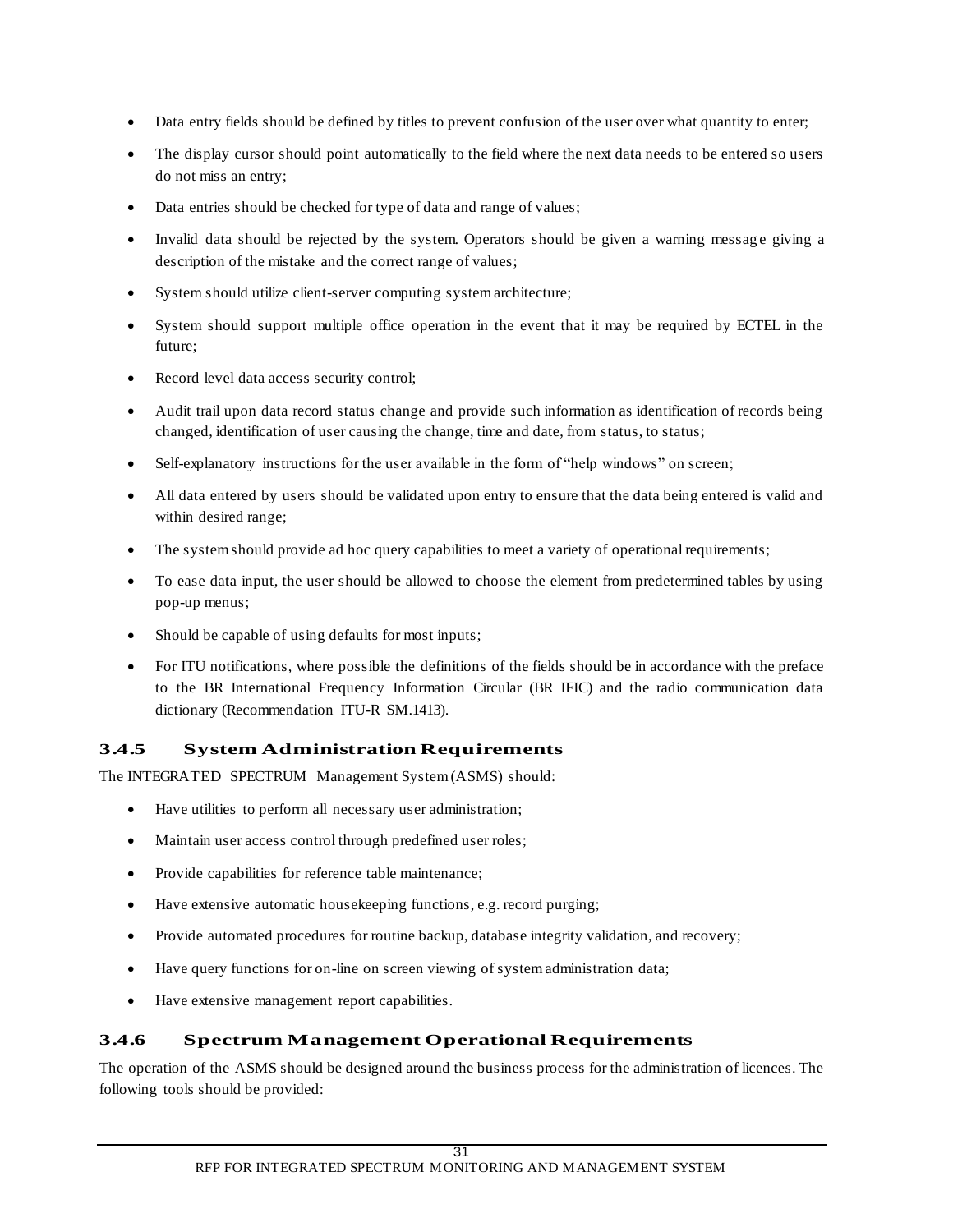- 1. **Monitoring Occupancy Record Keeping Process.** This process should support data management and storage of occupancy data and other monitoring data elements acquired by the Spectrum Monitoring System, including the following functions:
	- Schedule data capture from Spectrum Monitoring System;
	- Remote capture and local storage of spectrum occupancy data at Command and Control station;
	- Correlation of spectrum monitoring occupancy data and recorded licensee data information in database.
- 2. **Application Process.** This process should support the data entry of application form, applic ation validation and processing for any authorisation requests (i.e. for licence), including the following functions:
	- Data entry of application information;
	- Automation of update of large data files in MS Excel format
	- Control and Track the processing of license/ concession applications;
	- Data validation.
- 3. **Frequency Planning Provisioning Process.** This process should support the processing and analyses required to approve a requested frequency assignment, or to respond to a request for international coordination from a neighbouring administration. This process may also be used to investigate the availability of available assignments in the spectrum. Such functions include:
	- A utility for maintaining the national frequency allocation table and associated Spectrum Band Plans and Frequency Channel Plans;
	- Ability to retrieve frequency channel pairs and applicable footnotes confirming with user specified parameters for new assignment purposes;
	- Maintenance of equipment characteristics data;
	- Exportation of data elements as input data into the engineering analysis and cartographic mapping display tools.
- 4. **Authorization Process.** This process manages the administrative functions involved in issuing, renewing and modifying licences,. This process should support the following activities:
	- Issue a licence that has been indicated as ready;
	- Renew an existing licence for which all conditions of renewal have been satisfied;
	- Increase the fee for an existing licence;
	- Amend Licence information;
	- Suspend and re-instate Licence;
	- Terminate a licence for non-compliance with existing requirements for operation;
	- Cancel licences;
	- Query the database to locate one or a group of licences;
	- Data collection for existing licences;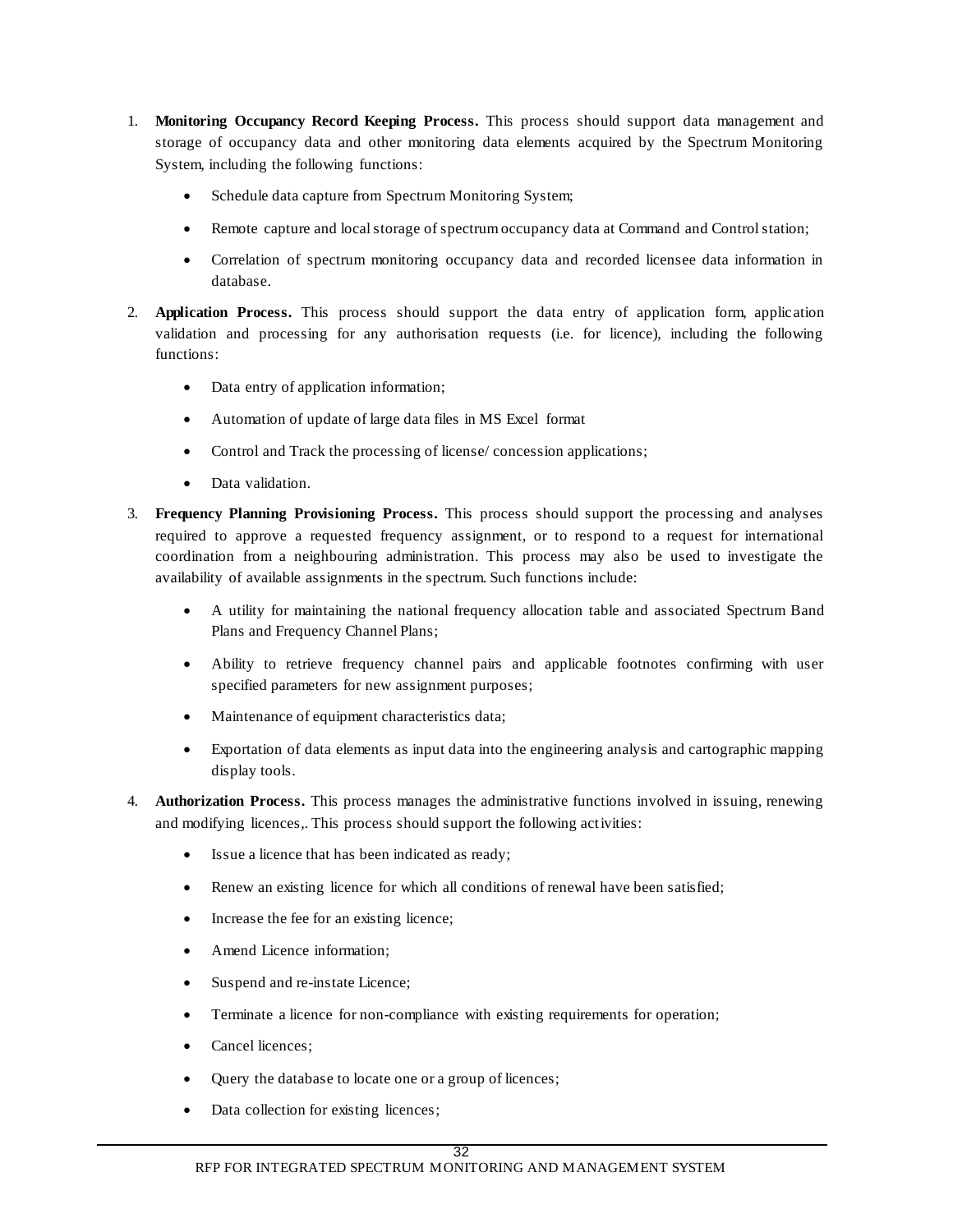- Support data entry of new license applications;
- Printing of licences in specified format;
- Detect licenses due for renewal, and generate renewal notices and invoices prior to renewal date.

The system should also support **as a minimum** a licensing process for:

- stations in aeronautical services;
- stations in maritime mobile services;
- land fixed and mobile stations in the fixed and land-mobile services;
- terrestrial fixed microwave stations above 1 GHz;
- earth stations in the space services;
- stations in broadcasting service;
- amateur radio stations;
- citizen band radio stations.
- In addition, the system should:
- support assigning sets of recognized, pre-allocated frequencies for Radio-Communications Services including the aeronautical, amateur, citizen band and maritime mobile services;
- support data collection for existing licenses (data conversion);
- support data entry of new license applications;
- provide a convenient manner for printing of licenses conforming to ECTEL's specified formats;
- support License replacement procedure to handle loss of licenses and apply appropriate fees whenever applicable;
- support license amendment processes which allow the existing license to remain in force, and maintain the availability of all existing license details until the amendment is approved;
- support license cancellation and cancelled license re-instatement and automatically calculate the appropriate fees whenever applicable;
- enable on-line queries capability to permit perusal of technical and license information contained in the database;
- provide extensive management reporting capabilities including but not limited to application status and time to process applications;
- Number licences to be renewed within a given period, reports on number of licences actually renewed.
- Control and track the processing of license applications to ensure that the correct applications are available at each stage of the application cycle, and those applications are automatically progressed to the next stage as each process is completed.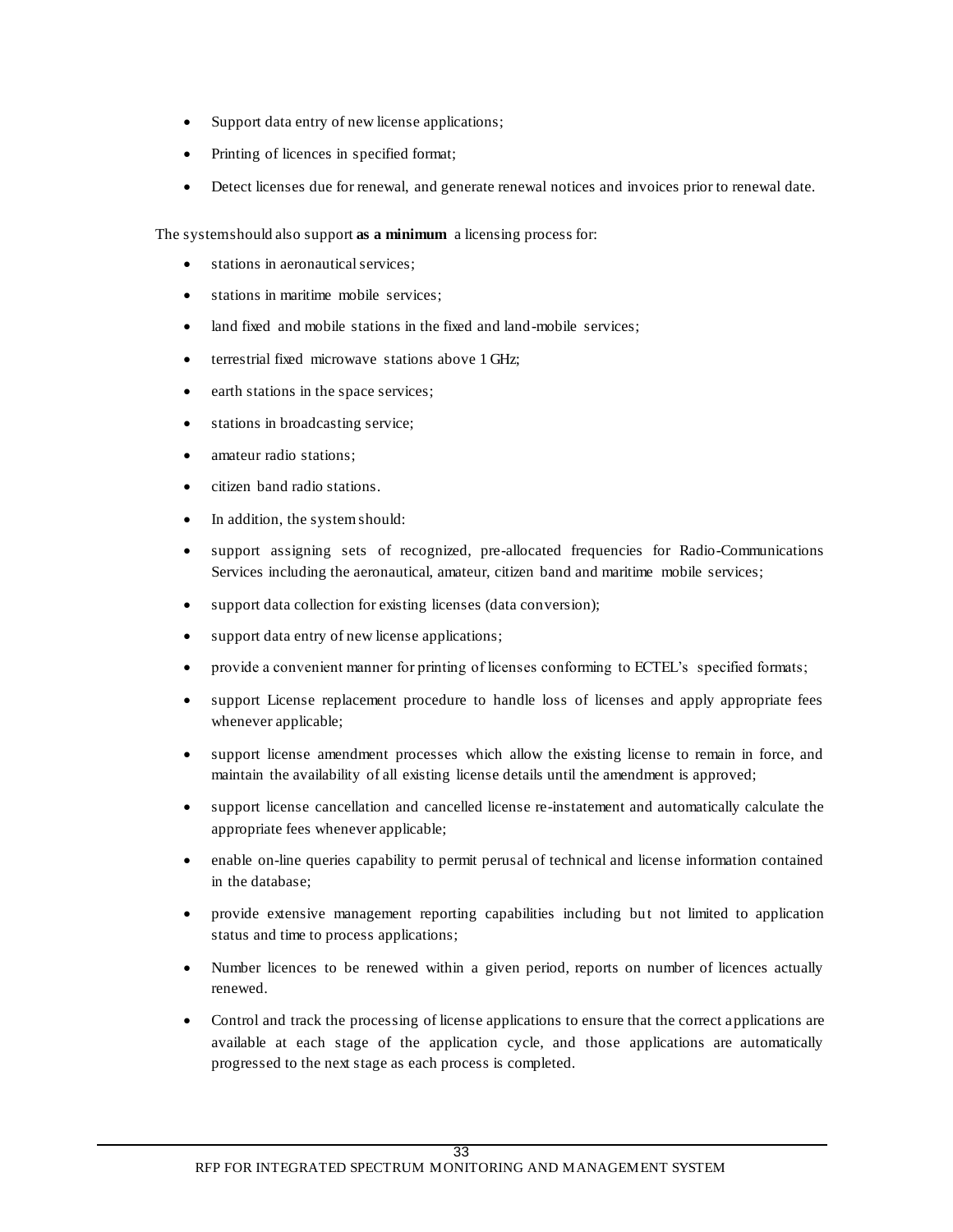- 5. **Transmitter Site Approval Collocation Feasibility Processing.** This function should support the feasibility study and approval process for the erection of a new transmitter site (e.g. tower) in respect of applications for ECTEL's non-objections for the Town and Country Planning Division's tower approval process; or the collocation of new transmitting equipment on an existing transmitter site (e.g. tower) in respect of licence applications for the operation of a radiocommunications system.
- 6. **Report Processing.** The ASMS should be capable of producing a number of built-in standard notices, invoices, correspondence, engineering analysis results, text format reports, and graphic reports, available to the operator via the report processing function. In addition, the system should be equipped with all the tools required to produce custom reports, using only simple operator commands. Typical reports would include:

#### *Format Reports*

ASMS should be capable of producing the following reports in text format:

- 1. Frequenc*y* Allocation Report. This report includes the following data items: Lower band limit, Upper band limit, Service name, Service category, Function, Class of Station, ITU Region.
- 2. Licensed Station Report. This report includes the following data items for each license:
	- a. License holder data, Including reference No., Type of license, Name of legal license holder, Address of legal license holder, Name and address of point of contact, Telephone Number of point of contact.
- 3. Frequency Assignment Report, including the following data items: Frequency, Preferred band, Assigned band, Frequency offset, Schedule of operation, hours of operation, Seasonal periods, Class of station, Nature of service, Experimental station, Effective height above average terrain, Country, Latitude and longitude of transmitter, Nominal radius of transmitting area, standard defined area of transmission, Ground conductivity code, Height above sea level, Call sign Emission designator, Class of operation, Designation of TV system, Power delivered to antenna, Radiated power, Height of antenna above ground, Type of antenna, Polarization of TX antenna, Characteristics of TX antenna, Azimuth of maximum radiation, Horizontal beamwidth, Elevation angle of main lobe, Gain of TX antenna, Name of receiving station, Longitude and Latitude of receiving site.
- 4. *License General Report*. This report includes the license holder data from the previous report, plus the following additional data items:
	- a. Date application received;
	- b. Validity period of license
	- c. Date license issued;
	- d. Date of expiration;
	- e. Class of license fees applicable (spectrum & regulatory or only one);
	- f. Amount of fee for each category (i.e. spectrum license & regulatory fees)
	- g. Partial payment made to date
	- h. Outstanding balance on fees
	- i. Date of next payment;
	- j. Type and date of violation;
	- k. Reason and date of termination

#### 34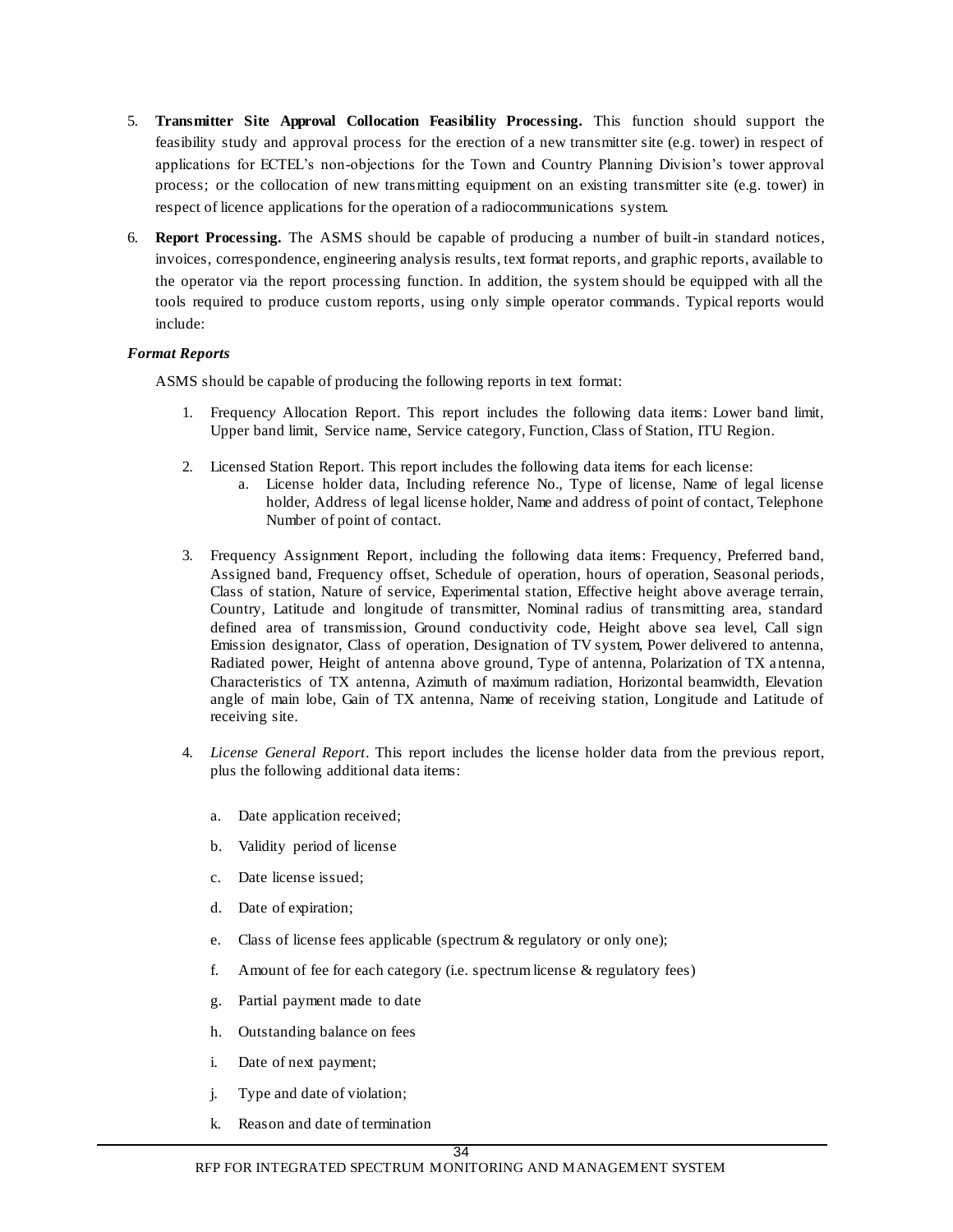- 5. *Custom Reports*. The operator should have the capability to specify custom reports, either based on the above reports with only selected information included in the report, or different reports based on selected sets of data from the database. The following custom reports are required:
	- a. Report on number of applications, pending resolution, approved, rejected, or incomplete and processing times for application;
	- b. Report on number of licenses, valid, terminated, or due to expire;
	- c. Financial reports of amount invoiced and amount collected;
	- d. Report of number of complaints, received, rejected, solved and the length of time taken to resolve complaints.
- *6. Database Records*. Print outs of license information, equipment information, site information, fee information, complaint information, monitoring task information, and frequency allocation information.

#### **Graphic Format Reports**

The ASMS should be able to produce the following reports in graphic format:

- 1. *Licensed Transmitter Plot*. This plot shows a geographic map background, the location of the licensed transmitter, its call sign, frequency, ERP, field strength coverage contour, interference contour. This plot can show one single transmitter or multiple transmitters on the same channel, on adjacent channels, or on different channels.
- 2. *Shadow Plot*. This plot shows the color-coded field strength values around a transmitter site.
- 3. *Terrain Profile Plot*. This plot shows the terrain elevation as function of distance on the path between two sites. This plot is calculated as a cross section through the topographic map data.
- 4. *Monitored Signal Plot*. This plot shows on a map background the locations of remote monitoring stations; the locations of intercepted signals; and if applicable, the locations of licensed transmitters from the database.
- 5. *Band Allocation Plots*. This plot shows in graphic format the allocation of the radio spectrum to different services, as a function of frequency.
- 6. *Engineering Analysis Results*. Graphic plots of field strength threshold contour, shadow plot, interference plots, and terrain profile for given path, interference computation report, and EMC computation report.

#### **Transaction Activity Reports**

Provide periodic reports of transaction activity at the spectrum manager's request; such reports to include, but not necessarily be limited to: number of applications in process (total, by service, by band); total number of applications and the time taken to process transactions.

#### **Summary Status Reports**

Provide summary statistics and specific record summaries for records in each processing status category.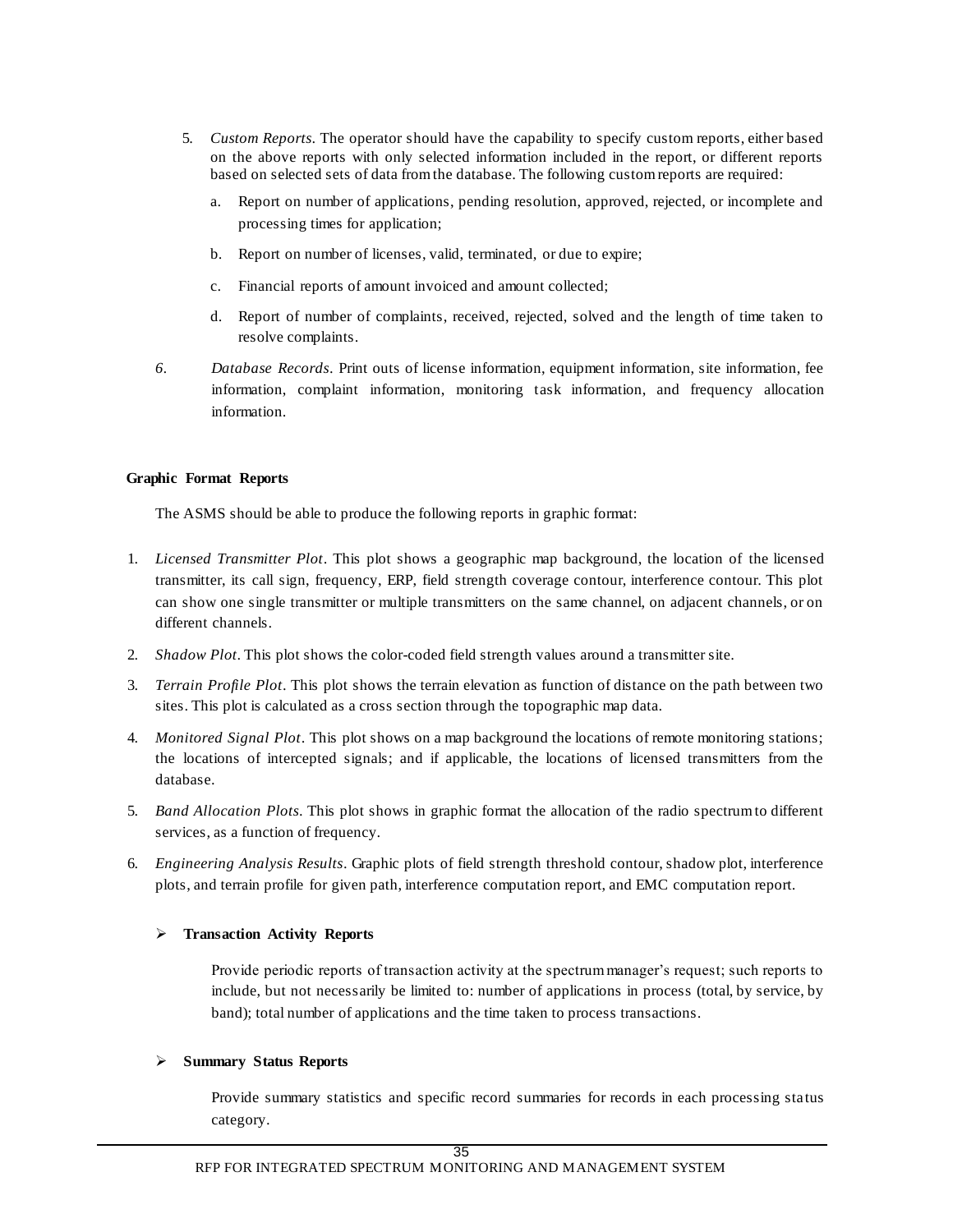#### **Status Reports**

Provide a list of all records in any user-designated status category (such as pending, incomplete, etc.).

#### *Notices, Invoices, Correspondence*

The automated spectrum management system should be capable of producing the following outputs, although not limited to those listed:

#### *Notices*

Notice of application incomplete, notice of application rejected, notice of license approval, notice of license modification, notice of license renewal, notice of license termination, notice of fee increase, notice of warning, notice of violation.

#### **Invoices**

Request for fee payment and request for fine payment.

#### **Expiration and renewal notice**

Automatically create a list of applications due to expire at some user-specified future date. Optionally generate hard-copy expiration notices in summary format on a per month basis.

#### **Others**

Operating license, complaint acknowledgement, complaint resolution report, request for international coordination, and response to international coordination.

#### **License Printing**

Printing license at the spectrum manager's request. Licenses should follow a format determined by ECTEL. In addition, the system should facilitate the reconfiguration of the license format in the future.

#### **Complaint Processing.**

This function should support the efficient processing of interference complaints. This function should support the efficient processing of interference complaints through the following steps:

- record the complaint;
- check the complaint for administrative merit;
- analyze the complaint for technical merit (use engineering analysis tools).
- track complaint through to resolution
- issue resolution closure report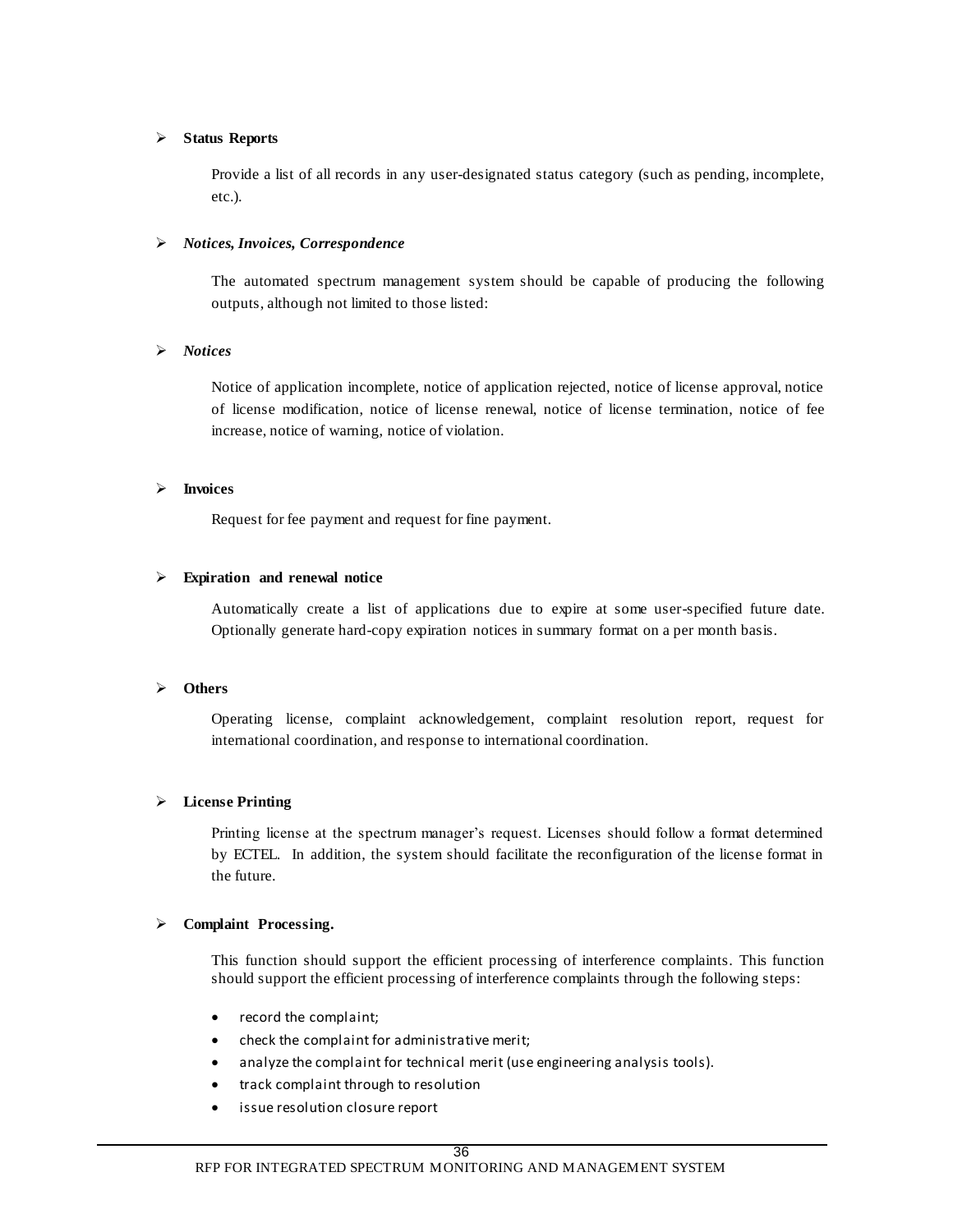- 7. **Reference Tables Processing.** This function should support the review, update and printing of all reference tables used by the system.
- 8. **Security Processing.** This function should restrict update access to specific data records or to certain types of transactions to only those operators who have the proper security access role.
- 9. **Transaction Processing.** This function creates a record in the database, registering the date, time and identity of the operator who performs each transaction. The system should also ensure that the operator attempting the transaction meets the security access criteria, and that all necessary precedin g transactions have been completed.
- 10. **Environmental Search.** Identification of radio stations in the licensed station database with parameters specified by the user; enables the user to specify the interested area of study on a displayed map, and display search results on the map; display details of selected station and associated frequency information identified by the search function.
- 11. **Equipment Type Approval.** The application should provide for the authorization, certification, type acceptance, or type approval processes of the administration. Such a computer-aided tool could be used to ensure that new applications entered into the system for approval are using approved or acceptable equipment.

The following procedures should be taken into consideration when processing Type Approval Certificates:

- data collection of existing certificates;
- data entry of new certificate applications;
- facility to issue application refusal letters;
- provide fee schedule maintenance. Should support current fee structure. Should include the capability of entering new fee schedules into the system while the existing schedule remains in force, and switching over to a user specified new schedule on a user selected date;
- provide automatic fee calculations for all transactions with charges and automatic interface to Invoice Generation. Fee calculation should be capable of applying and accounting for sales taxes or value added taxes;
- provide for printing of certificates conforming with specified formats;
- support certificate replacement procedure to handle loss of certificates and apply appropriate fees whenever applicable;
- provide for detecting certificates due for renewal, and generate renewal invoices;
- support certificate amendment process which allows the existing certificate to remain in force, and maintain the availability of all existing certificate details until the amendment is approved;
- support certificate cancellation and cancelled certificate re-instatement and automatically calculate the appropriate fees whenever applicable;
- on-line queries capability should be provided to allow perusal of technical and certificate information contained in the database.
- 12. **Border Coordination and Notification.** The application should identify licence applications requiring border coordination and automatically create a coordination document to be used for coordination with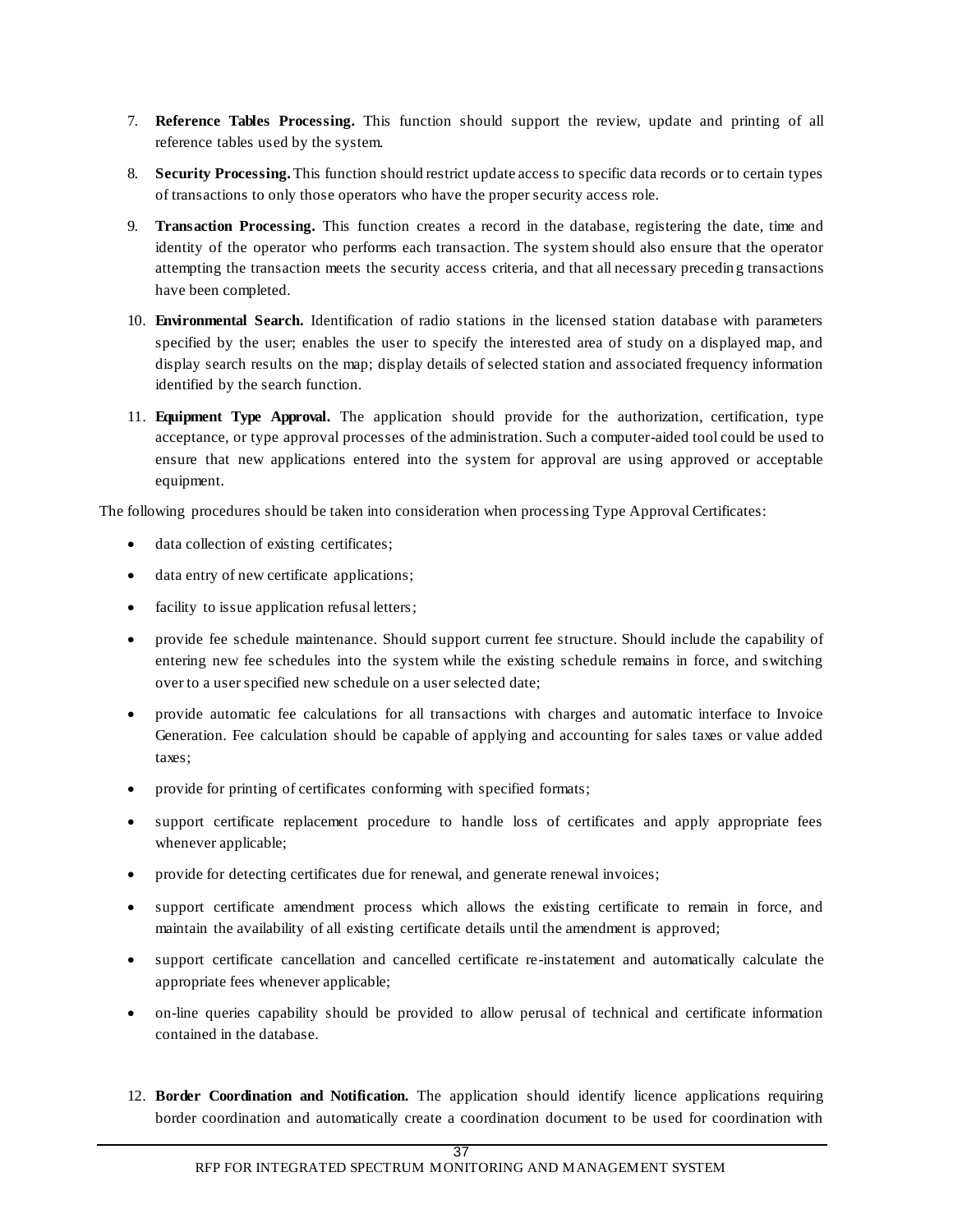bordering administrations. The system should automatically identify whether stations under evaluation are located in a coordination zone using the GIS-based map. It should also provide a query function to enable viewing of coordination data and status of selected coordination records using user specified parameters.

The system should automatically identify applications requiring BR notification and create appropriate notification forms suitable for submission to the BR. The system should print on request the notification for ITU-R and draw the notice to the attention of the spectrum manager if the request is inappropriate. It should create appropriate entries in the application for tracking notification progress.

As a minimum, the following frequency assignments should be supported:

- √ HF/VHF/UHF
- √ Terrestrial Microwave
- √ Geostationary satellite earth station

System should generate the appropriate Radio-communication Bureau forms with filled-in data (e.g. T11, T12). Alternatively, an electronic interface to the systems of the ITU-R should be established for notification purposes.

# **3.4.7 Fee Processing Requirements**

This function should allow the setting and changing of fee rates. It should also support the management of financial tasks, such as recording of fee payments, payment transactions, payment status associated with licensing and certification functions, production of invoices, and production of financial statements in statistical or individual format. The fee processing function should use the standard double-entry accounting method to record and report all transactions.

The fee processing function shall also support the exportation of financial data to an external commercial accounting package used by ECTEL and the five administrations to manage finances.

# **3.4.8 Engineering Analysis Requirements**

#### **Engineering Analysis Requirements**

The ASMS should assist identifying interference-free frequencies for an applicant if such a frequency is available; if not, it should help identifying the acceptable interference case.

Automated techniques should be included where practicable. The process is to use appropriate functions or table s that allow for the user specification of minimum acceptable distance separations for co - and adjacent channels for each service in each band. It should also be possible to analyze a specific proposed frequency assignment using the same models to determine its interference potential. An option to calculate the power density from a transmitter should be provided.

Additional tools to be included are as follows:

#### **Environmental Search:**

 Identifies radio stations in the licensed station database with parameters specified by the user. This function should allow user to specify interested area of study on a displayed map, and display search results on the map;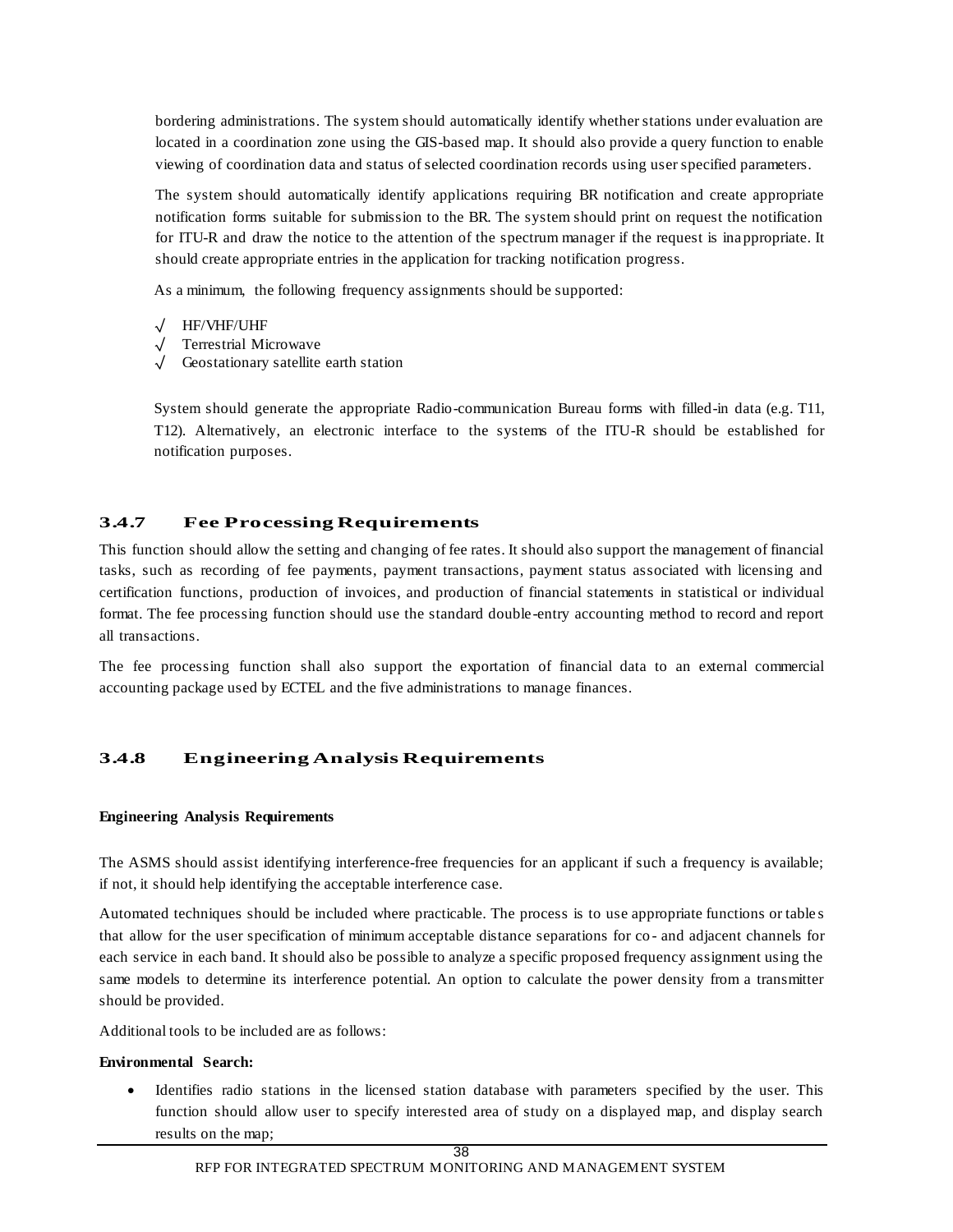- displays details of selected station and associated frequency information identified by the search functio n;
- allows production of a report identifying the search results and the parameters used.

### **General Characteristic of all EMC Analysis Tools Supplied:**

- frequency plan look-up function to assist in the selection of candidate frequencies based on user-given national frequency allotment plans, planned types of services/operations, user categories;
- facility for spectrum management officers to produce lists of several candidate frequencies for a more detailed analysis, if needed;
- automated validation of user selected candidate frequencies against frequency plan;
- facilities to retrieve occupancy data held in Monitoring database;
- all EMC Analysis tools provided should be an integral part of the ASMS and be available for a station to station analysis;
- EMC Analysis tools should be operating in a temporary system database allowing the user to experiment with different technical parameters without affecting actual records in the system;
- utilities should be provided to the user to update actual system records upon completio n of analysis;
- EMC tools should allow the analysis of candidate frequency assignments requested by applicants or incoming coordination requests against existing license records and coordination records in the database using predetermined criteria which are user-changeable at execution time;
- user should be able to enter into the temporary area an arbitrary frequency record and perform analysis against another user entered frequency record in the temporary area, or perform analysis against license records and coordination records in the database using predetermined criterion which are user changeable at execution time;
- all EMC tools should have the capability to be executed on-line or at a user specified time;
- utilities should be provided to allow retrieval of analysis results;
- all modules should analyze both existing and proposed transmitters/receivers as potential offenders and victims;
- all modules should provide the following levels of reporting:
- detailed report identifying the relevant administrative, technical and operational details for each interference case;
- report identifying all stations/frequency assignments involved in each interference case;
- generate summary histogram of number of potential interference cases involved.

The ASMS should include a set of Engineering Analysis tools to assist in the assignment of frequencies in accordance with the recommendations of ITU, as well as national frequency plans, and the local policies established by the Spectrum Management Authority. The following analysis tools should be provided: Broadcast Analysis tools, VHF/UHF Analysis tools, and Microwave Analysis tools. Where applicable, Engineering and EMC Analysis tools should be provided.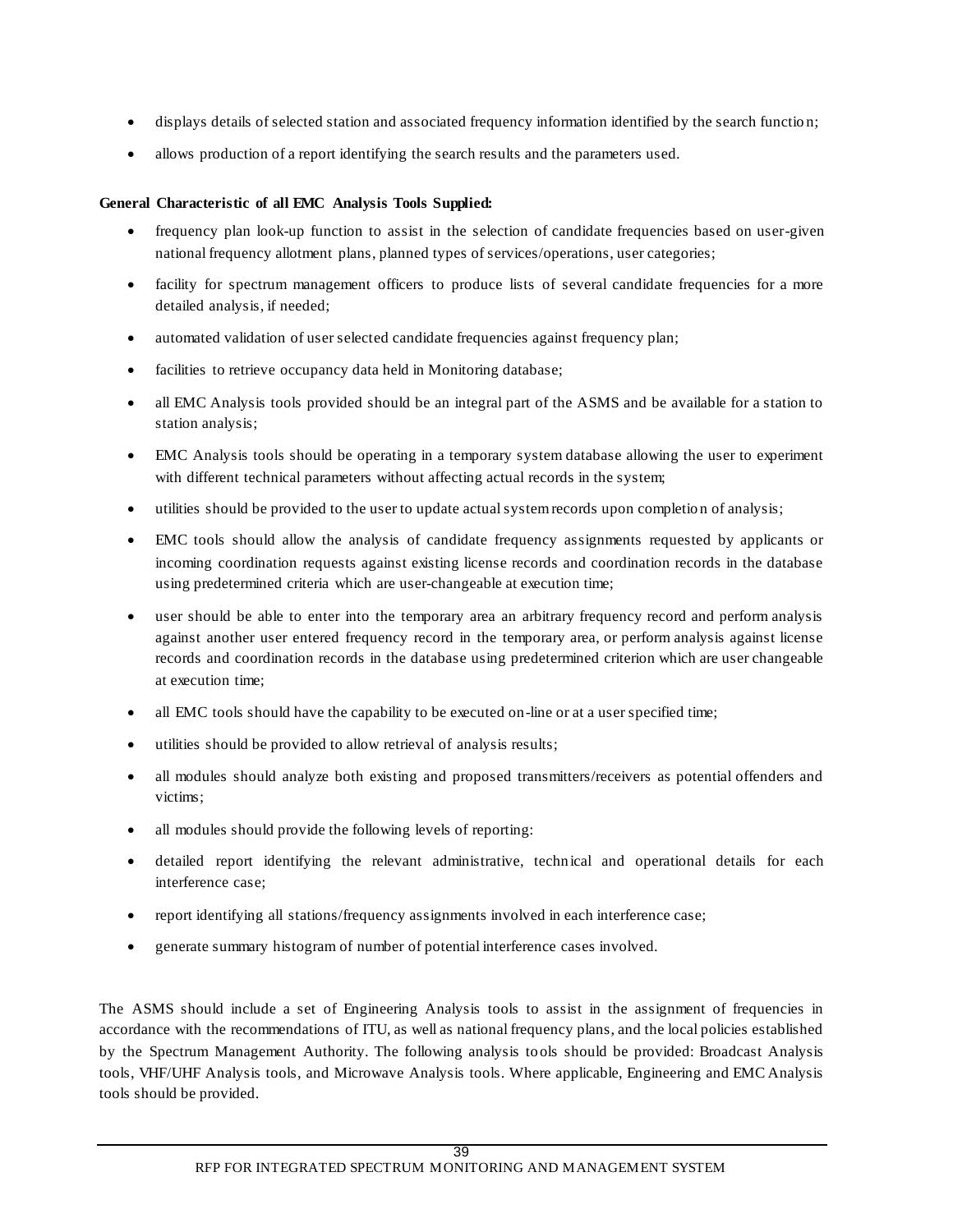#### **Broadcast Analysis Tools**

This function supports the assignment of frequency channels based on a search of the database. The frequency of the new transmitter is compared to the transmitters already licensed in the area. The checks for geographic proximity with co-channel and adjacent channel frequencies when assigning new frequencies. This method is based on the calculation of interference levels or on minimum frequency-distance rules, which must take into account the type of service under consideration, the operating frequency, and the maximum transmitter power. The operator, with an appropriate security access code should be able to override the parameters of the frequency -distance rule or interference calculation.

Results of analysis should be displayed on screen with user selectable map background.

System should support printing of analysis results as displayed on screen together with parameters used in the analysis. The following functions should be provided:

- station coverage zone prediction;
- station interference zone prediction.
- cross border coordination.

The ASMS should provide for both analogue and digital broadcasting and shall have the following capabilities:

- Search. Support the assignment of frequency channels based on a search of the database and display of search results on a user selectable map background.
- Analysis. The following analysis shall be available:
	- Coverage zone prediction
	- Interference prediction including intermodulation analysis.

# **Interference Analysis**

EMC analysis must include frequency interference analysis(C/I and T/I) for fixed and mobile stations. The following calculations and functions shall be included:

- Inter-Service Calculations for shared Frequency Bands
- C/I, T/I and Threshold Degradation Calculations
- Service independent Co- and Adjacent Channel Calculations based on Convolution of Spectral Density of Transmitter and Frequency Response of Receiver
- Default Calculation of Spectral
- Density of Transmitter and Frequency Response of Receiver based on Bandwidth
- Active and Passive Interference
- Tx/Rx ETSI and HCM Filters for Fixed Service

Additionally, the interference analysis shall offer the possibility to select different propagation models for the wanted and unwanted signal(s). Furthermore, it must be possible to change the associated maps for the calculation.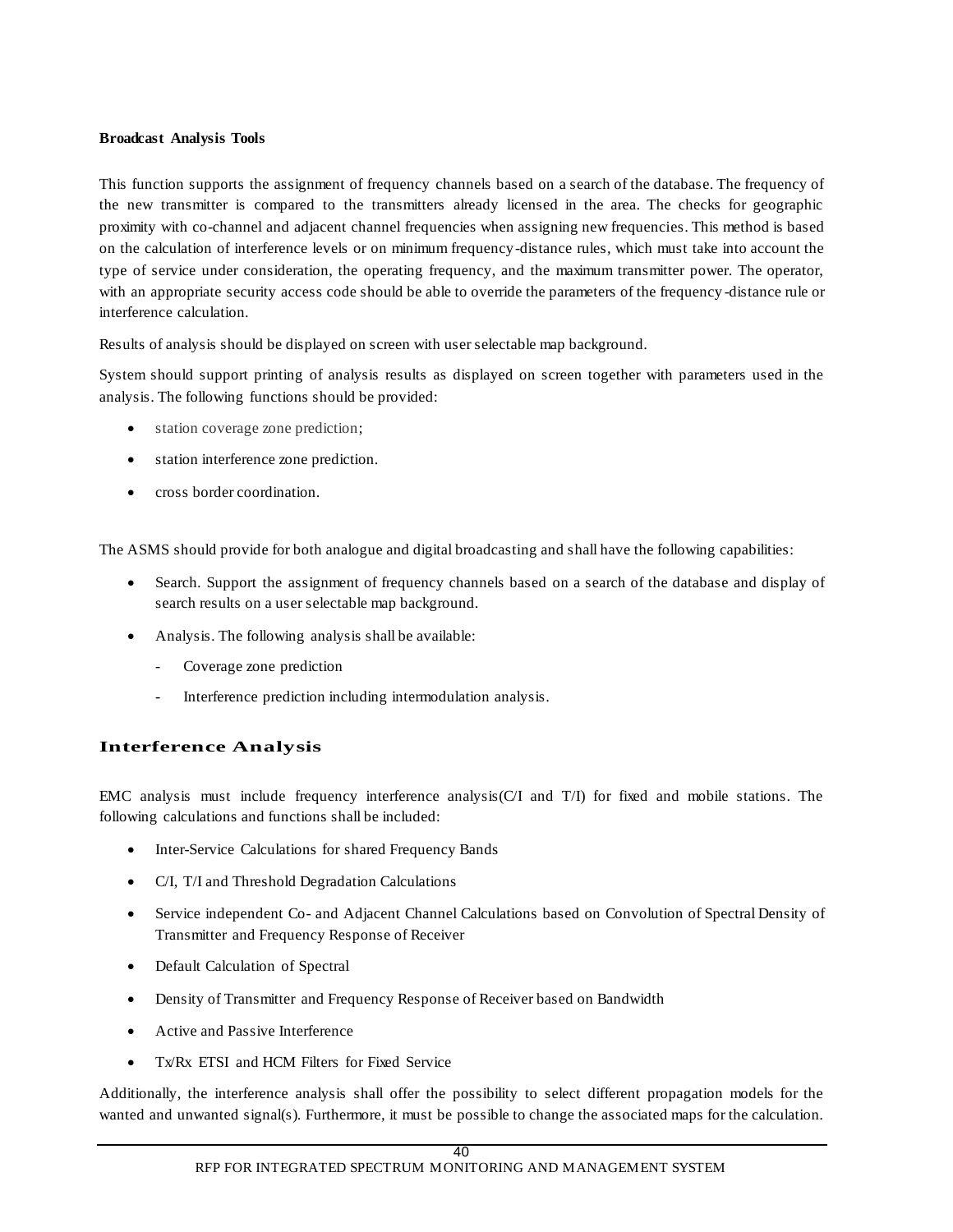As a consequence, the user must be able to select maps with a different resolution for the same propagation model and compare the results without loading a different scenario.

### **EMC of Broadcasting Services with Other Services**

Analyses to ensure compatibility, following the Recommendations ITU-R IS.1009 "Compatibility between the sound-broadcasting service in the band of about 88-108 MHz and the aeronautical services in the band 108-137 MHz" and ITU-R IS.851 "Sharing between the Broadcasting service and the fixed and/or mobile services in the VHF and UHF bands", should be available.

### **VHF/UHF Analysis Tools**

These tools should use an appropriate propagation model to compute propagation loss and field strength in the VHF/UHF frequency range. A selection of propagation models may also be offered for user choice. The models should take into account transmitter characteristics, antenna characteristics, antenna heights above average terrain, topographic terrain profile, and average soil and climate conditions. The VHF/UHF Analysis Tools should include the following:

- VHF/UHF Link Analysis
- VHF/UHF Path Propagation Loss
- VHF/UHF Field Strength Contour
- Service Area Analysis
- VHF/UHF Interference Analysis

#### **Land-Mobile, Maritime Mobile And Fixed Services** (point-to-point and Point to Multi point)

#### **General**

- Analysis tools provided should utilize propagation models which consider the effects of terrain (using digital terrain elevation and surface cover data), and should be consistent with the procedures discussed in Recommendation ITU-R P.1144 "Guide to the application of the propagation methods of Study Group 3".
- The supplied analysis tools should be able to function in the absence of digital terrain elevation and surface cover data.
- Potential interference cases identified after an analysis run should be displayed on screen with user selectable map background.
- Analysis results should also be available in the form of reports.

#### **EMC Analysis Tools:**

The EMC analysis tools could include the following interference mechanisms:

- Receiver Desensitization analysis;
- Transmitter Noise analysis;
- Frequency Interference (Co, Interstitial and Adjacent Channel or distant channel) analyses;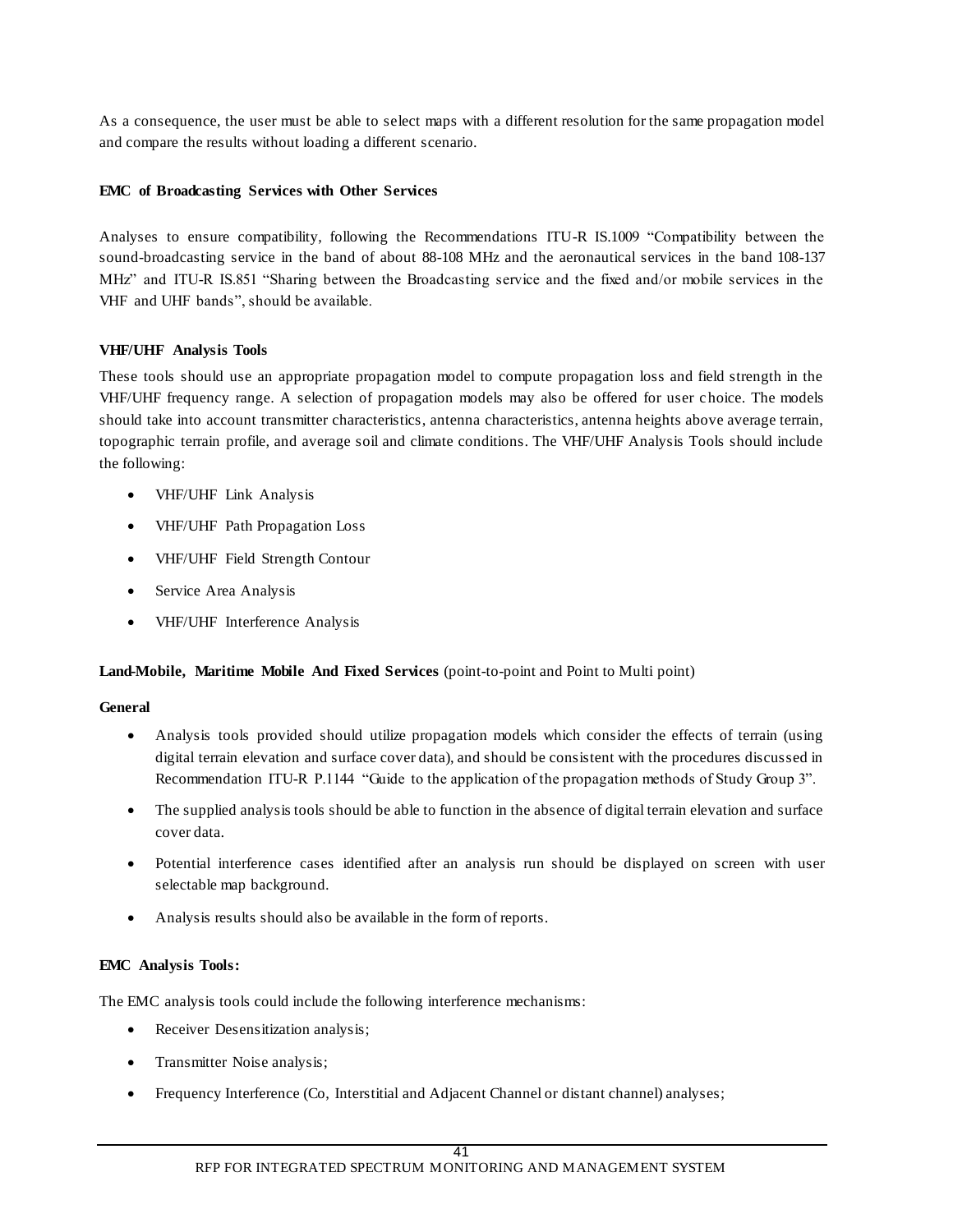- Multi-signal third order Intermodulation analysis. Intermodulation analysis module shall provide frequency combination reports identifying all combinations of existing frequency assignments within search limits which combine to produce a given intermodulation frequency product;
- Co-site analysis.

System engineering tools should be provided to:

- Calculate the Base station coverage for base station to mobile and pager applications;
- Calculate the mobile talk-back range.

#### **Microwave Analysis Tools**

These tools should use the Free Space (Recommendation ITU-R P.525) or other appropriate propagation models to compute propagation loss and field strength at frequencies up to minimum of 50 GHz or higher. The tools should permit both terrestrial and satellite stations to be analyzed. The following Microwave Analysis Tools should be provided, but not necessarily be limited to:

- Microwave Link Analysis
- Microwave Path Propagation Loss
- Microwave Field Strength Computation
- Microwave Interference Analysis
- Antenna Height Analysis (Fresnel Zone clearance)
- Microwave Frequency Planning

#### **General**

- The propagation model provided should be implemented specifically for the purpose of interference analysis and should consider the effects of terrain (use of digital terrain elevation and surface cover data).
- The supplied analysis tools should be able to function in the absence of digital terrain elevation and surface cover data.
- Analysis results after an analysis run should be displayed on screen with user selectable map background.
- Analysis results should also be available in the form of reports.

The EMC analysis tools should consider the following interference mechanisms:

#### **Terrestrial Microwave Networks**

- This tool enables the user to evaluate the potential interference of a selected candidate fixed terrestrial microwave network against other fixed terrestrial microwave stations.
- Provide analysis of potential interference between Terrestrial Microwave assignments and Geostationary Satellite Earth Stations.
- Orbit avoidance verification and power limits calculations.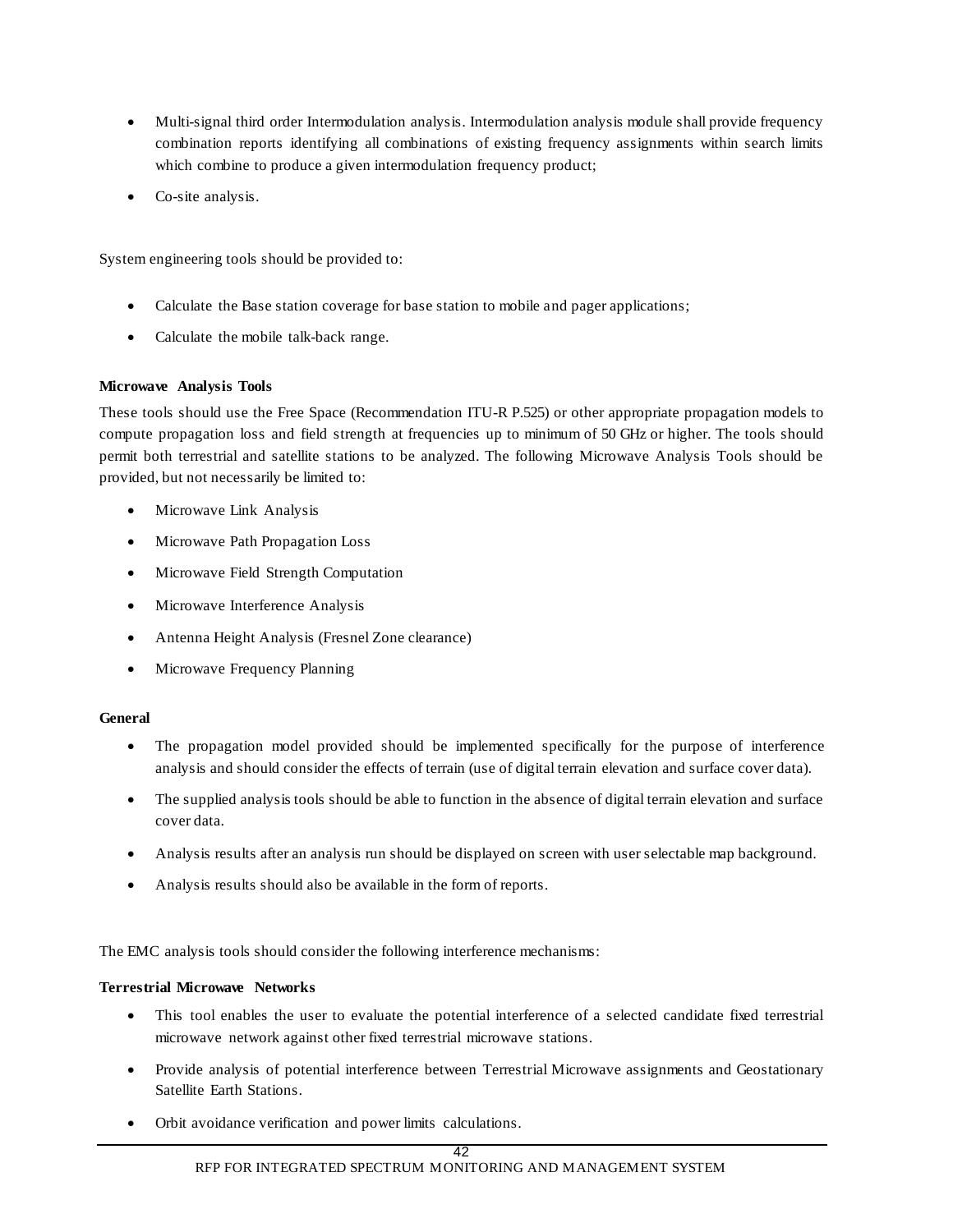Health safety distance calculations for terrestrial antennae.

# **Earth Station**

- This tool provides Coordination Contour calculation for Geostationary Satellite Earth Station as per Radio Regulations Appendix 7.
- The tool provided should utilize GIS-based terrain information to perform automatic horizontal elevation angle calculation.
- Provides analysis of potential interference between Geostationary Satellite Earth Station and Terrestrial Microwave assignments.

### **Intermodulation Analysis Tool**

Intermodulation calculations up to three signals and fifth order shall be available, based on the predicted field strength and frequency values.

# **3.4.9 Cartographic Map Display Functions**

The ASMS should include the software for the storage, processing and display of geographic data and terrain/topography data.

The successful bidder will provide ECTEL with a high quality topographical and terrain mapping data for all ECTEL Member States and neighboring islands including the capital city to facilitate cross border interference analysis, which should be integrated into the ASMS. For visualization purposes detailed raster based country maps shall be provided.

The minimum first layer is the Digital Terrain Map as detailed in Recommendation ITU-R P.1058: "Digital topographic databases for propagation studies". All maps that are available in the system shall be combinable. For example it must be possible to overlay different map layers, such as topographical maps with road/street maps in order to provide a better orientation. Additionally, the system must contain advanced 3D display functions, which takes into account the earth curvature. In this mode the user shall also see all stations and links within a pre-defined area and have direct access to the related object properties

Regarding map resolution (pixel size) appropriate specifications for raster maps are as follows:

- $\bullet$  100 m 200 m resolution for countrywide DTM and land use classification map.
- With regards to major cities more precise data with a resolution of  $20 \text{ m} 50 \text{ m}$  is recommended.

An additional set of maps may be used for border coordination.

The spectrum management system should be capable of storing, processing and displaying of the digital map data with no degradation in accuracy. These maps will be used as digital topographic databases for propagation studies.

The GIS software to be supplied should preferably be from a well-proven leading market vendor, and should have the following characteristics: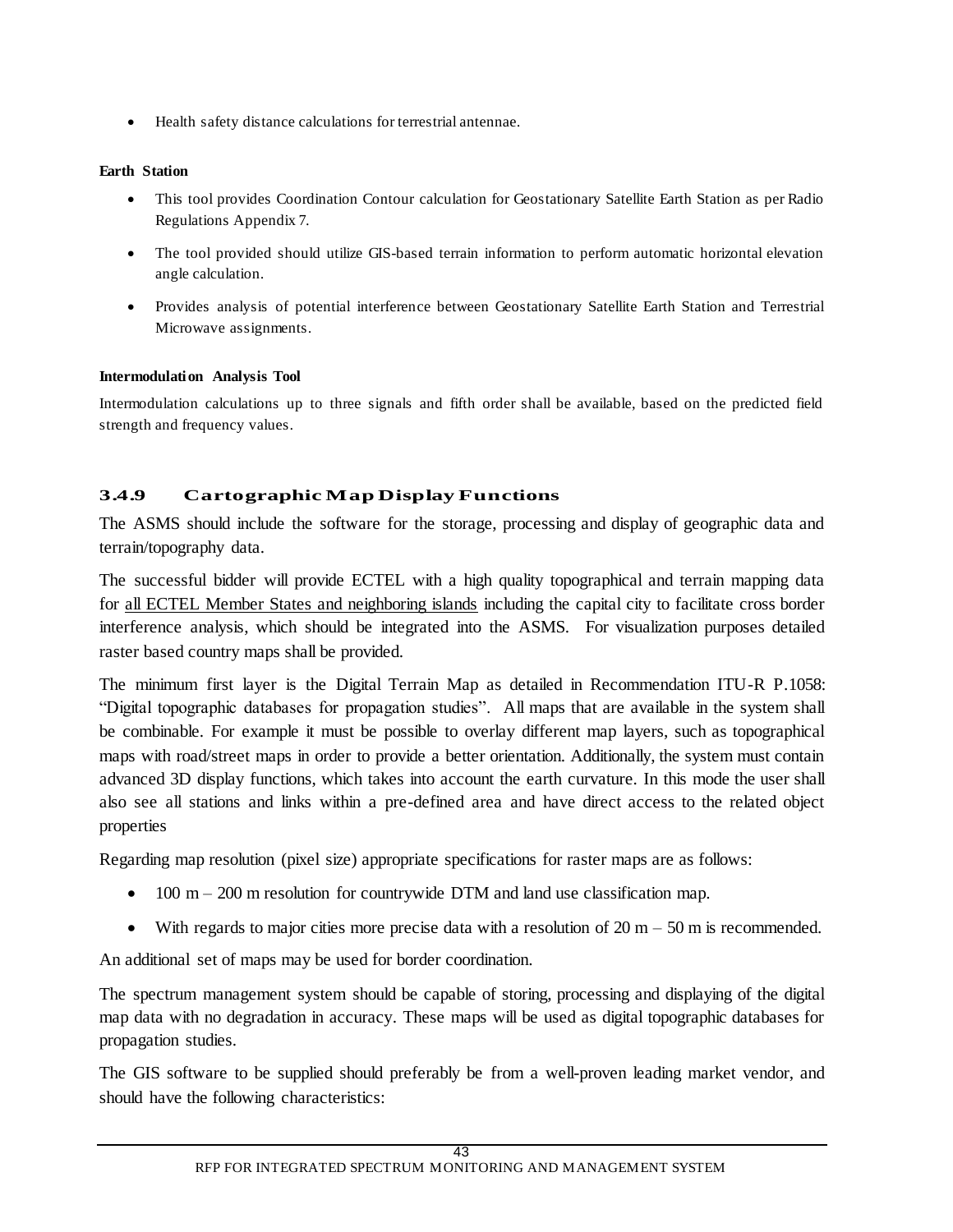- Full topological data structure (nodes, arcs and features both implicit and explicit topology), feature object oriented design;
- Support for the operating system platform as a minimum;
- Windowed display of the data associated with a chosen object depicted on a map background on the screen should be possible;
- Facilities should be provided to display that information in user-definable scales and projections;
- Facilities should be available to display positions of specific points, lines, and areas over the map background with associated descriptive texts;
- Facilities should be provided to make hard copy of the screen (including graphics) produced by the application modules.

Due to the not sufficient information load and resolution of the currently available maps of free providers (like Google Maps, Bing Maps, OpenStreet maps), it is not necessary to have the possibility to work with them direct. However, an export of the calculation results to Google Maps / Google Earth should be provided.

Since the quality of the digital mapping database depends among others heavily on the mapping sources used for the production of the digital mapping database, the BIDDER has to clearly indicate the date and specification of the mapping sources the BIDDER'S quoted digital mapping database is based on.

# **3.4.10 Hardware and Software Environment**

The ASMS should include the latest technological computer equipment and computer peripheral devices that b est satisfy ECTEL's needs. The network for the ASMS should be robust with redundant equipment configuration to operate in hot standby mode. The Bidder shall supply the frequency of software and hardware updates and associated costs.

Specifications for the Operating System, Central Processing Unit, Memory, Hard Drive Unit, Network Communications Controller, Display, External Storage and Printer should be supplied. Additional software packages required for the Server are:

- Remote Access Software
- Firewall
- Antivirus

# **Hardware Requirements**

The ASMS shall be designed for high performance operation on the latest, proven computer equipment and computer peripheral devices available on the market. Number of users and their locations, number of licenses and system architecture, nor any other hardware parameter shall not affect performance of the ASMS.

ASMS supplier shall propose a system architecture closely meeting user's requirements.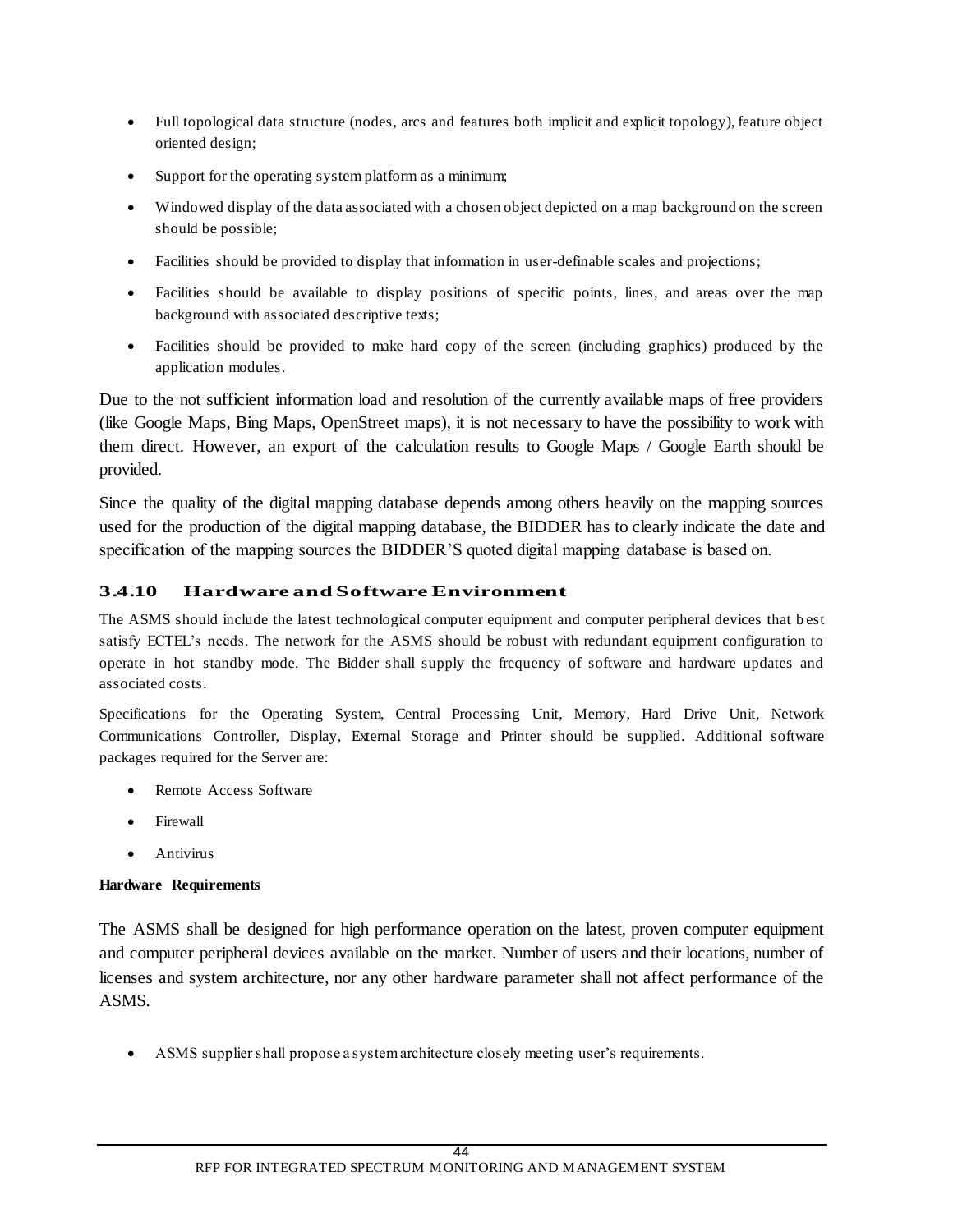#### **Software Requirements**

The ASMS shall run on the latest selected software platform and shall use a high performance relational or non rational DBMS. ASMS supplier shall propose configuration of the operational software based on system architecture and user's requirements. The DBMS engine shall provide the following features:

- **Performance.** Highly integrated with the operating system to provide the highest throughput for the platform selected.
- Scalability. Support future growth
- Reliability. Every transaction executed successfully will not be lost despite a system failure.
- Multi-user. Allow multiple users to connect to the database and handle concurrent access to the information
- Security. Define the operations (read, write, modify) that each user can perform on each database object.

#### **Auto-diagnostics**

The IT hardware and software environment should be equipped with tools for auto -diagnostics and verification of system status.

#### **ECTEL Network**

ECTEL is responsible for providing and maintaining the ECTEL network, which provides high speed, secure data communication between all five NTRC administrations and ECTEL. The ECTEL network provides easy access for operator workstations from all five administrations and ECTEL to the centralized ASMS database. Qualified personnel with proper credentials from any administration shall be able to access the ASMS database.

# **3.5 Warranty**

The bidders shall offer a minimum 24 months warranty period for the equipment and software that are part of this project. The warranty starts from the day of signing of the Acceptance Protocol between the vendor and ECTEL.

The vendor will correct all hardware and software failures identified during the warranty period without any additional cost including shipping, insurance and handing charges.

The vendor should guarantee availability of spare parts for the system for a period of 10 years following the date of acceptance of the system.

# **3.6 Documentation and Training**

Full technical documentation, including user manual and maintenance manuals should be supplied as part of the performance of the contract. The manual should include descriptions of all operating features of the system sufficient to allow a user to operate the system.

Training requirements should be estimated according to the number of staff to be trained on each subject. Training requirements listed below are minimum requirements. Each proposal must include a detailed description of the training plan offered, including training schedule, curriculum outline, description of each course and student prerequisites.

- Understanding the project;
- Understanding the project implementation schedule;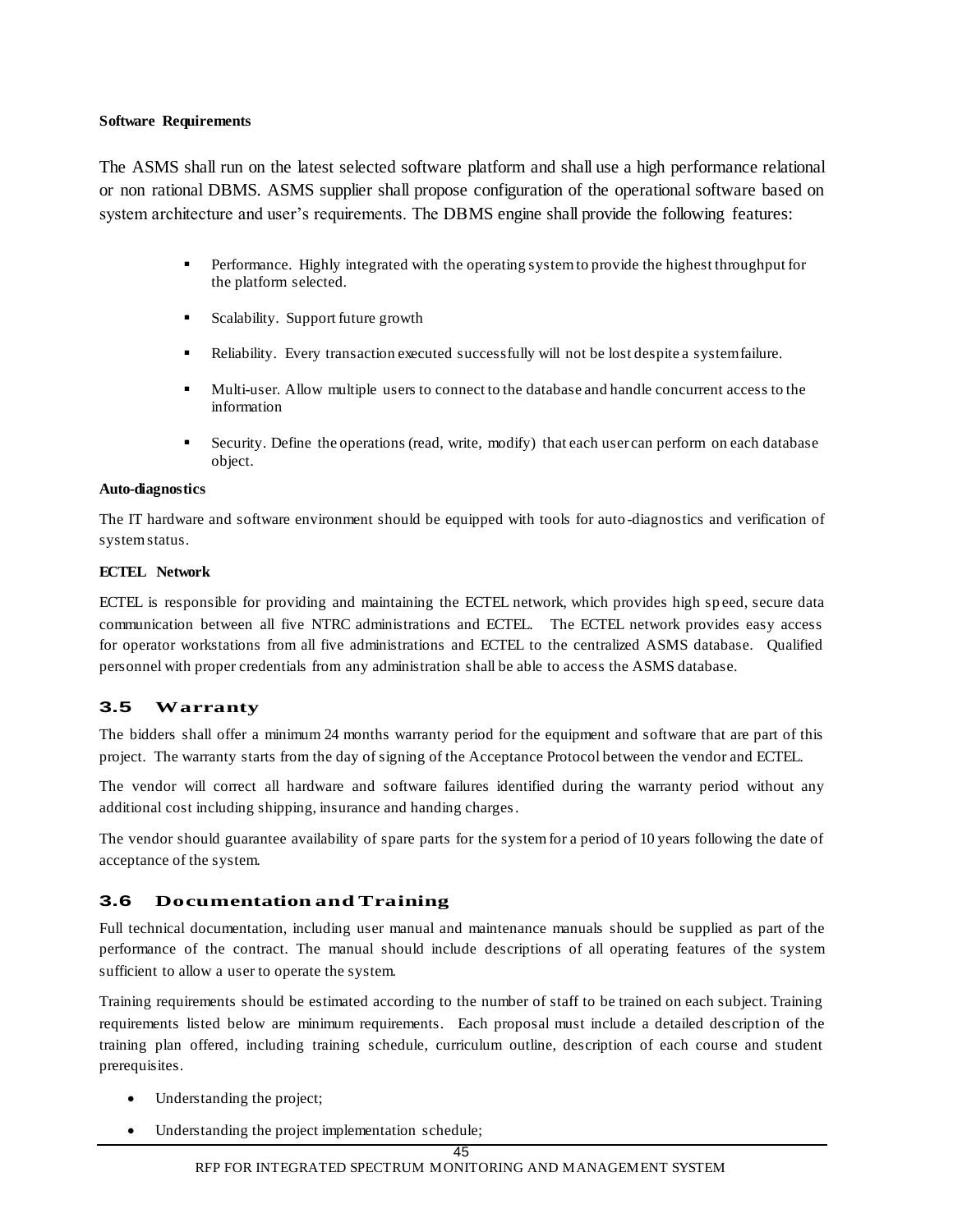- Spectrum Management Applications;
- Understanding the spectrum management system structure;
- Understanding and using the spectrum management subsystems;
- Radio Licensing subsystem;
- Understanding/ Performing the Technical Analysis Process;
- Understanding/ Performing International Coordination;
- Understanding the user management process;
- Understanding the Equipment Type Acceptance Process;
- System Administration;
- Database Administration Tools;
- Maintaining and using licensing system reference tables and codes;
- Understanding Spectrum Monitoring:
	- o Presentation of overall system architecture;
	- o General operational functions and technical characteristics of the system;
	- o Detailed subsystems and equipment layout;
	- o Detailed operational procedures and performance of equipment;
	- o Setting and measurement applications of equipment: purpose of activity, deployment time, site selection, required resources, reference materials, limitations and possible obstacles;
- DF Techniques;
- DF System Performance;
- Understanding Interference & Direction findings analysis and Emitter Location Methods;
- Monitoring System.

The requirements listed here should be facilitated both on a "hands-on" and classroom setting and may be delivered both at the office of the EASTERN CARIBBEAN TELECOMMUNICATIONS AUTHORITY and/or at the Bidder's premises. The vendor must provide to ECTEL for review and approval training materials and manuals in soft and hard copies at least 45 days prior to the start of training.

Training should be facilitated for up to fifteen (15) persons.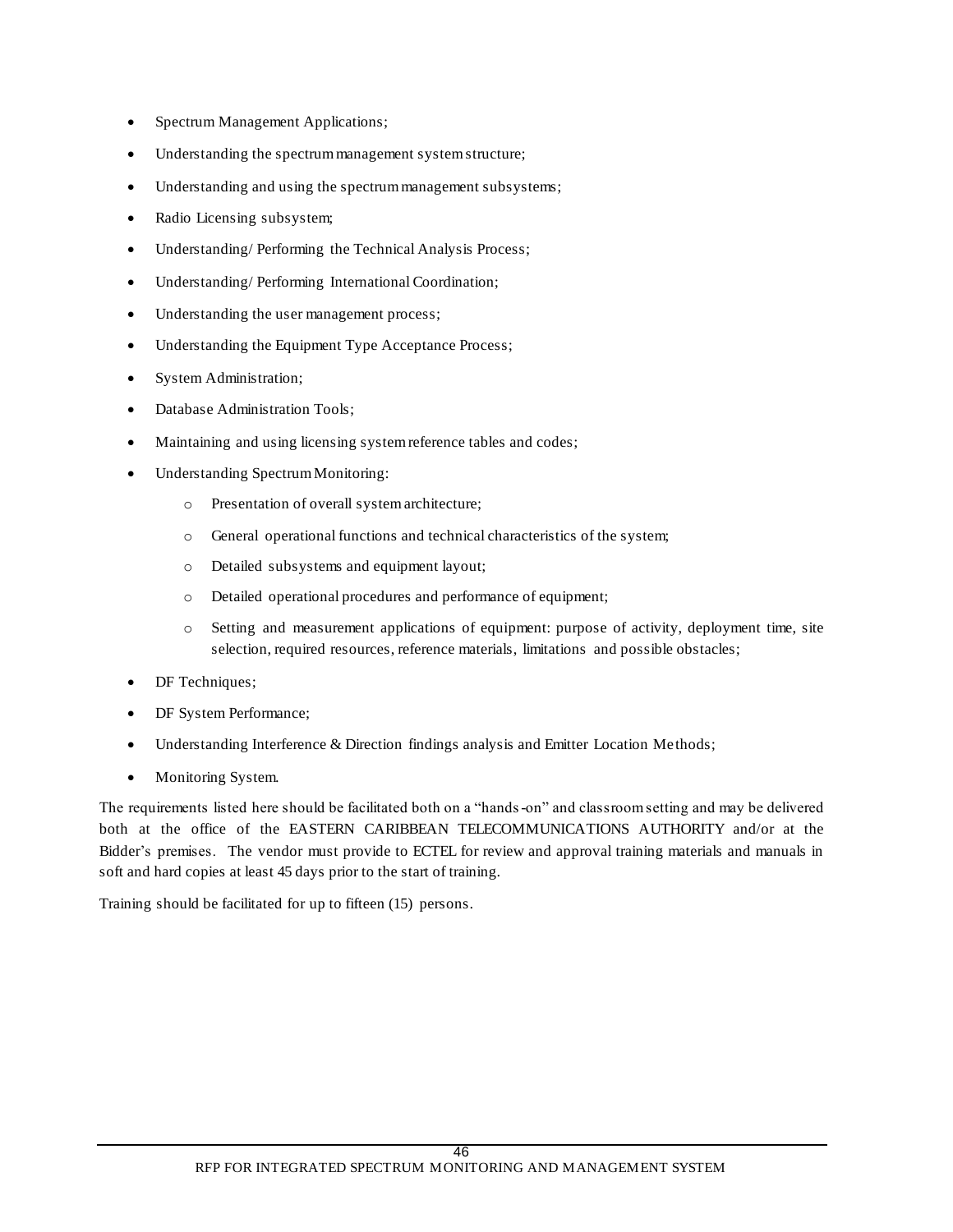**SCOPE OF WORKS**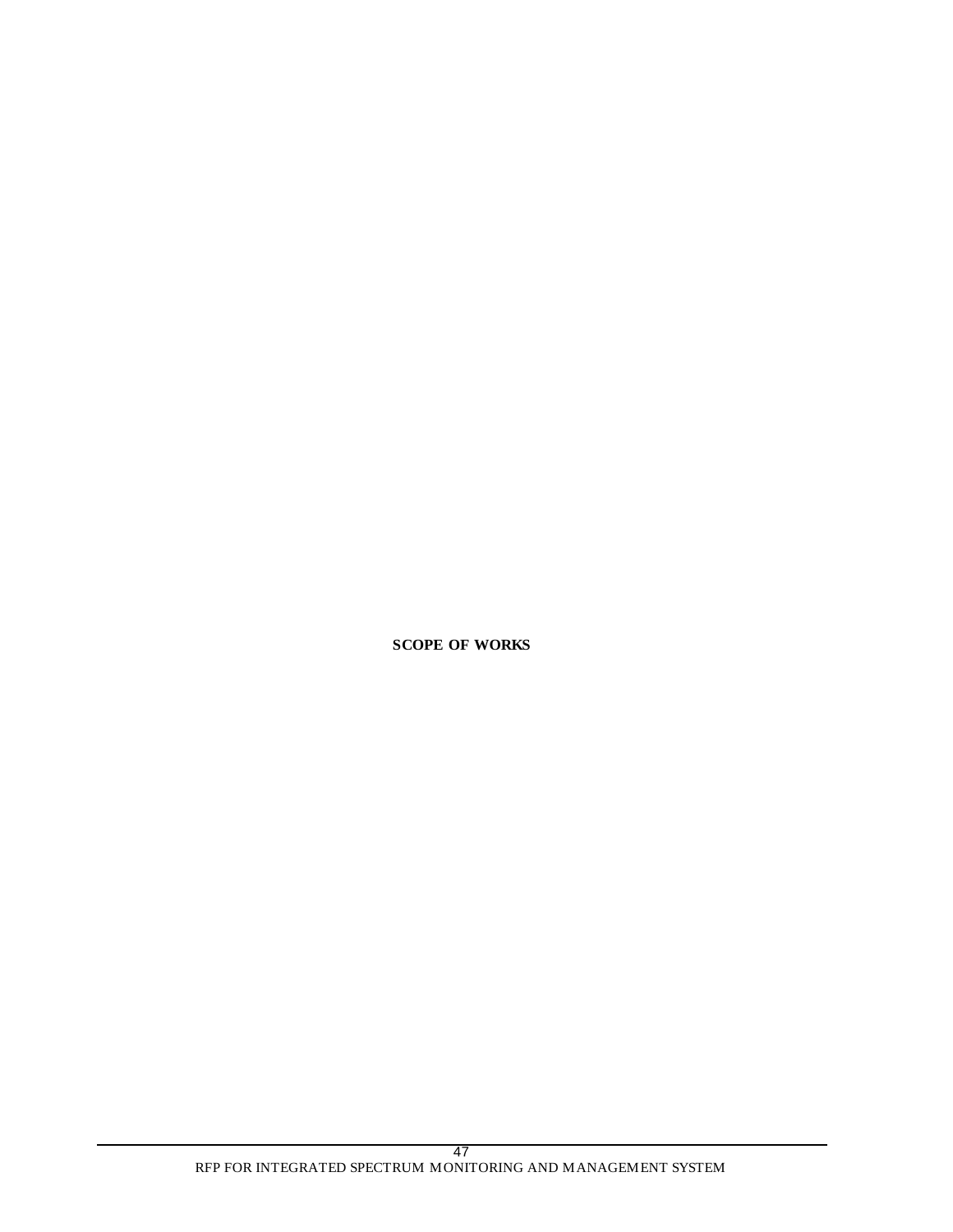# **4. SCOPE OF WORKS**

### **4.1 Request for Proposal Schedule**

ECTEL aims to conclude the RFP phase of procurement by the 31<sup>st</sup> September 2015. The various activities and associated dates are as follows.

| N <sub>0</sub> | Event                                                                                                                                                                                        | <b>Deadline</b>                |
|----------------|----------------------------------------------------------------------------------------------------------------------------------------------------------------------------------------------|--------------------------------|
| $\mathbf{1}$   | RFP released to Bidders                                                                                                                                                                      | $15^{\text{th}}$ July 2015     |
| 2              | Bidder to confirm intention to submit a response by e-mail to the<br>Primary Contact                                                                                                         | $22nd$ July 2015               |
| 3              | Bidder questions – Bidders may submit any questions by e-mail to the<br>Primary Contact.                                                                                                     | $31st$ July 2015               |
| 4              | Responses to Bidder questions – ECTEL will provide a response to all<br>Bidder questions.                                                                                                    | $10^{th}$ August 2015          |
| 5              | Submission of Proposals $-$ All responses must be received by 4.00pm<br>on this date to be considered valid.                                                                                 | $31^{th}$ Aug 2015             |
| 6              | Bidders' presentations - ECTEL may require Bidders to present their<br>responses to the Project Team. If needed, the location and/or method of<br>these presentations will be decided later. | $14^{th} - 18^{th}$ Sept. 2015 |
| 7              | <b>ECTEL</b> evaluation: Bidder will be notified if they have been<br>successful.                                                                                                            | $31st$ Sept. 2015              |

# **4.2 Project Schedule**

It is expected that this project will be completed in 12 months based on the proposed scope of works. A proposed plan for the project implementation is as follows;

#### **TABLE OF MILESTONE AND DELIVERIES**

|                                             | From Date of Contract |
|---------------------------------------------|-----------------------|
| <b>Milestone</b> / Delivery                 | <b>Month</b>          |
|                                             |                       |
| <b>Design Review Meeting</b>                |                       |
| Automated Spectrum Management System        |                       |
| Radio Monitoring & Direction Finding System |                       |
|                                             |                       |
| <b>Factory Acceptance Test</b>              |                       |
| <b>Automated Spectrum Management System</b> |                       |
| Test Plan<br>$\overline{\phantom{a}}$       | っ                     |
| <b>Test Procedure</b>                       | 3                     |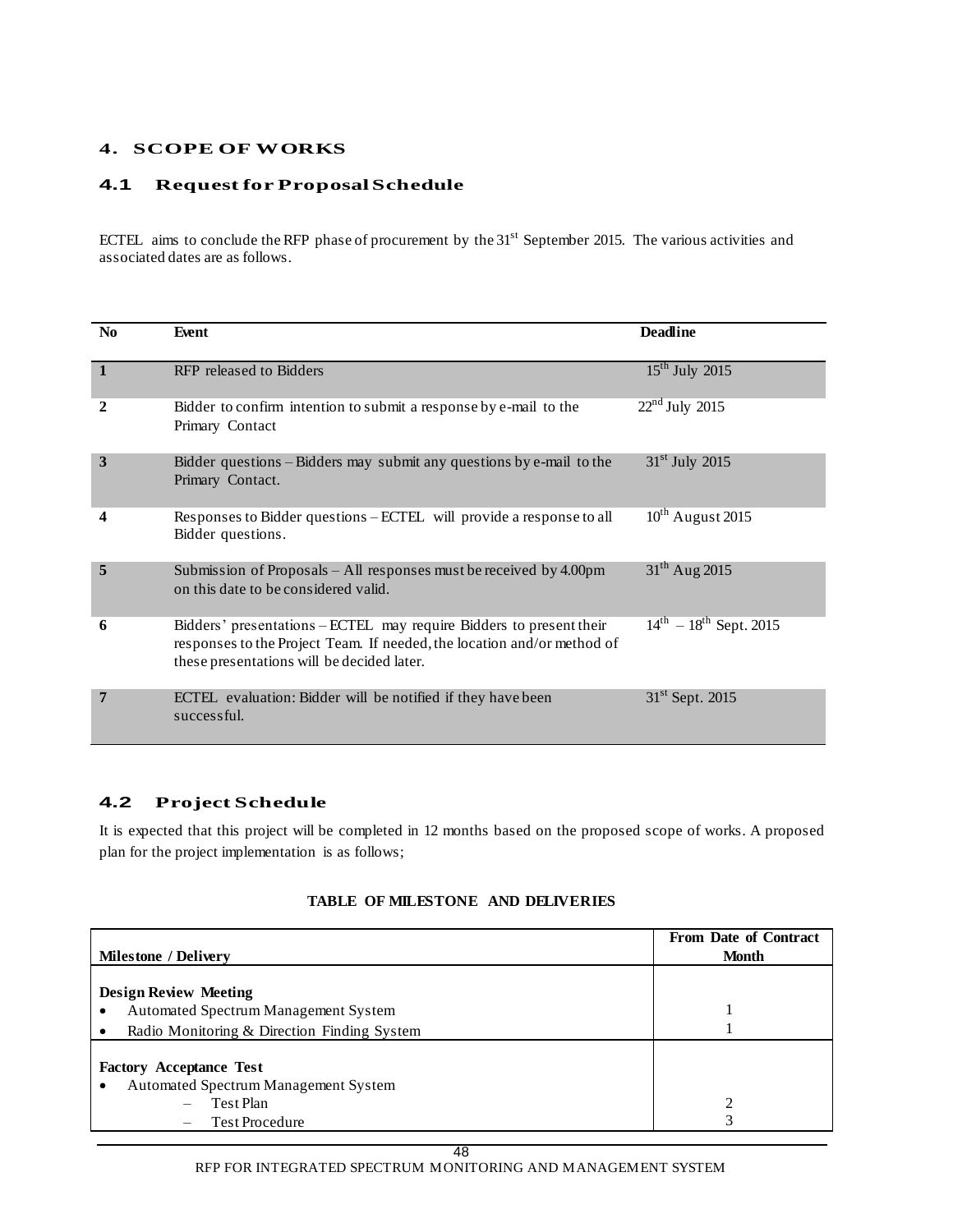| Radio Monitoring & Direction Finding System                            |                |
|------------------------------------------------------------------------|----------------|
| Test Plan                                                              |                |
| <b>Test Procedure</b>                                                  | 5              |
|                                                                        | 6              |
|                                                                        |                |
| Shipment of the Equipment<br>Automated Spectrum Management System      | $\overline{4}$ |
| Radio Monitoring and Direction Finding System                          | 8              |
|                                                                        |                |
| <b>Installation</b>                                                    |                |
| Automated Spectrum Management System                                   | 5              |
| Radio Monitoring & Direction Finding System                            | 9              |
|                                                                        |                |
| <b>Installation Check-up</b>                                           |                |
| Automated Spectrum Management System                                   |                |
| Check-up Plan                                                          | 6              |
| Check-up Procedure                                                     | 6              |
| Radio Monitoring & Direction Finding System                            |                |
| Check-up Plan                                                          | 10             |
| Check-up Procedure                                                     | 10             |
|                                                                        |                |
| <b>Training</b>                                                        | $4 - 6$        |
| <b>Automated Spectrum Management</b>                                   | $7 - 9$        |
| Radio Monitoring & Direction Finding System                            |                |
| <b>Initial Tests</b>                                                   |                |
| Automated Spectrum Management System                                   | 6              |
| Radio Monitoring & Direction Finding System                            | 10             |
|                                                                        |                |
| <b>Acceptance Tests</b>                                                |                |
| Automated Spectrum Management System                                   |                |
| Test Plan                                                              | 6              |
| <b>Test Procedure</b>                                                  | 6              |
| Radio Monitoring & Direction Finding System                            |                |
| Test Plan                                                              | 10             |
| <b>Test Procedure</b>                                                  | 10             |
|                                                                        |                |
| Commissioning                                                          |                |
| Automated Spectrum Management System                                   | 7<br>11        |
| Radio Monitoring & Direction Finding System                            |                |
| Final Report (including Failure Analysis and Spare Parts Stock Status) |                |
| Parts Stock Status                                                     |                |
| Automated Spectrum Management System                                   | 8              |
| Radio Monitoring & Direction Finding System                            | 12             |
|                                                                        |                |

*NOTE: The final project schedule shall be determined in negotiation with the Successful Bidder.*

# **4.3 Delays in Bidder's Performance**

Delivery of the Goods and performance of Services shall be made by the Bidder in accordance with the time schedule agreed by both the Bidder and ECTEL.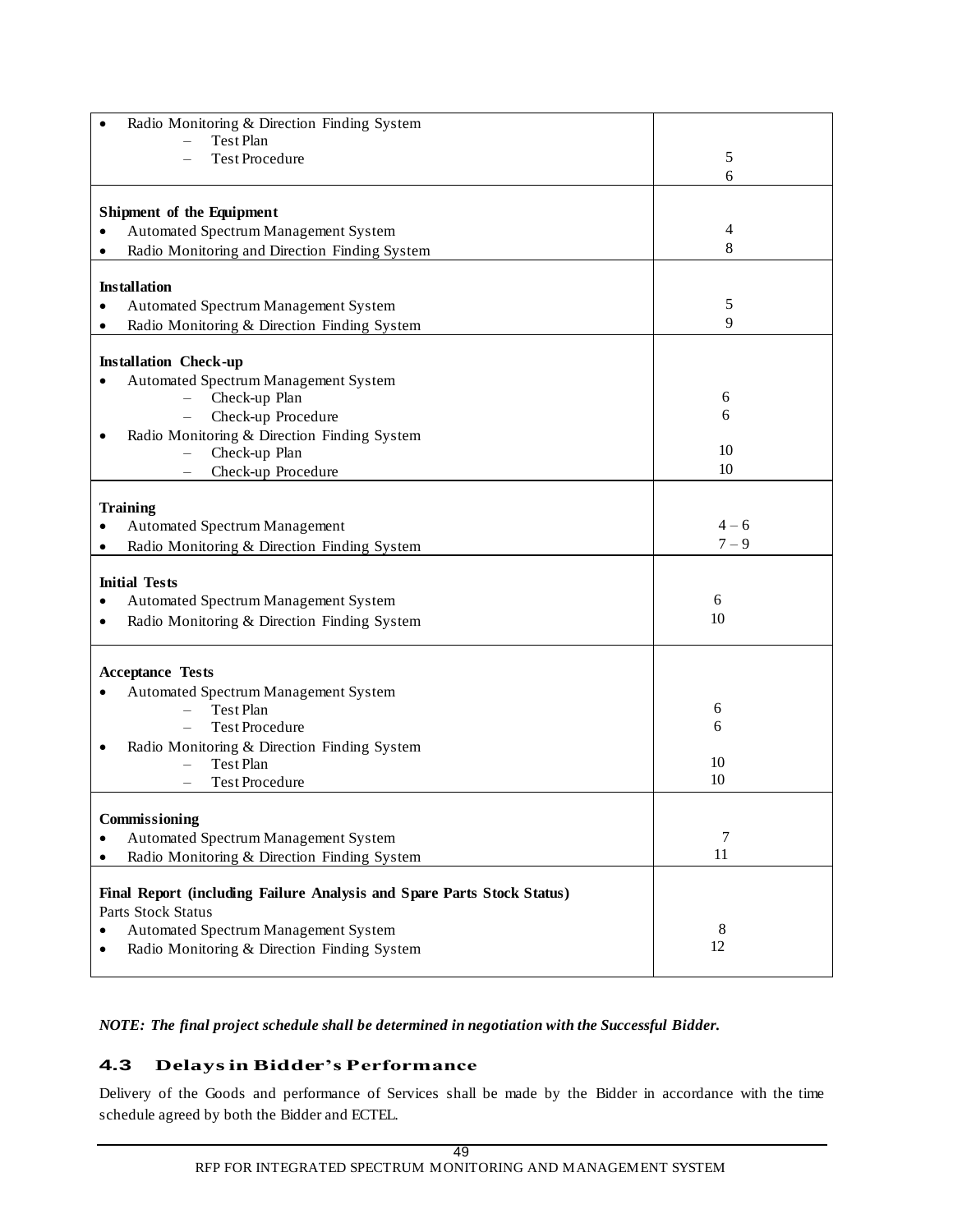If at any time during performance of the Contract, the Bidder or its sub-Bidder(s) should encounter conditions impeding timely delivery of the Goods and performance of Services, the Bidder shall promptly notify ECTEL in writing of the fact of the delay, its likely duration and its cause(s). As soon as practicable after receipt of the Bidder's notice, ECTEL shall evaluate the situation and may at its discretion extend the Bidder's time for performance, with or without liquidated damages, in which case the extension shall be ratified by the parties by amendment of Contract.

### **4.4 Work Breakdown Structure**

The successful Bidder will be expected to perform, at minimum, the following activities and tasks in order to produce the deliverables / outputs identified:

*NOTE:*

*The Bidder shall be required to quote for all aspects of the installation for the preparation of the monitoring and direction finding sites with the exception of utilities such as water, electricity and communications.* 

| <b>ITEM</b> | <b>ACTIVITY</b> | <b>TASK</b> | <b>EXPECTED DELIVERABLES</b> |
|-------------|-----------------|-------------|------------------------------|
| 1.0         |                 |             |                              |
|             |                 |             |                              |

*A list of project items in the form shown below should be provided for discussion and agreement.* 

 $1.2$  | 1.

 $1.3$  1. 1. 1.

1.4 | 1.

# **4.5 Inspections and Test**

ECTEL or its representative shall have the right to inspect and/or to test the Goods to confirm their conformity to the Contract specifications at no extra cost. ECTEL shall specify what inspections and tests are required and where they are to be conducted. ECTEL shall notify the Bidder in writing, in a timely manner, of the identity of any representatives retained for these purposes.

# **4.6 Testing**

The bidder shall propose a test plan for the entire ASMS. The bidder shall, no later than 30 working days after signing of the Contract Agreement, submit a detail test plan for the ASMS and its major components. The plan shall contain description of test procedures and benchmark data for the system acceptance. As a minimum the ASMS, and its major components, shall meet the operational parameters specified in this document.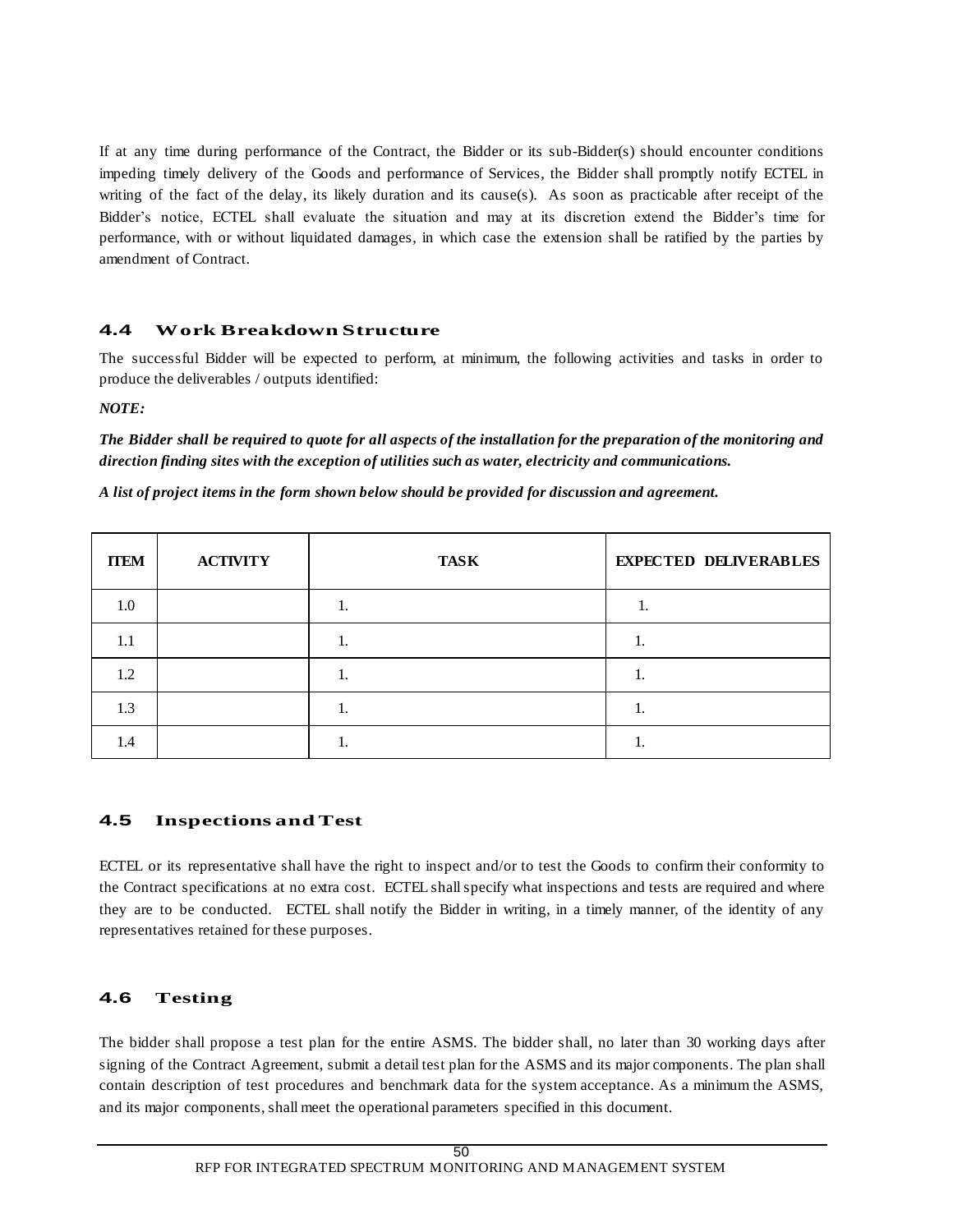# **4.7 Acceptance of Deliverables**

An authorized representative of ECTEL and a representative of the Successful Bidder using the Acceptance Test document shall sign off each deliverable/milestone of the project.

# **4.8 Acceptance and Commissioning**

The acceptance Program starts with a Design review Meeting scheduled to occur early in the Project development and before the shipment of the equipment. The sequence of acceptance events is:

- Design Review Meeting
- Factory Acceptance Testing (FAT)
- Shipment of Equipment
- Installation check-up
- Initial Tests
- Provisional Acceptance
- Final Acceptance

The Design Review Package shall be submitted to ECTEL two weeks before the Meeting. The purpose of the meeting is to demonstrate by means of design reports, analyses and prototype tests, that the system has been conceived to satisfy every requirement of the specification.

The FAT include production tests, as well as tests on a factory system mock-up that includes, as a minimum, the main Control Centre at ECTEL, two NTRCs working configuration and two mobile vehicle stations. The Bidder shall demonstrate compliance with the equipment and system functional and performance specifications. The FAT Test Plan shall be proposed by the Bidder for acceptance by ECTEL. The Test Procedure shall be delivered to ECTEL two weeks before the test and shall include the witness and conformance sheets to be signed by ECTEL.

The installation check-up consists of the verification of the security and the integrity of the installations. The successful bidder shall carry out these verifications in the presence of ECTEL, who may request additional visual examinations.

The initial tests are part of the practices that the successful bidder will carry out to its dis cretion for controlling the development and adequate progress of the work towards start-up. Notwithstanding, ECTEL will be allowed to observe these tests.

The provisional Acceptance Test (PAT) follows the system start-up event and allows ECTEL to verify the compliance with the standards and the technical requirements. Technical compliance shall be verified in detail on the wholly integrated, multiple-Island system, encompassing all its mobile stations, its MCC and FMS and shall cover the point-by-point monitoring and management requirements. The successful bidder shall submit the PAT Plan three weeks before the test for ECTEL's approval. The Test Procedure shall be delivered to ECTEL one week before the test and shall include the witness and conformance sheets to be signed by ECTEL.

ECTEL will not issue partial provisional acceptance certificates (PAC), nor make partial payments against partial conformity claims.

# **4.9 SPARES**

The successful bidder shall supply a stock of spares adequate for operating over a perio d of two years. These spares will be held centrally by ECTEL for its Member States. The stock quantities to be included and priced shall be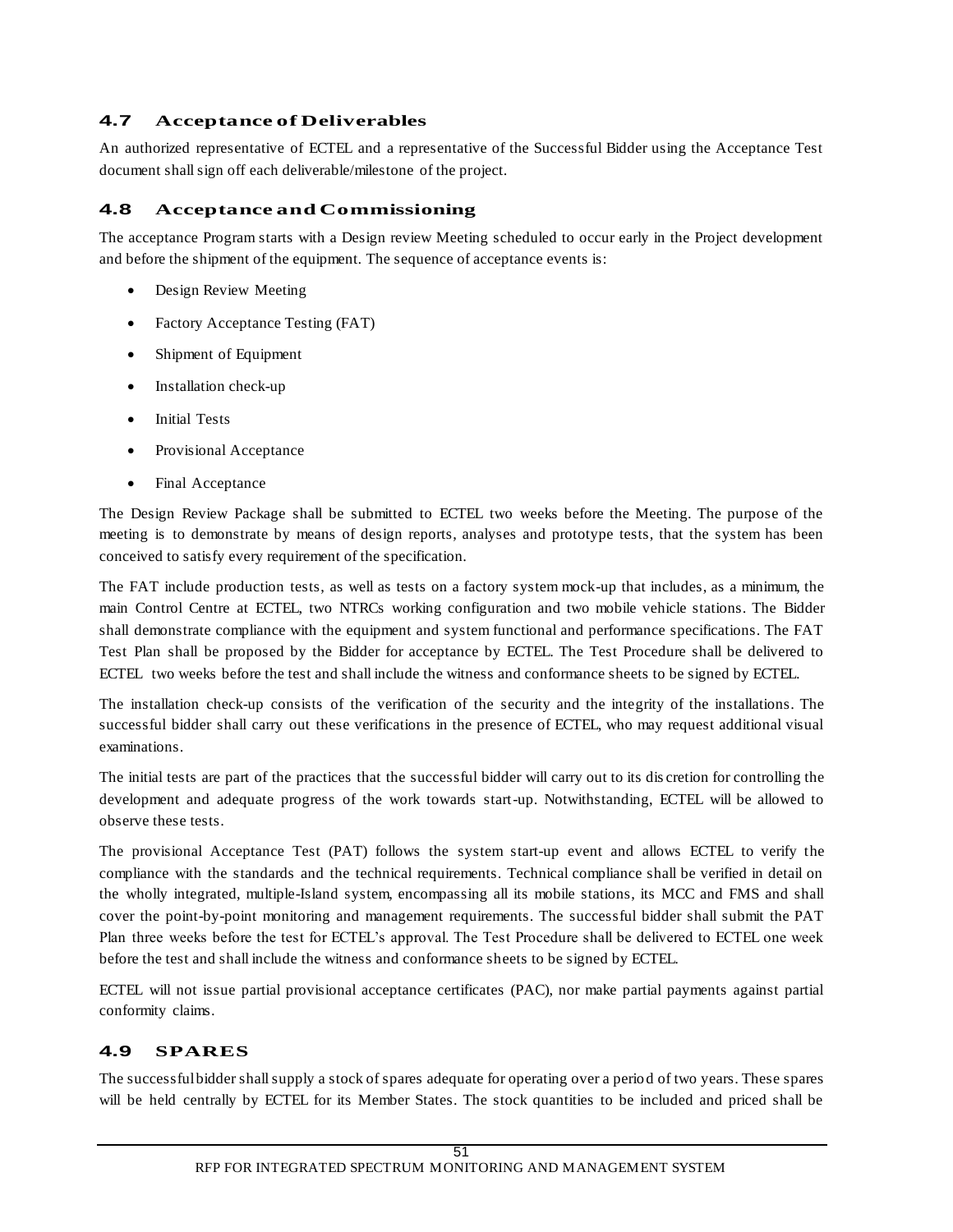based on calculations based on the following input data; failure rates, time to repair, local or factory repair cycle, and delay to repair/recover a faulty part removed from service.

# **4.10 Tools and instruments**

The bidder shall include in its offer the tools and instruments that are required in order to properly maintain and operate the system and that hence must be part of the mandatory proposal items.

# **4.11 OPERATIONS AND MAINTENANCE**

The manuals will include all information required to operate and support the system after the warranty period. As built system drawings and diagrams, reflecting the installation up-dates in order to record any discrepancies between the original documents and the actual implementation should be provided.

The Bidder will detail all aspects of the maintenance support offered including any regional support within the English speaking Caribbean.

# **4.12 REPORTS AND PAYMENT SCHEDULE**

The payment stage shall coincide with the completion of the agreed milestones / deliverables, in accordance with the agreed payment schedule in the contract agreement. At each payment stage, a report shall be submitted by the Successful Bidder and reviewed by ECTEL's Project Manager before payment is authorized for that payment stage. These reports, where applicable, shall include the signed Acceptance Test document. ECTEL proposed the following payment schedule illustrated in the table below for this project:

| <b>Item</b> | <b>Milestone</b>                                             | <b>Payment</b> |
|-------------|--------------------------------------------------------------|----------------|
|             | CONTRACT AWARD                                               | 30%            |
|             | SHIPMENT OF GOODS                                            | 20%            |
|             | COMPLETE INSTALLATION, TESTING,<br>COMMISONING AND TRAINING. | 50%            |

### *NOTE: This payment schedule will be finalized in negotiations with the Successful Bidder*

# **4.13 PROFILE OF COMPANY/PARTNERSHIP**

Company/Partnership with sufficient experience in developing spectrum monitoring and spectrum management systems, meeting at minimum the relevant ITU-R SM series of Recommendations.

Qualifications of specialists in the system specification, design, implementation and successful management of spectrum management systems and spectrum monitoring systems are required.

The services required and consultations must be conducted in English. All documents, reports and deliverables must be in English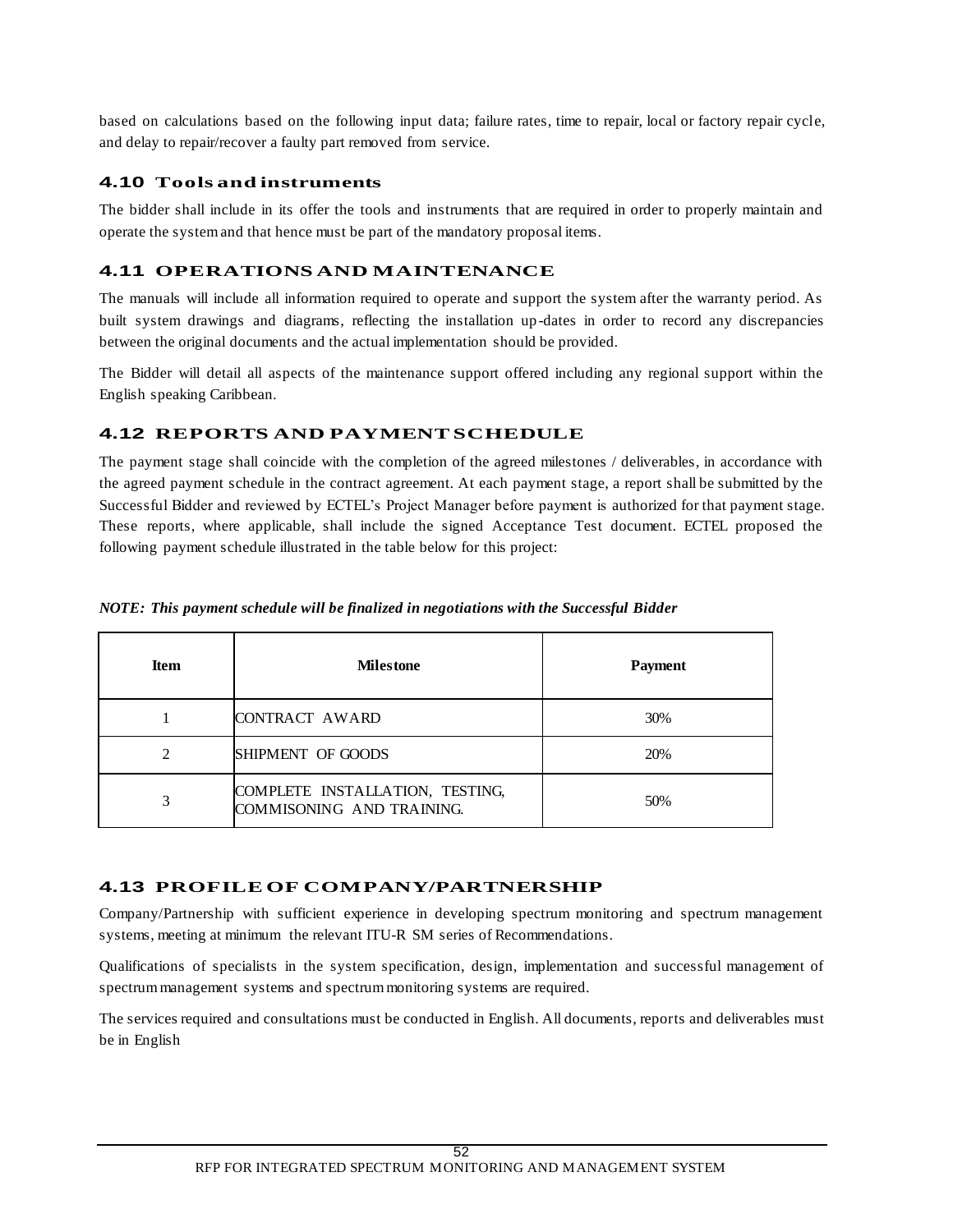# **4.14 PROJECT METHODOLOGY**

Companies/Partnerships are requested to outline the approach proposed to be undertaken in the execution of this project with specific regard to the Functional and Technical Requirements and Scope of Works as identified under Section 3.

Details on the approach to be taken concerning the following are required: -

# **4.14.1 Working Relationship**

A very close working relationship between the Successful Bidder's team and the staff from ECTEL will be required. The Bidder is expected to identify how this working relationship will be realized.

# **4.14.2 Project Management**

The Bidder will be expected to identify a Project Manager who will report to ECTEL's Project Manager.

The Bidder shall propose the project management structure for the team identified to execute this project, and details regarding the project management approach to be used.

# **4.14.3 Knowledge and Skills Transfer**

An important element of this project will involve the transfer of Knowledge and Skills to staff of ECTEL.

*The specific approach proposed by the Bidder, which will be taken to ensure this transfer, will need to be outlined.*

# **4.15 EVALUATION PROCESS**

# **4.15.1 Evaluation Committee**

An evaluation committee will be established to conduct the evaluation process of submitted proposals. This committee will objectively evaluate all proposals based on the stated evaluation criteria in part 4.11.2.

# **4.15.2 Evaluation Criteria**

All proposals shall be evaluated against the criteria and the weightings stated below:

| <b>TTEM</b>    | <b>CRITERIA</b>                                                                                                                                              | <b>WEIGHTING</b> |
|----------------|--------------------------------------------------------------------------------------------------------------------------------------------------------------|------------------|
|                | Compliance with Functional and Technical Specifications (100%)<br>compliance with requirements in section 3)                                                 | 35               |
| 2              | Experience of Bidder in the successful supply and implementation of<br>Integrated Spectrum Monitoring and Management Systems (Largest<br>number of projects) | 5                |
| 3              | Project Implementation Schedule (Shortest implementation schedule)                                                                                           | 5                |
| $\overline{4}$ | Duration of Warranty Period (Longest warranty period offered)                                                                                                | 5                |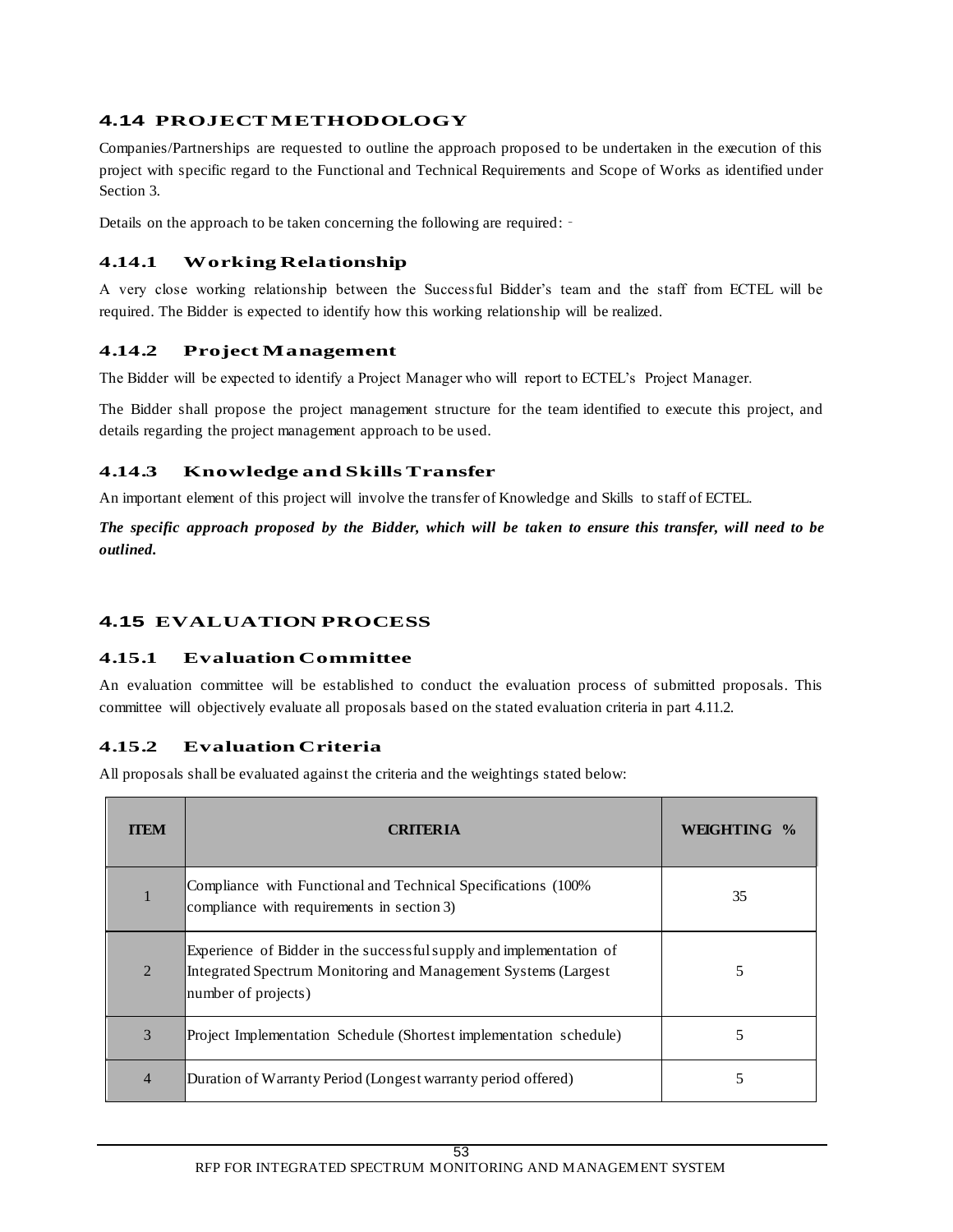| <b>TTEM</b> | <b>CRITERIA</b>                                                         | WEIGHTING % |
|-------------|-------------------------------------------------------------------------|-------------|
| 5           | Financial Proposal (Lowest overall price)                               | 35          |
| 6           | Operational Support Cost (includes hardware and software upgrade costs) |             |

**Table 1 – Evaluation Criteria and associated weighs**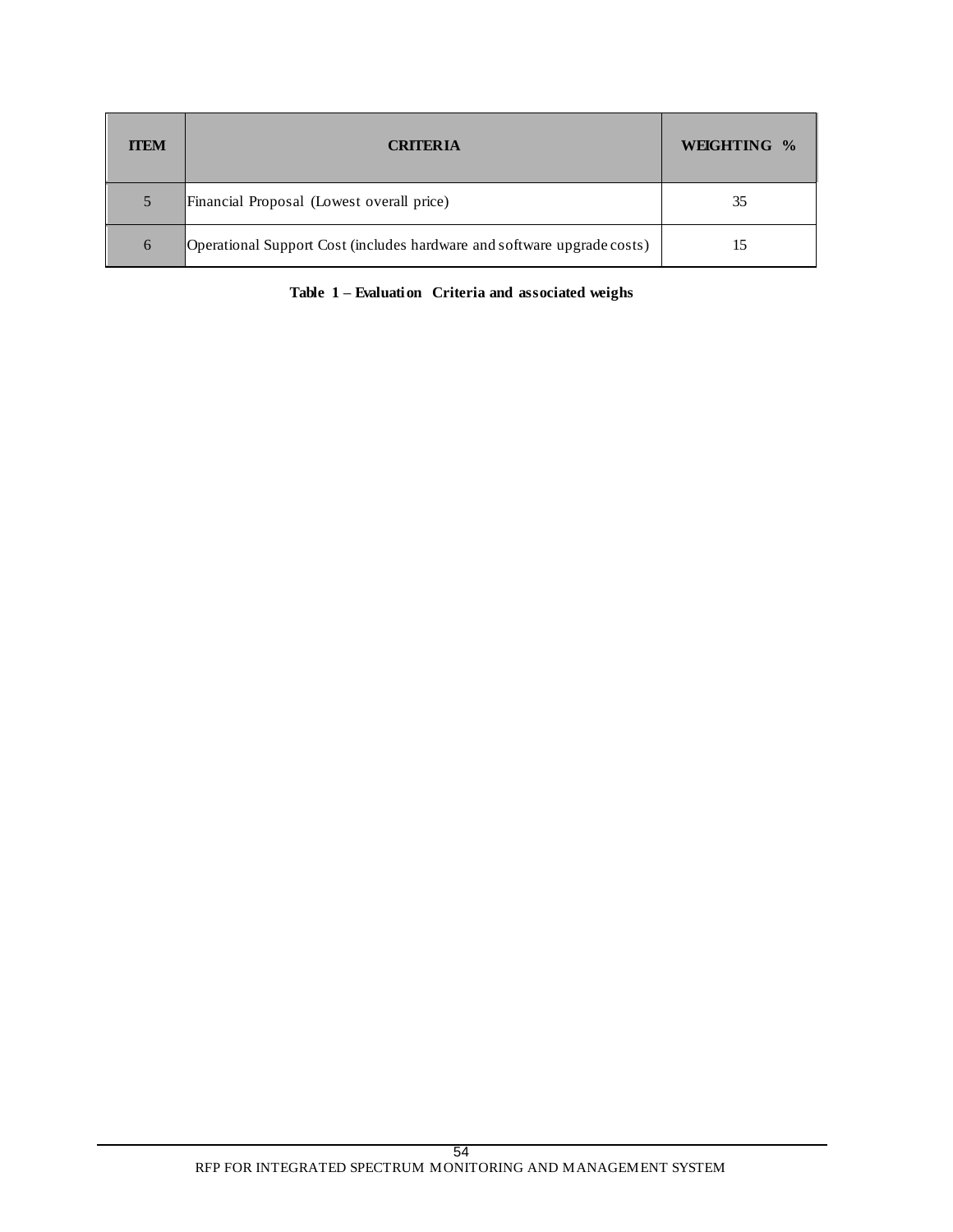### **ANNEX I – GENERAL INFORMATION**

#### **1. Company Information**

- a. Company information is required about the applicant, including:
- b. Date and place of incorporation.
- c. Size of company (including number of staff, company locations, etc.).
- d. Disclosure of any criminal record or personal bankruptcy of any person listed in proposed project team.
- e. Description of principal business activity and principal place of business.
- f. Copy of the audited annual financial report for the last three years (or audited financial reports of the parent company, if the applicant is a wholly owned subsidiary of the parent company and does not file separate financial reports)
- g. List of any affiliations / relationships with other corporations.
- h. The name of a nominated contact person involved in the request for proposal including email, telephone, facsimile and postal contact details.
- i. Any other information that the disclosure or non-disclosure of which may materially affect the application in the evaluation process.

#### **2. Consortium / Partners Information**

The following additional information is required where an applicant is a consortium or joint venture:

• The role and contribution of each consortium member in terms of resources, experience or expertise

#### **Note: The use of local sub-contractors will be used as a criterion for evaluation.**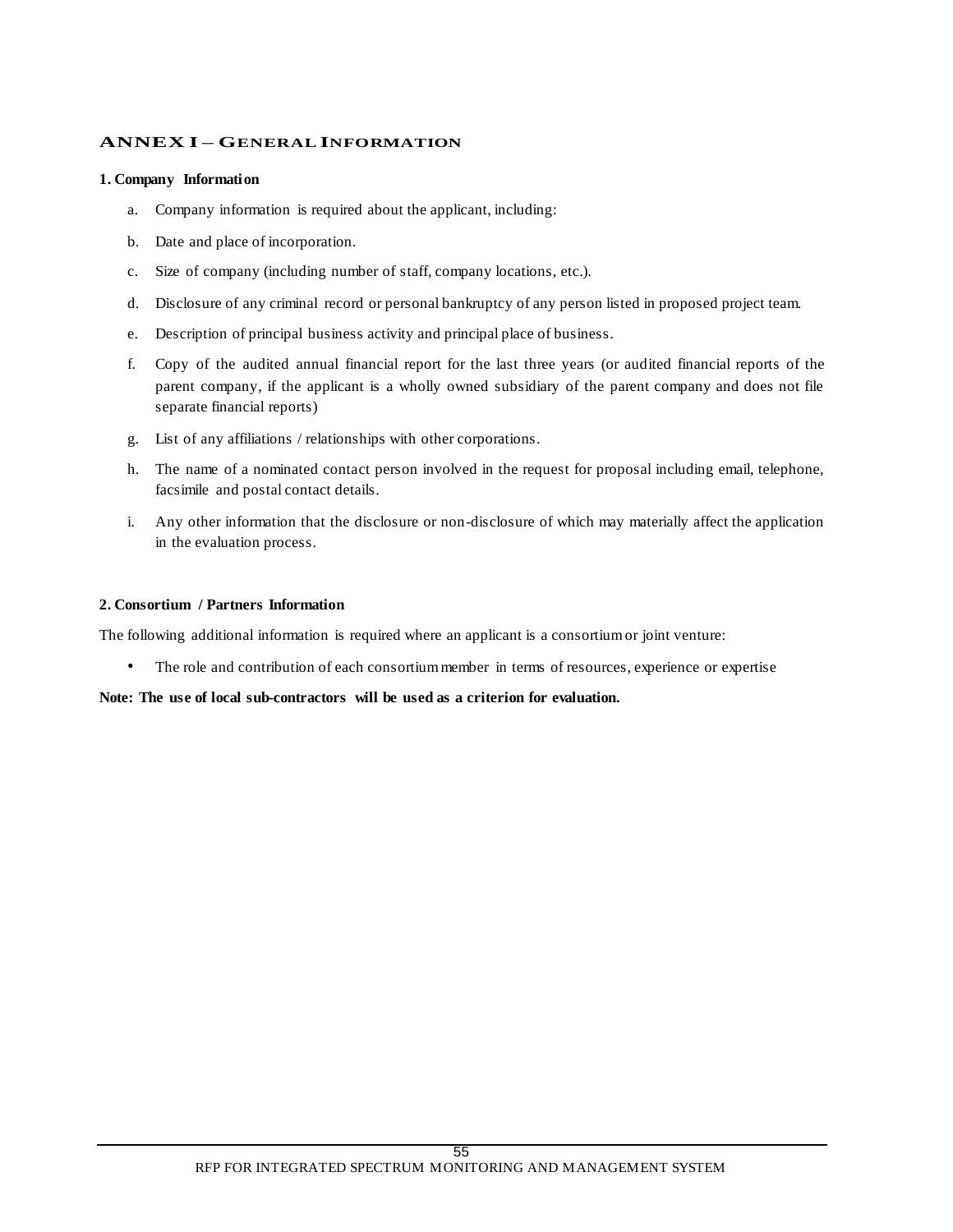# **ANNEX II – COST SCHEDULE**

# **Cost Schedule – Automated Spectrum Management System**

| <b>Item</b>    | Qty | <b>Description</b>                                                                                                                                                                                                                                                                            | <b>Unit Price</b> | Price |
|----------------|-----|-----------------------------------------------------------------------------------------------------------------------------------------------------------------------------------------------------------------------------------------------------------------------------------------------|-------------------|-------|
| $\mathbf{1}$   |     | Hardware Equipment<br><b>CPU</b><br>$\Box$<br>Monitor<br>$\Box$<br>Keyboard & accessories<br>$\Box$<br>Etc.<br>$\Box$                                                                                                                                                                         |                   |       |
| $\overline{2}$ |     | Software - Modules & Users Licences<br>Engineering<br>$\Box$<br>Licence Administration<br>$\Box$<br>Accounting<br>$\Box$<br>Monitoring & Control<br>$\Box$<br>General Administration & Database<br>$\Box$<br>Geographic Information System, GIS<br>$\Box$<br>Integrating and upgrading of MMV |                   |       |
| 3              |     | Spare Parts (list)                                                                                                                                                                                                                                                                            |                   |       |
| 3              |     | Insurance & Freight<br>Sub total CIF, ECTEL Member States                                                                                                                                                                                                                                     |                   |       |
| $\overline{4}$ |     | <b>Inland Transportation</b>                                                                                                                                                                                                                                                                  |                   |       |
| 5              |     | Installation                                                                                                                                                                                                                                                                                  |                   |       |
| 6              |     | Documentation                                                                                                                                                                                                                                                                                 |                   |       |
| $\tau$         |     | Training ECTEL / NTRC Staff                                                                                                                                                                                                                                                                   |                   |       |
| $\,8\,$        |     | Any other cost                                                                                                                                                                                                                                                                                |                   |       |
| 9              |     | Total                                                                                                                                                                                                                                                                                         |                   |       |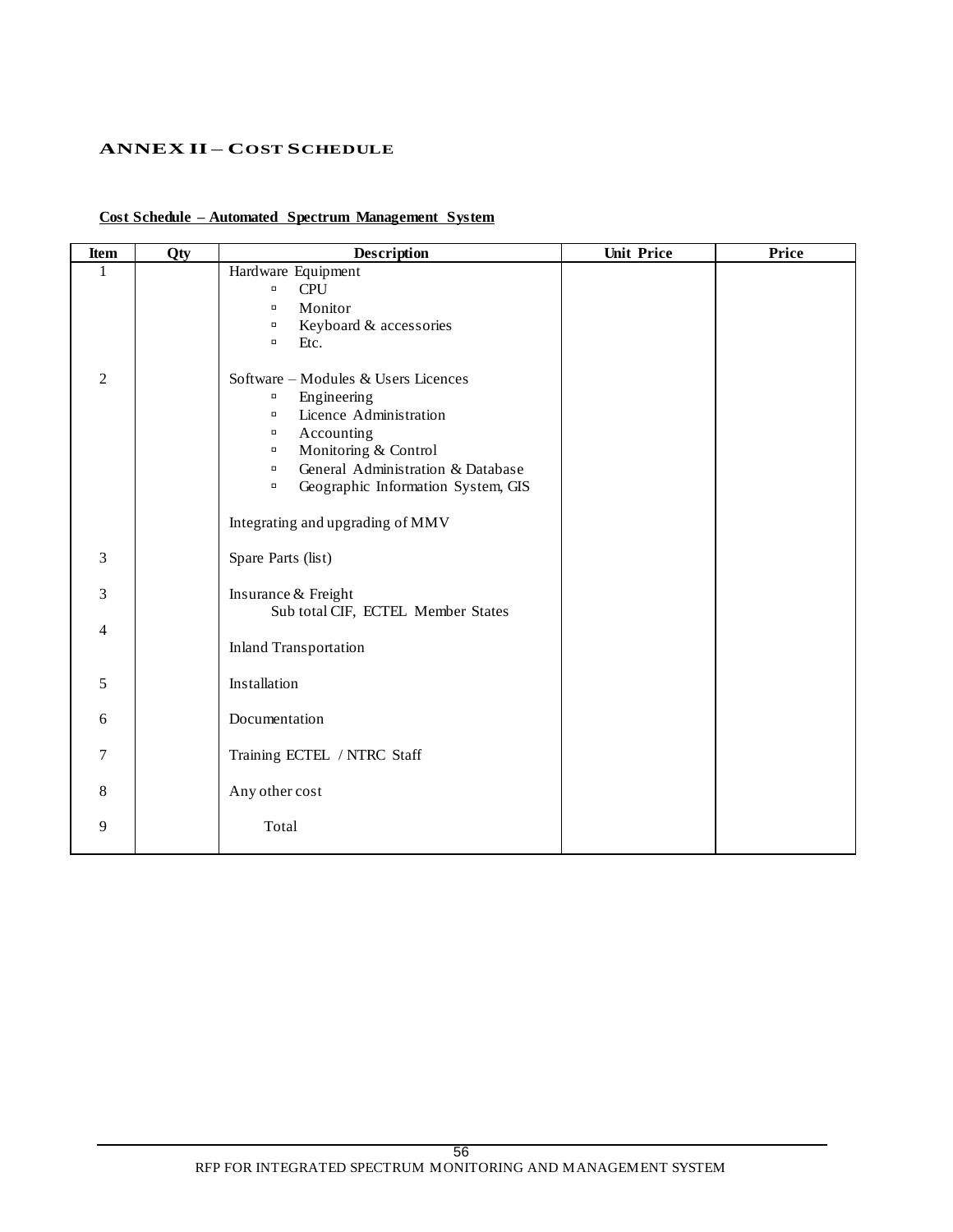| Cost Schedule – Monitoring & Direction Finding System |  |  |
|-------------------------------------------------------|--|--|
|                                                       |  |  |

| Item                                               | Qty | <b>Description</b>                                                                                                                                         | <b>Unit Price</b> | Price |
|----------------------------------------------------|-----|------------------------------------------------------------------------------------------------------------------------------------------------------------|-------------------|-------|
| $\mathbf{1}$                                       |     | Hardware Equipment<br>Antennas<br>$\Box$<br><b>Broadband Receiver</b><br>$\Box$<br>Direction Finder<br>$\Box$<br>Global Positioning System (GPS)<br>$\Box$ |                   |       |
| $\overline{2}$<br>$\mathfrak{Z}$<br>$\overline{4}$ |     | Software & Users Licences<br>Spare Parts (list)<br>Insurance & Freight<br>Sub-Total CIF, ECTEL Member States                                               |                   |       |
| 5<br>6<br>$\overline{7}$<br>8<br>9                 |     | <b>Inland Transportation</b><br>Installation<br>Documentation<br>Training ECTEL / NTRC Staff<br>Any other cost<br>Total                                    |                   |       |